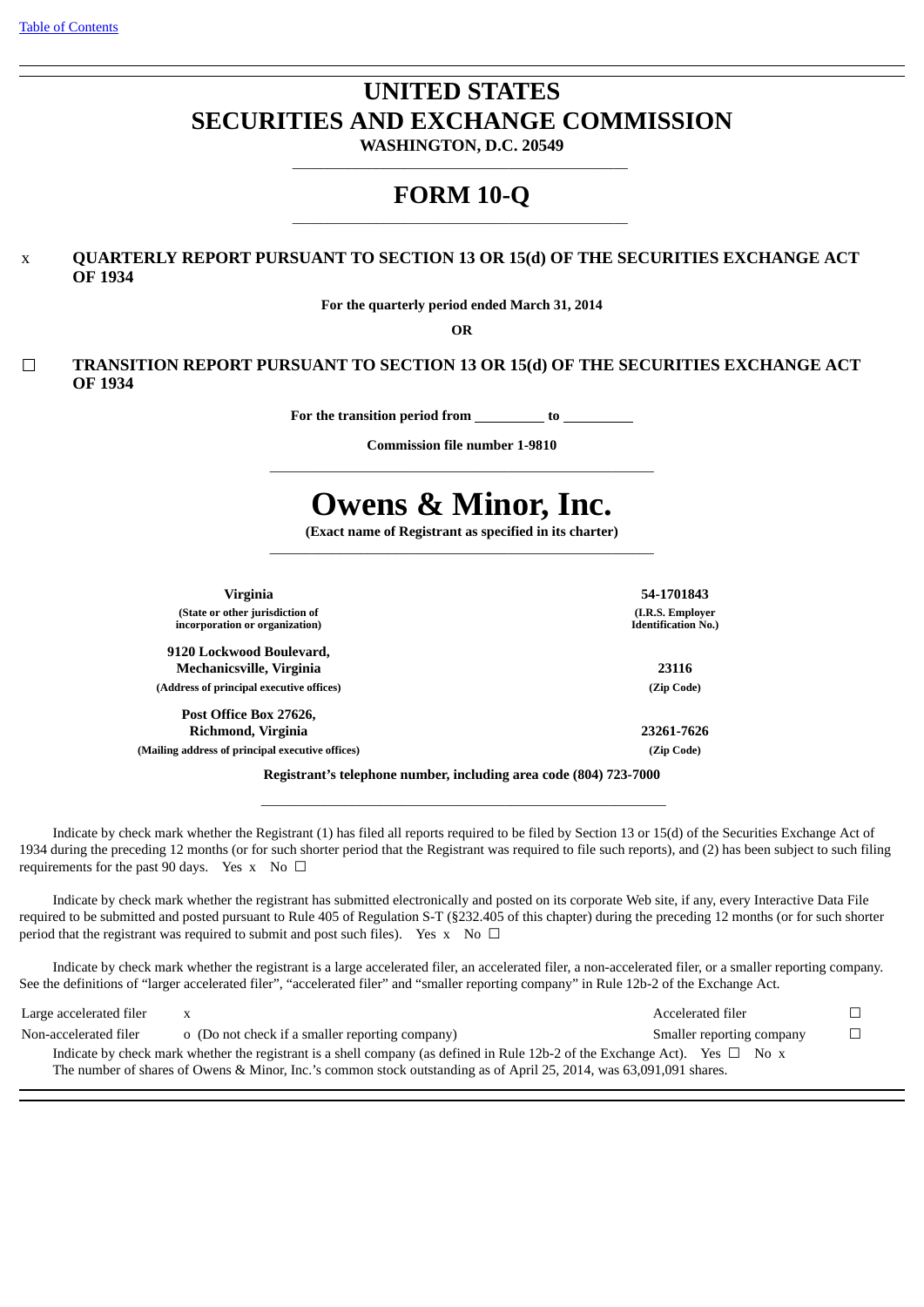### **Owens & Minor, Inc. and Subsidiaries Index**

# **Part I. Financial [Information](#page-1-0) Page**

<span id="page-1-0"></span>

| Item 1.  | <b>Financial Statements</b>                                                                        |                |
|----------|----------------------------------------------------------------------------------------------------|----------------|
|          | Consolidated Statements of Income—Three Months Ended March 31, 2014 and 2013                       | 3              |
|          | <u>Consolidated Statements of Comprehensive Income—Three Months Ended March 31, 2014 and 2013</u>  | $\overline{4}$ |
|          | Consolidated Balance Sheets-March 31, 2014 and December 31, 2013                                   | 5              |
|          | <u>Consolidated Statements of Cash Flows—Three Months Ended March 31, 2014 and 2013</u>            | 6              |
|          | <u>Consolidated Statements of Changes in Equity-Three Months Ended March 31, 2014 and 2013</u>     |                |
|          | <b>Notes to Consolidated Financial Statements</b>                                                  | 8              |
| Item 2.  | <b>Management's Discussion and Analysis of Financial Condition and Results of Operations</b>       | 20             |
| Item 3.  | <b>Quantitative and Qualitative Disclosures About Market Risk</b>                                  | 25             |
| Item 4.  | <b>Controls and Procedures</b>                                                                     | 25             |
|          | <b>Part II. Other Information</b>                                                                  |                |
| Item 1.  | <b>Legal Proceedings</b>                                                                           | 26             |
| Item 1A. | <b>Risk Factors</b>                                                                                | 26             |
| Item 2.  | Unregistered Sales of Equity Securities, Use of Proceeds and Issuer Purchases of Equity Securities | 26             |
| Item 6.  | <b>Exhibits</b>                                                                                    | 28             |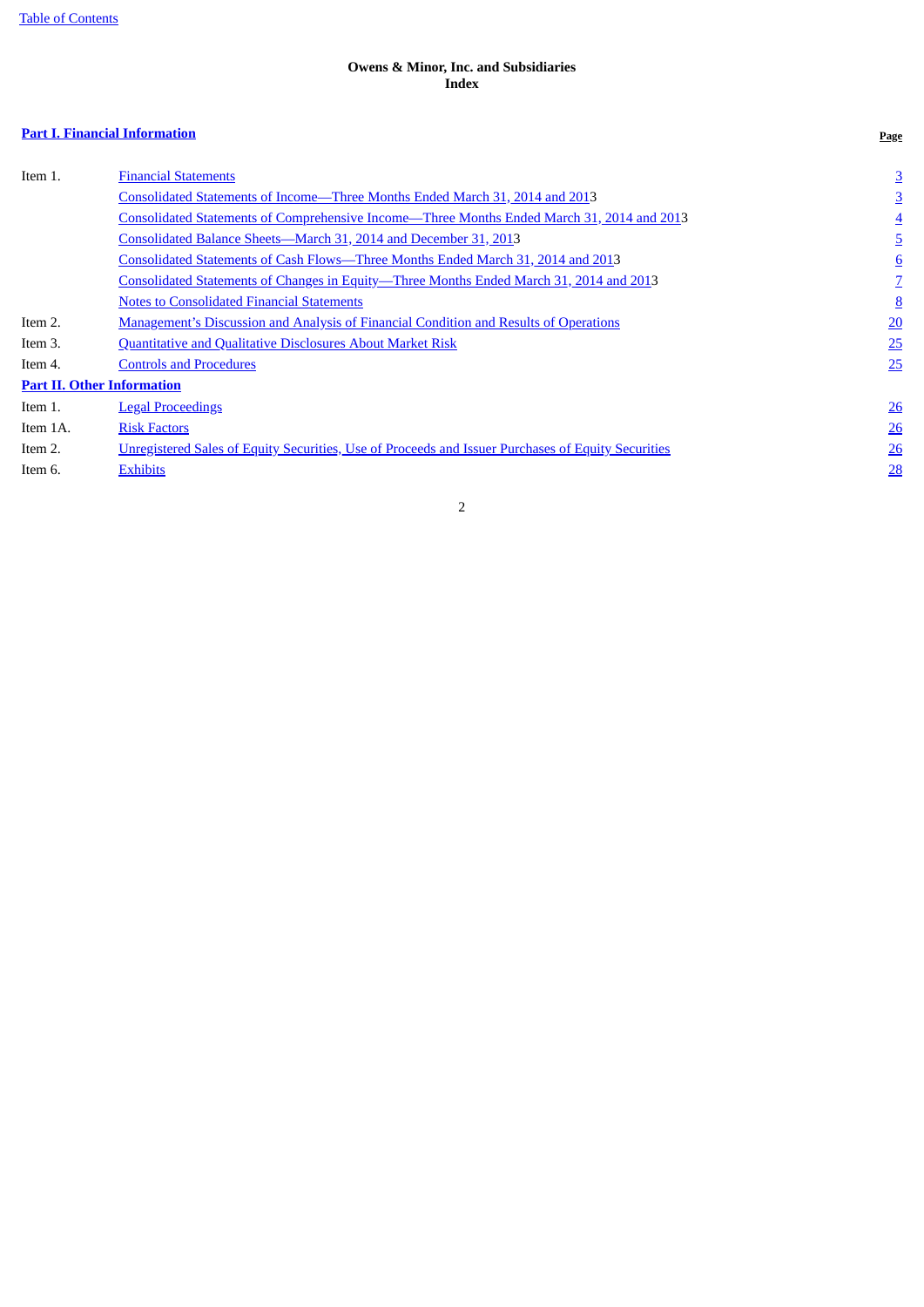# **Part I. Financial Information**

# <span id="page-2-1"></span><span id="page-2-0"></span>**Item 1. Financial Statements**

### **Owens & Minor, Inc. and Subsidiaries Consolidated Statements of Income** *(unaudited)*

|                                                      | <b>Three Months Ended</b><br>March 31, |           |              |           |
|------------------------------------------------------|----------------------------------------|-----------|--------------|-----------|
| (in thousands, except per share data)                |                                        | 2014      |              | 2013      |
| Net revenue                                          | \$                                     | 2,256,380 | $\mathbb{S}$ | 2,246,384 |
| Cost of goods sold                                   |                                        | 1,975,185 |              | 1,967,332 |
| Gross margin                                         |                                        | 281,195   |              | 279,052   |
| Selling, general and administrative expenses         |                                        | 225,610   |              | 217,721   |
| Acquisition-related and exit and realignment charges |                                        | 3,262     |              | 2,010     |
| Depreciation and amortization                        |                                        | 13,864    |              | 12,629    |
| Other operating income, net                          |                                        | (7, 825)  |              | (1, 192)  |
| Operating earnings                                   |                                        | 46,284    |              | 47,884    |
| Interest expense, net                                |                                        | 3,246     |              | 3,199     |
| Income before income taxes                           |                                        | 43,038    |              | 44,685    |
| Income tax provision                                 |                                        | 17,553    |              | 18,587    |
| Net income                                           | \$                                     | 25,485    | £.           | 26,098    |
| Net income per common share:                         |                                        |           |              |           |
| <b>Basic</b>                                         | \$                                     | 0.41      | \$.          | 0.41      |
| <b>Diluted</b>                                       | \$                                     | 0.41      | \$           | 0.41      |
| Cash dividends per common share                      | \$                                     | 0.25      | \$           | 0.24      |

<span id="page-2-2"></span>See accompanying notes to consolidated financial statements.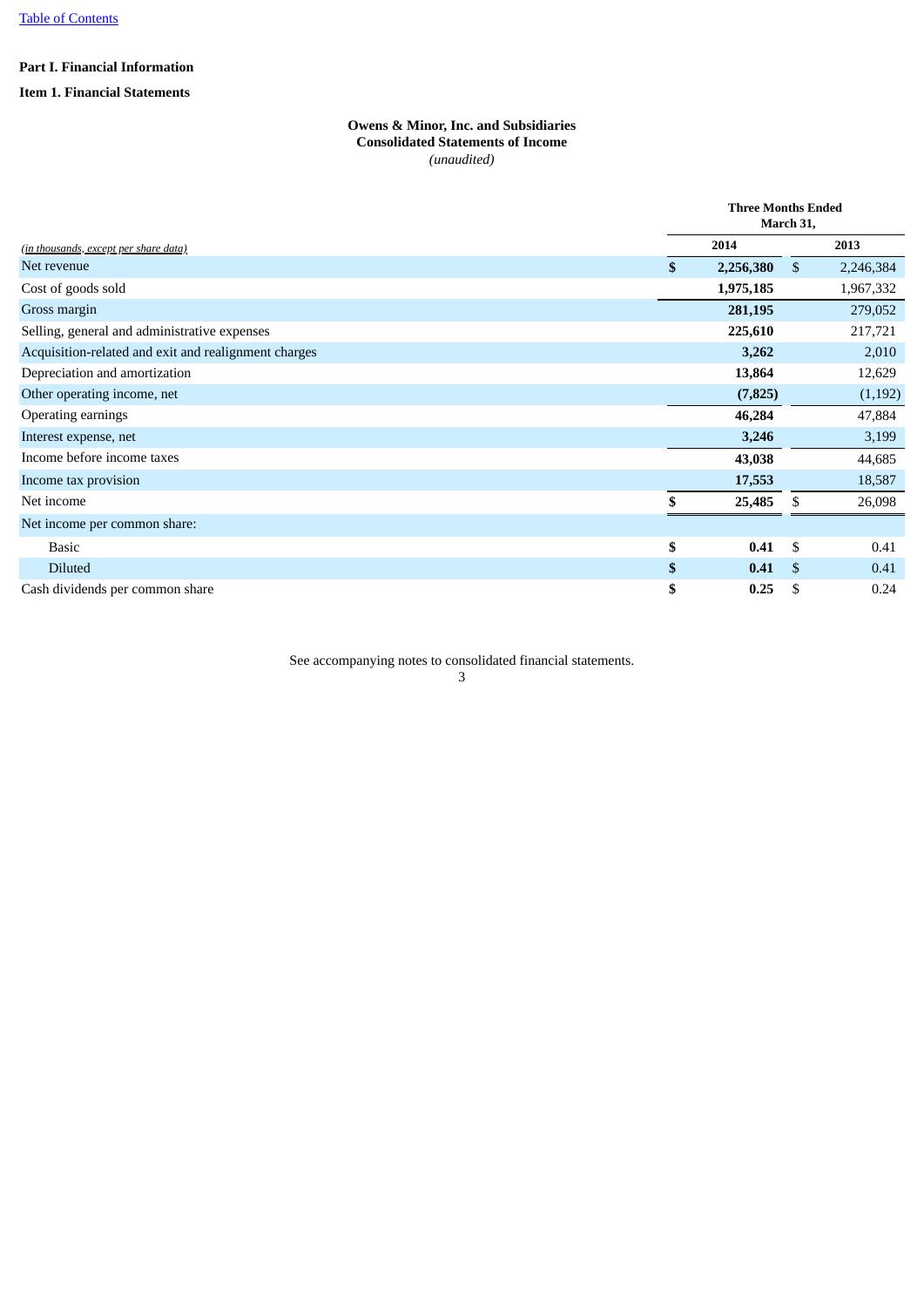### **Owens & Minor, Inc. and Subsidiaries Consolidated Statements of Comprehensive Income** *(unaudited)*

|                                                                                                                    | <b>Three Months Ended</b> | March 31, |          |  |  |
|--------------------------------------------------------------------------------------------------------------------|---------------------------|-----------|----------|--|--|
| (in thousands)                                                                                                     | 2014                      |           | 2013     |  |  |
| Net income                                                                                                         | 25,485                    | - S       | 26,098   |  |  |
| Other comprehensive income (loss), net of tax:                                                                     |                           |           |          |  |  |
| Currency translation adjustments (net of income tax benefit of \$0 in 2014 and of \$385 in 2013)                   | 467                       |           | (7, 827) |  |  |
| Change in unrecognized net periodic pension costs (net of income tax expense of \$97 in 2014 and \$134 in<br>2013) | 107                       |           | 208      |  |  |
| Other (net of income tax benefit of \$8 in 2014 and 2013)                                                          | (9)                       |           | (13)     |  |  |
| Total other comprehensive income (loss), net of tax                                                                | 565                       |           | (7,632)  |  |  |
| Comprehensive income                                                                                               | 26,050                    |           | 18,466   |  |  |

<span id="page-3-0"></span>See accompanying notes to consolidated financial statements.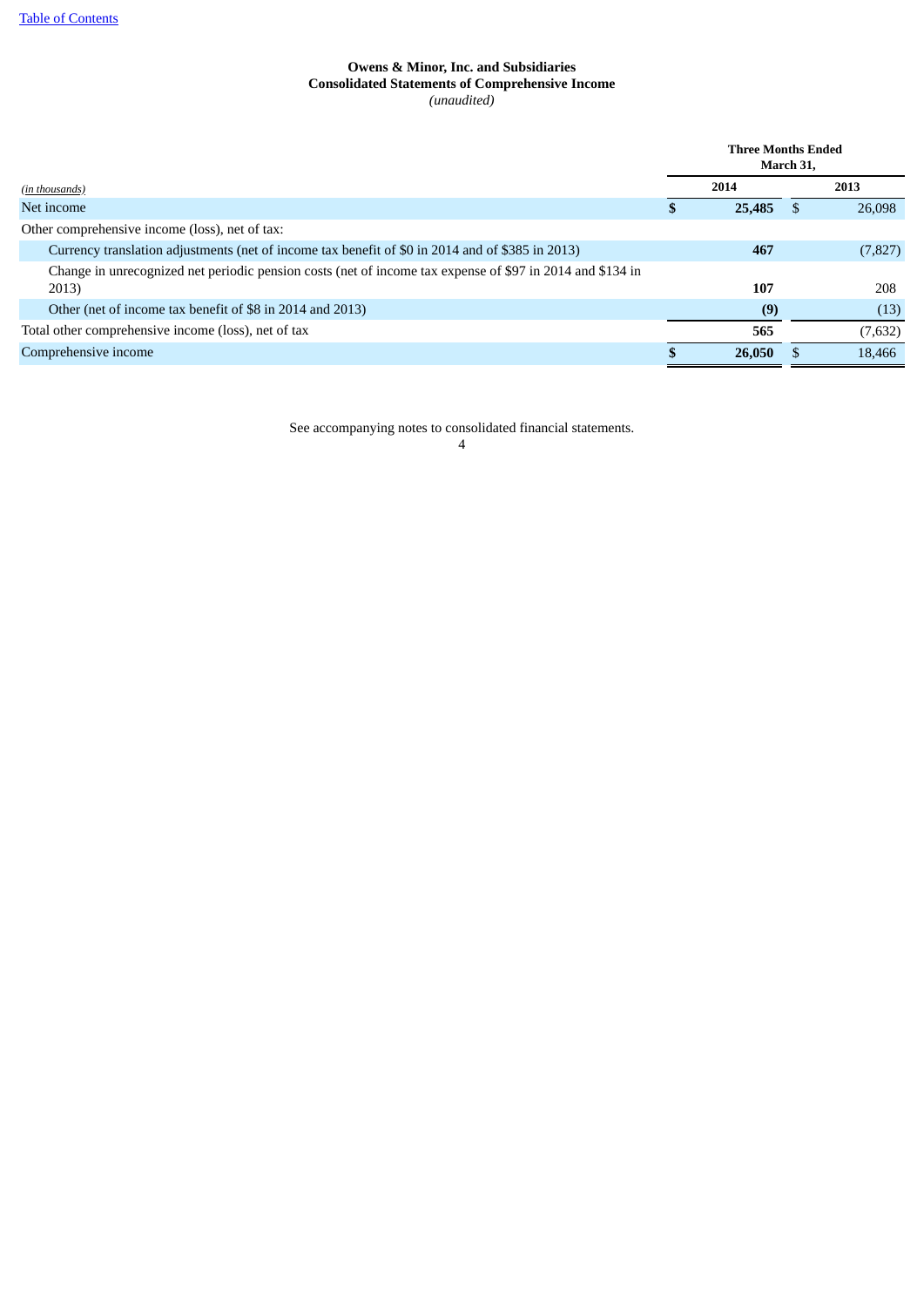### **Owens & Minor, Inc. and Subsidiaries Consolidated Balance Sheets** *(unaudited)*

|                                                                                                                                           | March 31, |           |      | December 31, |
|-------------------------------------------------------------------------------------------------------------------------------------------|-----------|-----------|------|--------------|
| <i>(in thousands, except per share data)</i>                                                                                              |           | 2014      |      | 2013         |
| Assets                                                                                                                                    |           |           |      |              |
| <b>Current assets</b>                                                                                                                     |           |           |      |              |
| Cash and cash equivalents                                                                                                                 | \$        | 182,373   | \$   | 101,905      |
| Accounts and notes receivable, net of allowances of \$15,330 and \$15,030                                                                 |           | 543,214   |      | 572,854      |
| Merchandise inventories                                                                                                                   |           | 768,148   |      | 771,663      |
| Other current assets                                                                                                                      |           | 275,179   |      | 279,510      |
| <b>Total current assets</b>                                                                                                               |           | 1,768,914 |      | 1,725,932    |
| Property and equipment, net of accumulated depreciation of \$136,782 and \$137,526                                                        |           | 192,245   |      | 191,961      |
| Goodwill, net                                                                                                                             |           | 275,562   |      | 275,439      |
| Intangible assets, net                                                                                                                    |           | 39,437    |      | 40,406       |
| Other assets, net                                                                                                                         |           | 93,042    |      | 90,304       |
| <b>Total assets</b>                                                                                                                       | \$        | 2,369,200 | \$   | 2,324,042    |
| <b>Liabilities and equity</b>                                                                                                             |           |           |      |              |
| <b>Current liabilities</b>                                                                                                                |           |           |      |              |
| Accounts payable                                                                                                                          | \$        | 659,550   | \$   | 643,872      |
| Accrued payroll and related liabilities                                                                                                   |           | 21,741    |      | 23,296       |
| Deferred income taxes                                                                                                                     |           | 41,975    |      | 41,613       |
| Other accrued liabilities                                                                                                                 |           | 302,244   |      | 280,398      |
| <b>Total current liabilities</b>                                                                                                          |           | 1,025,510 |      | 989,179      |
| Long-term debt, excluding current portion                                                                                                 |           | 214,826   |      | 213,815      |
| Deferred income taxes                                                                                                                     |           | 42,779    |      | 43,727       |
| Other liabilities                                                                                                                         |           | 52,918    |      | 52,278       |
| <b>Total liabilities</b>                                                                                                                  |           | 1,336,033 |      | 1,298,999    |
| <b>Commitments and contingencies</b>                                                                                                      |           |           |      |              |
| <b>Equity</b>                                                                                                                             |           |           |      |              |
| Owens & Minor, Inc. shareholders' equity:                                                                                                 |           |           |      |              |
| Preferred stock, par value \$100 per share, authorized - 10,000 shares, Series A Participating Cumulative<br>Preferred Stock; none issued |           |           |      |              |
| Common stock, par value \$2 per share; authorized - 200,000 shares; issued and outstanding - 63,091<br>shares and 63,096 shares           |           | 126,182   |      | 126,193      |
| Paid-in capital                                                                                                                           |           | 199,148   |      | 196,605      |
| Retained earnings                                                                                                                         |           | 696,574   |      | 691,547      |
| Accumulated other comprehensive income                                                                                                    |           | 10,133    |      | 9,568        |
| Total Owens & Minor, Inc. shareholders' equity                                                                                            |           | 1,032,037 |      | 1,023,913    |
| Noncontrolling interest                                                                                                                   |           | 1,130     |      | 1,130        |
| <b>Total equity</b>                                                                                                                       |           | 1,033,167 |      | 1,025,043    |
| <b>Total liabilities and equity</b>                                                                                                       | \$        | 2,369,200 | $\$$ | 2,324,042    |
|                                                                                                                                           |           |           |      |              |

<span id="page-4-0"></span>See accompanying notes to consolidated financial statements.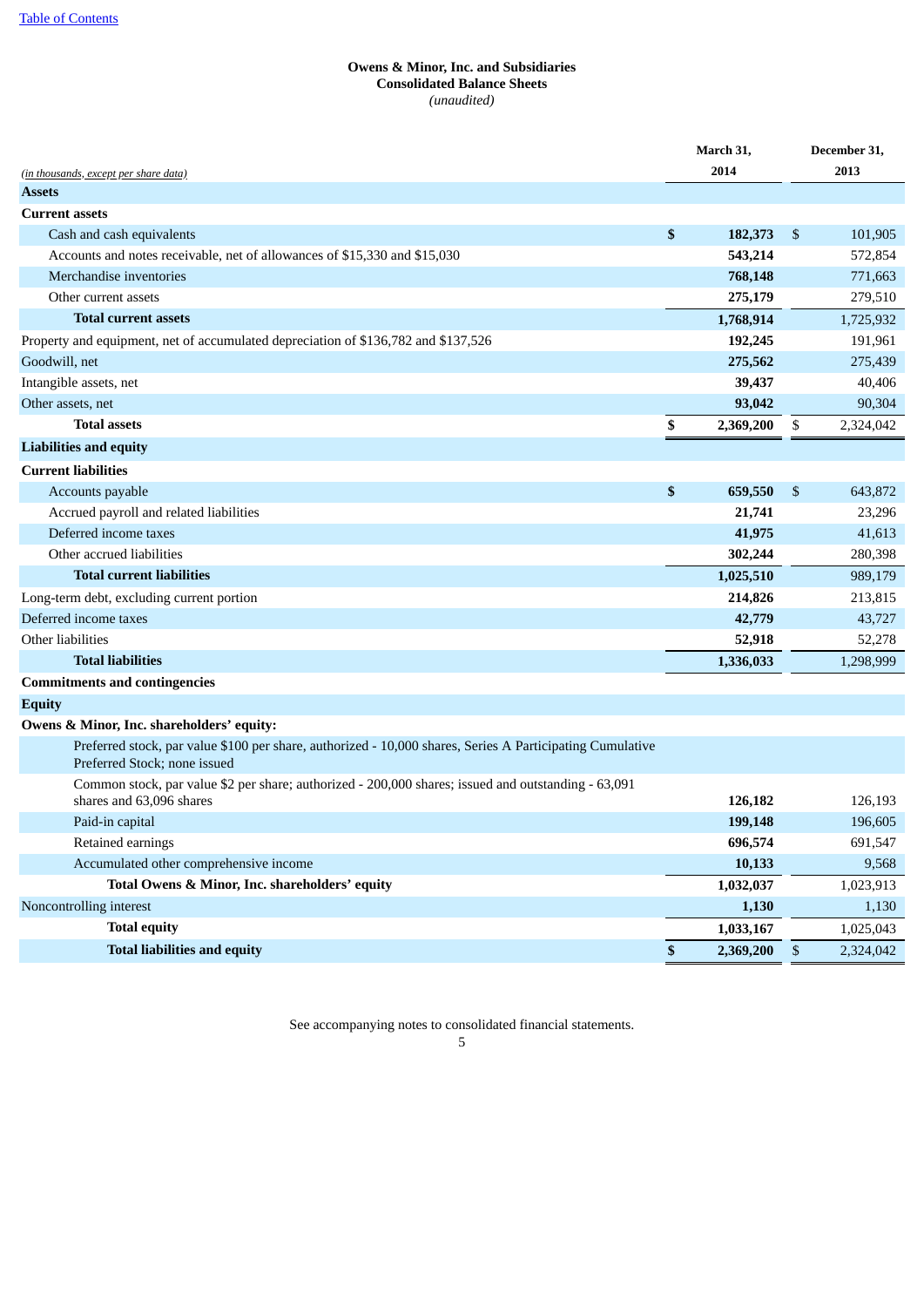### **Owens & Minor, Inc. and Subsidiaries Consolidated Statements of Cash Flows** *(unaudited)*

|                                                                               |    |           | <b>Three Months Ended March 31,</b> |           |  |
|-------------------------------------------------------------------------------|----|-----------|-------------------------------------|-----------|--|
| (in thousands)                                                                |    | 2014      |                                     | 2013      |  |
| <b>Operating activities:</b>                                                  |    |           |                                     |           |  |
| Net income                                                                    | \$ | 25,485    | \$                                  | 26,098    |  |
| Adjustments to reconcile net income to cash provided by operating activities: |    |           |                                     |           |  |
| Depreciation and amortization                                                 |    | 13,864    |                                     | 12,629    |  |
| Share-based compensation expense                                              |    | 2,642     |                                     | 1,910     |  |
| Provision for losses on accounts and notes receivable                         |    | 54        |                                     | 107       |  |
| Deferred income tax benefit                                                   |    | (822)     |                                     | (56)      |  |
| Changes in operating assets and liabilities:                                  |    |           |                                     |           |  |
| Accounts and notes receivable                                                 |    | 29,828    |                                     | (34, 575) |  |
| Merchandise inventories                                                       |    | 3,707     |                                     | 21,784    |  |
| Accounts payable                                                              |    | 15,815    |                                     | 98,198    |  |
| Net change in other assets and liabilities                                    |    | 3,921     |                                     | 28,981    |  |
| Other, net                                                                    |    | (1,292)   |                                     | (465)     |  |
| Cash provided by operating activities                                         |    | 93,202    |                                     | 154,611   |  |
| <b>Investing activities:</b>                                                  |    |           |                                     |           |  |
| Additions to property and equipment                                           |    | (7,299)   |                                     | (7,513)   |  |
| Additions to computer software and intangible assets                          |    | (6,930)   |                                     | (7,264)   |  |
| Proceeds from sale of investment                                              |    | 1,937     |                                     |           |  |
| Proceeds from sale of property and equipment                                  |    | 105       |                                     | 44        |  |
| <b>Cash used for investing activities</b>                                     |    | (12, 187) |                                     | (14, 733) |  |
| <b>Financing activities:</b>                                                  |    |           |                                     |           |  |
| Change in bank overdraft                                                      |    | 20,578    |                                     |           |  |
| Cash dividends paid                                                           |    | (15,785)  |                                     | (15, 199) |  |
| Repurchases of common stock                                                   |    | (5,000)   |                                     | (2, 282)  |  |
| Excess tax benefits related to share-based compensation                       |    | 346       |                                     | 207       |  |
| Proceeds from exercise of stock options                                       |    | 937       |                                     | 1,792     |  |
| Other, net                                                                    |    | (1,868)   |                                     | (1,958)   |  |
| <b>Cash used for financing activities</b>                                     |    | (792)     |                                     | (17, 440) |  |
| Effect of exchange rate changes on cash and cash equivalents                  |    | 245       |                                     | (1,763)   |  |
| Net increase in cash and cash equivalents                                     |    | 80,468    |                                     | 120,675   |  |
| Cash and cash equivalents at beginning of period                              |    | 101,905   |                                     | 97,888    |  |
| Cash and cash equivalents at end of period                                    | \$ | 182,373   | \$                                  | 218,563   |  |
| Supplemental disclosure of cash flow information:                             |    |           |                                     |           |  |
| Income taxes paid, net                                                        | \$ | 15,161    | \$                                  | 1,540     |  |
| Interest paid                                                                 | \$ | 539       | \$                                  | 698       |  |

<span id="page-5-0"></span>See accompanying notes to consolidated financial statements.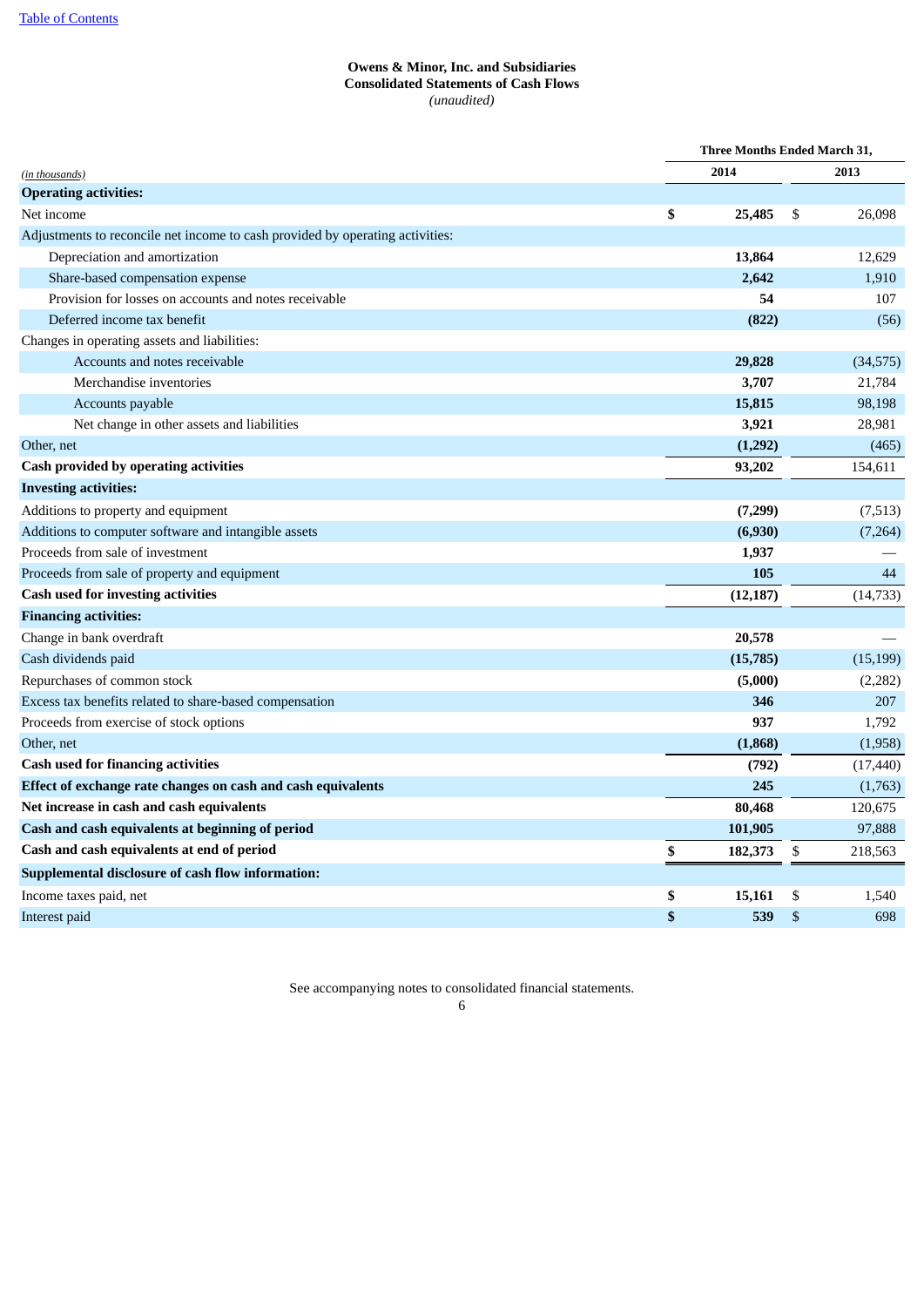### **Owens & Minor, Inc. and Subsidiaries Consolidated Statements of Changes in Equity** *(unaudited)*

|                                                          | Owens & Minor, Inc. Shareholders' Equity |                                        |    |                                           |    |                    |              |                                    |              |                                                                      |                |                            |              |                               |
|----------------------------------------------------------|------------------------------------------|----------------------------------------|----|-------------------------------------------|----|--------------------|--------------|------------------------------------|--------------|----------------------------------------------------------------------|----------------|----------------------------|--------------|-------------------------------|
| <i>(in thousands, except per share data)</i>             |                                          | Common<br><b>Shares</b><br>Outstanding |    | Common<br><b>Stock</b><br>(\$2 par value) |    | Paid-In<br>Capital |              | <b>Retained</b><br><b>Earnings</b> |              | <b>Accumulated</b><br>Other<br><b>Comprehensive Income</b><br>(Loss) |                | Noncontrolling<br>Interest |              | <b>Total</b><br><b>Equity</b> |
| Balance December 31, 2012                                |                                          | 63,271                                 | \$ | 126,544                                   | \$ | 187,394            | $\mathbb{S}$ | 658,994                            | \$           | (406)                                                                | \$             | 1,130                      | $\mathbb{S}$ | 973,656                       |
| Net income                                               |                                          |                                        |    |                                           |    |                    |              | 26,098                             |              |                                                                      |                |                            |              | 26,098                        |
| Other comprehensive income                               |                                          |                                        |    |                                           |    |                    |              |                                    |              | (7,632)                                                              |                |                            |              | (7,632)                       |
| Dividends declared (\$0.24 per share)                    |                                          |                                        |    |                                           |    |                    |              | (15, 176)                          |              |                                                                      |                |                            |              | (15, 176)                     |
| Shares repurchased and retired                           |                                          | (74)                                   |    | (148)                                     |    |                    |              | (2, 134)                           |              |                                                                      |                |                            |              | (2,282)                       |
| Share-based compensation expense, exercises<br>and other |                                          | 138                                    |    | 276                                       |    | 2,610              |              |                                    |              |                                                                      |                |                            |              | 2,886                         |
| Balance March 31, 2013                                   | S.                                       | 63,335                                 | \$ | 126,672                                   | \$ | 190,004            | \$           | 667,782                            | \$           | (8,038)                                                              | \$             | 1,130                      | \$           | 977,550                       |
|                                                          |                                          |                                        |    |                                           |    |                    |              |                                    |              |                                                                      |                |                            |              |                               |
| Balance December 31, 2013                                |                                          | 63,096                                 | \$ | 126,193                                   | \$ | 196,605            | \$           | 691,547                            | $\mathbb{S}$ | 9,568                                                                | $\mathfrak{s}$ | 1,130                      | $\mathbb{S}$ | 1,025,043                     |
| Net income                                               |                                          |                                        |    |                                           |    |                    |              | 25,485                             |              |                                                                      |                |                            |              | 25,485                        |
| Other comprehensive income                               |                                          |                                        |    |                                           |    |                    |              |                                    |              | 565                                                                  |                |                            |              | 565                           |
| Dividends declared (\$0.25 per share)                    |                                          |                                        |    |                                           |    |                    |              | (15,744)                           |              |                                                                      |                |                            |              | (15,744)                      |
| Shares repurchased and retired                           |                                          | (143)                                  |    | (286)                                     |    |                    |              | (4,714)                            |              |                                                                      |                |                            |              | (5,000)                       |
| Share-based compensation expense, exercises<br>and other |                                          | 138                                    |    | 275                                       |    | 2,543              |              |                                    |              |                                                                      |                |                            |              | 2,818                         |
| <b>Balance March 31, 2014</b>                            |                                          | 63,091                                 | \$ | 126,182                                   | \$ | 199,148            | S            | 696,574                            | S.           | 10,133                                                               | S              | 1,130                      | S            | 1,033,167                     |

<span id="page-6-0"></span>See accompanying notes to consolidated financial statements.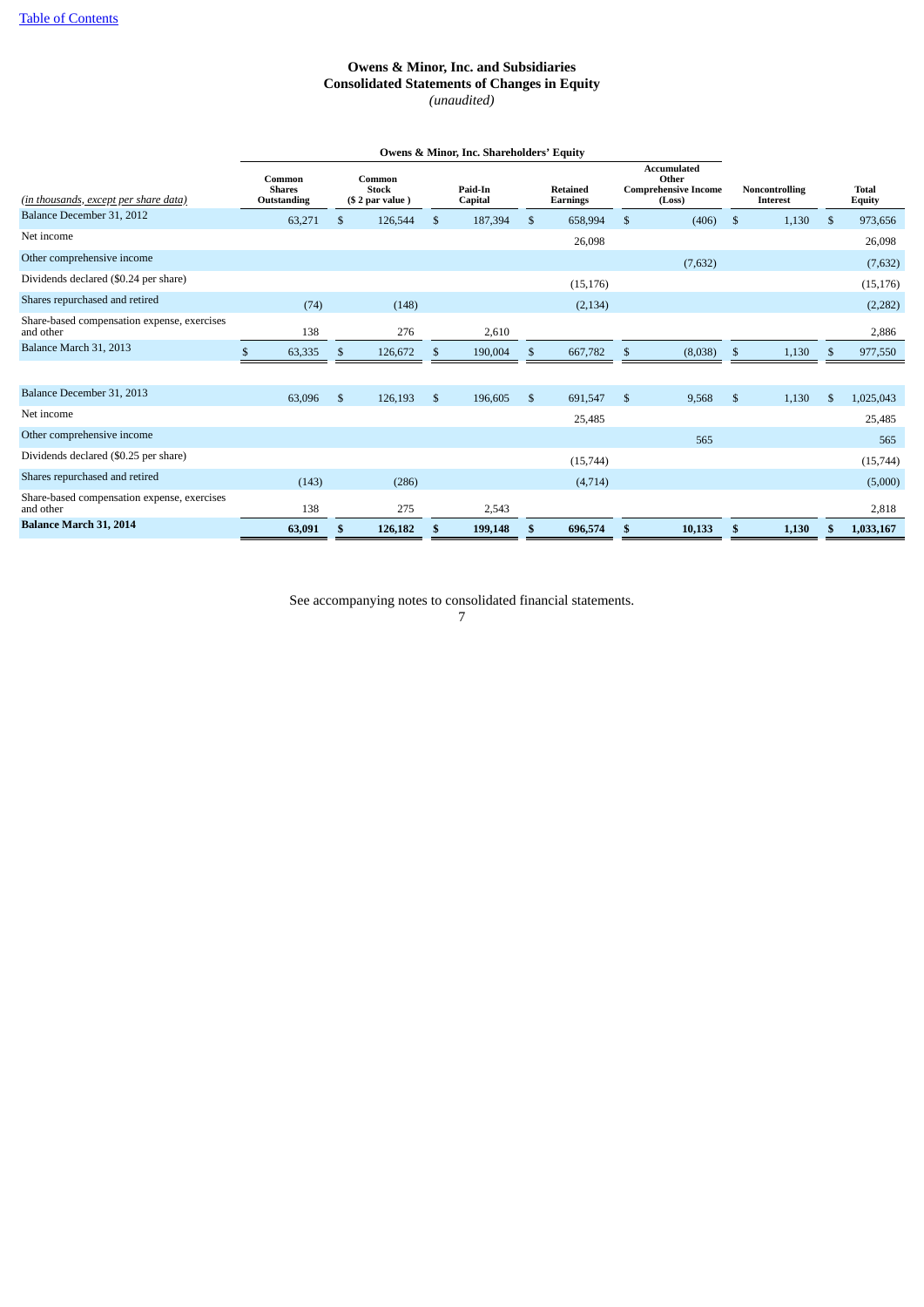### **Owens & Minor, Inc. and Subsidiaries Notes to Consolidated Financial Statements** *(unaudited) (in thousands, unless otherwise indicated)*

#### **Note 1—Basis of Presentation and Use of Estimates**

#### *Basis of Presentation*

The accompanying unaudited consolidated financial statements include the accounts of Owens & Minor, Inc. and the subsidiaries it controls (we, us, or our) and contain all adjustments (which are comprised only of normal recurring accruals and use of estimates) necessary to conform with U.S. generally accepted accounting principles (GAAP). For the consolidated subsidiary in which our ownership is less than 100%, the outside stockholder's interest is presented as a noncontrolling interest. All significant intercompany accounts and transactions have been eliminated. The results of operations for interim periods are not necessarily indicative of the results expected for the full year.

#### *Reclassification and Correction*

Certain prior year amounts have been reclassified to conform to current year presentation. In addition, after completing a review of customer contracts in the International segment in the fourth quarter of 2013, we determined a net presentation of revenues for certain contracts is more representative of the customer arrangement. Certain amounts in the prior period statement of income were revised to reflect this net presentation of revenues. As a result, net revenue and cost of goods sold each decreased by \$29.3 million. The change did not affect cash flows, gross margin, operating earnings or net income in 2013.

#### *Use of Estimates*

The preparation of consolidated financial statements in conformity with GAAP requires us to make assumptions and estimates that affect reported amounts and related disclosures. Actual results may differ from these estimates.

#### **Note 2—Fair Value**

The carrying amounts of cash and cash equivalents, accounts receivable, financing receivables, accounts payable and financing payables included in the consolidated balance sheets approximate fair value due to the short-term nature of these instruments. The fair value of long-term debt is estimated based on quoted market prices or dealer quotes for the identical liability when traded as an asset in an active market (Level 1) or, if quoted market prices or dealer quotes are not available, on the borrowing rates currently available for loans with similar terms, credit ratings and average remaining maturities (Level 2). See Note 7 for the fair value of long-term debt.

#### **Note 3—Financing Receivables and Payables**

At March 31, 2014 and December 31, 2013, we had financing receivables of \$179.5 million and \$198.5 million and related payables of \$146.2 million and \$165.3 million outstanding under our order-to-cash program and product financing arrangements, which were included in other current assets and other current liabilities, respectively, in the consolidated balance sheets.

#### **Note 4—Goodwill and Intangible Assets**

The following table summarizes the changes in the carrying amount of goodwill through March 31, 2014:

|                                                    | <b>Domestic</b><br>Segment | International<br>Segment | <b>Total</b> |
|----------------------------------------------------|----------------------------|--------------------------|--------------|
| Carrying amount of goodwill, December 31, 2013     | 248,498                    | 26.941                   | 275,439      |
| Currency translation adjustments                   |                            | 123                      | 123          |
| <b>Carrying amount of goodwill, March 31, 2014</b> | 248,498                    | 27,064                   | 275,562      |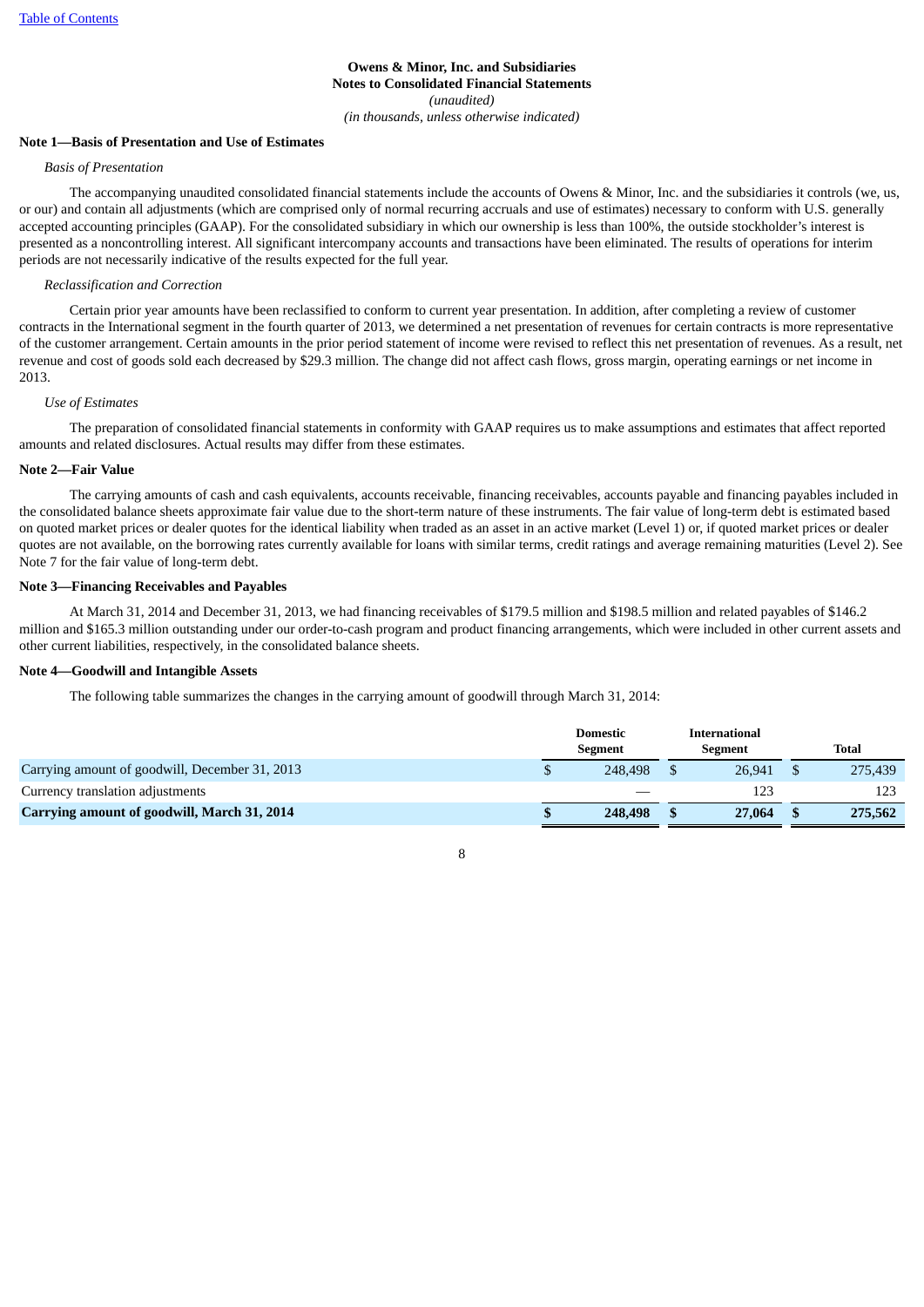Intangible assets at March 31, 2014, and December 31, 2013, were as follows:

|                          | March 31, 2014 |                                  |  |                             |   |                                  | <b>December 31, 2013</b> |                             |
|--------------------------|----------------|----------------------------------|--|-----------------------------|---|----------------------------------|--------------------------|-----------------------------|
|                          |                | Customer<br><b>Relationships</b> |  | Other<br><b>Intangibles</b> |   | Customer<br><b>Relationships</b> |                          | Other<br><b>Intangibles</b> |
|                          |                |                                  |  |                             |   |                                  |                          |                             |
| Gross intangible assets  | S              | 51,686                           |  | 3,957                       | S | 51,544                           | \$.                      | 3,933                       |
| Accumulated amortization |                | (15, 461)                        |  | (745)                       |   | (14,281)                         |                          | (790)                       |
| Net intangible assets    |                | 36,225                           |  | 3,212                       |   | 37,263                           | \$.                      | 3,143                       |

At March 31, 2014, \$17.3 million in net intangible assets were held in the Domestic segment and \$22.1 million were held in the International segment. Amortization expense for intangible assets was \$1.1 million and \$0.9 million for the three months ended March 31, 2014 and 2013.

Based on the current carrying value of intangible assets subject to amortization, estimated amortization expense is \$3.4 million for the remainder of 2014, \$5.1 million for 2015, \$5.1 million for 2016, \$5.0 million for 2017 and \$4.1 million for 2018.

#### **Note 5—Exit and Realignment Costs**

We periodically incur exit and realignment and other charges associated with optimizing our operations, which includes the consolidation of distribution centers, the realignment of our distribution network, and the closure of offsite warehouses.

In the current quarter, we recognized total charges of \$2.6 million associated with exit and realignment activities, of which \$1.3 million was in the Domestic segment and \$1.3 million was in the International segment. These charges include \$1.3 million in loss accruals associated with our operating leases and estimated severance. The remaining charges of \$1.3 million are comprised of costs that were expensed as incurred in the quarter and not reflected in the table below, including \$0.5 million in relocation costs, \$0.5 million in property related costs, and \$0.3 million in labor and other costs. We expect additional exit and realignment charges of approximately \$2.2 million over the remainder of 2014 for activities initiated in the Domestic segment through March 31, 2014.

During the first three months of 2013, we recognized total charges of \$0.9 million in the Domestic segment and \$0.5 million in the International segment associated with these activities. These charges include \$0.5 million in loss accruals for operating leases. The remaining charges of \$0.9 million are comprised of costs that are expensed as incurred and not reflected in the table below, including losses on property and equipment and other expenses.

The following table summarizes the activity related to exit and realignment cost accruals through March 31, 2014 and 2013:

|                                                       |          | Lease<br><b>Obligations</b> |              | <b>Severance and</b><br>Other |      | Total   |
|-------------------------------------------------------|----------|-----------------------------|--------------|-------------------------------|------|---------|
| Accrued exit and realignment costs, December 31, 2013 | <b>S</b> | 2,434                       | $\mathbf{s}$ | 475                           | - \$ | 2,909   |
| Provision for exit and realignment activities         |          | 532                         |              | 807                           |      | 1,339   |
| Cash payments, net of sublease income                 |          | (411)                       |              | (327)                         |      | (738)   |
| Accrued exit and realignment costs, March 31, 2014    |          | 2,555                       |              | 955                           |      | 3,510   |
|                                                       |          |                             |              |                               |      |         |
|                                                       |          |                             |              |                               |      |         |
| Accrued exit and realignment costs, December 31, 2012 | \$       | 5,098                       | -S           | 1.116                         | - \$ | 6,214   |
| Provision for exit and realignment activities         |          | 538                         |              | 3                             |      | 541     |
| Cash payments, net of sublease income                 |          | (4,844)                     |              | (147)                         |      | (4,991) |
| Accrued exit and realignment costs, March 31, 2013    |          | 792                         |              | 972                           |      | 1,764   |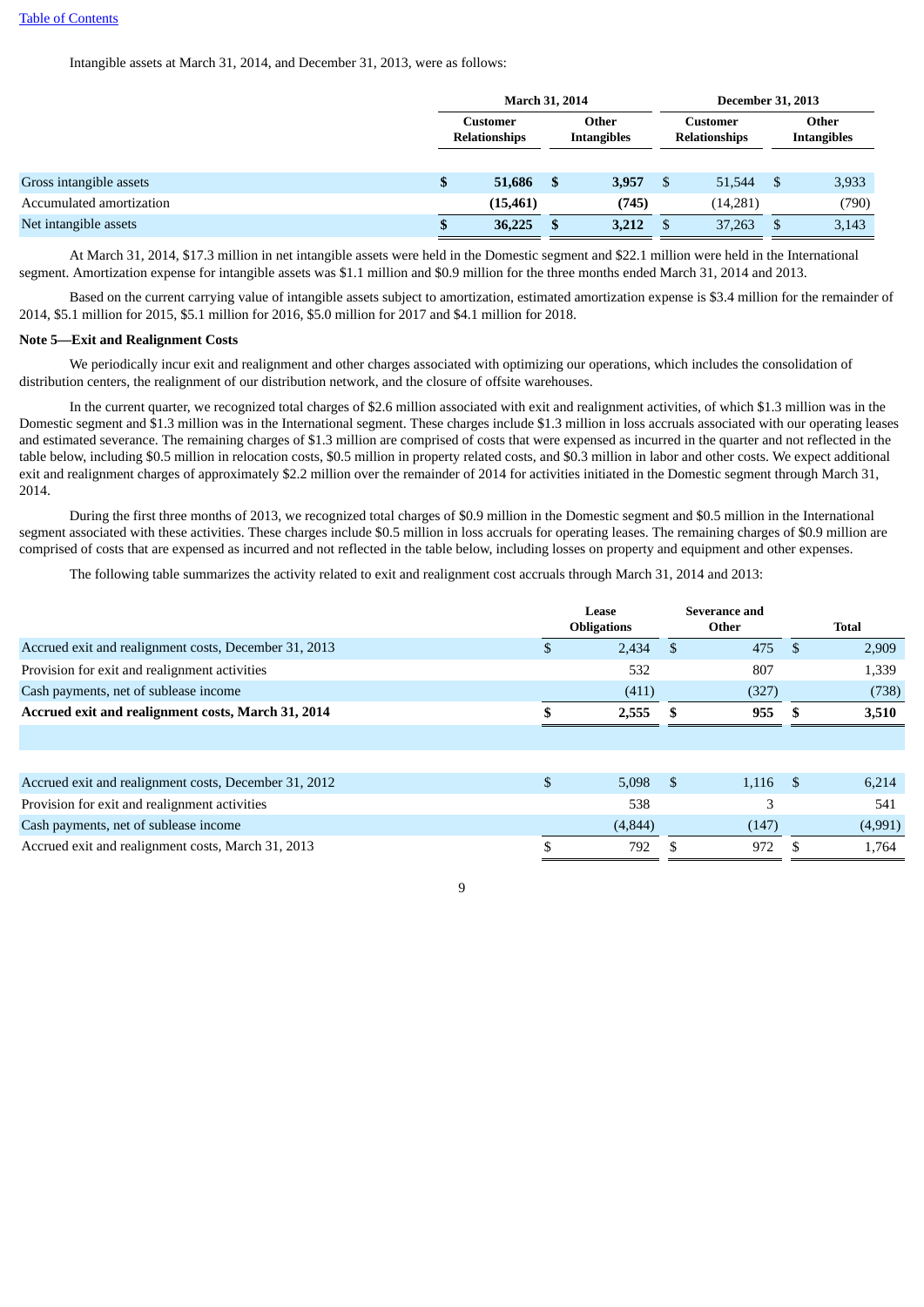### **Note 6—Retirement Plan**

We have a noncontributory, unfunded retirement plan for certain officers and other key employees in the United States. Certain of our foreign subsidiaries also have defined benefit pension plans covering substantially all of their respective employees.

The components of net periodic benefit cost, which are included in selling, general and administrative expenses, for the three months ended March 31, 2014 and 2013, were as follows:

|                               |          | <b>Three Months Ended</b><br>March 31, |   |      |  |  |
|-------------------------------|----------|----------------------------------------|---|------|--|--|
|                               |          | 2014                                   |   | 2013 |  |  |
| Service cost                  | <b>S</b> | 36                                     | S | 33   |  |  |
| Interest cost                 |          | 482                                    |   | 414  |  |  |
| Recognized net actuarial loss |          | 204                                    |   | 342  |  |  |
| Net periodic benefit cost     |          | 722                                    | S | 789  |  |  |

Certain of our foreign subsidiaries have health and welfare plans covering substantially all of their respective employees. Our expense for these plans totaled \$0.4 million and \$0.2 million for the three months ended March 31, 2014 and 2013.

#### **Note 7—Debt**

We have \$200 million of senior notes outstanding, which mature on April 15, 2016 and bear interest at 6.35% payable semi-annually (Senior Notes). We may redeem the Senior Notes, in whole or in part, at a redemption price of the greater of 100% of the principal amount of the Senior Notes or the present value of remaining scheduled payments of principal and interest discounted at the applicable Treasury Rate plus 0.25%. As of March 31, 2014 and December 31, 2013, the estimated fair value of the Senior Notes was \$217 million and \$219 million, and the related carrying amount was \$204 million for both periods. The observed yield of the Senior Notes at March 31, 2014 and December 31, 2013 was 2.00% and 2.12%.

We have a five-year \$350 million Credit Agreement with Wells Fargo Bank, N.A., JPMorgan Chase Bank, N.A. and a syndicate of financial institutions (the Credit Agreement) expiring June 5, 2017. Under the Credit Agreement, we have the ability to request two one-year extensions and to request an increase in aggregate commitments by up to \$150 million. The interest rate on the Credit Agreement, which is subject to adjustment quarterly, is based on the London Interbank Offered Rate (LIBOR), the Federal Funds Rate or the Prime Rate, plus an adjustment based on the better of our debt ratings or leverage ratio (Credit Spread) as defined by the Credit Agreement. We are charged a commitment fee of between 17.5 and 42.5 basis points on the unused portion of the facility. The terms of the Credit Agreement limit the amount of indebtedness that we may incur and require us to maintain ratios for leverage and interest coverage, including on a pro forma basis in the event of an acquisition. At March 31, 2014, we had no borrowings and letters of credit of approximately \$5.0 million outstanding under the Credit Agreement, leaving \$345.0 million available for borrowing. We also have a \$1.5 million letter of credit outstanding as of March 31, 2014 and December 31, 2013, which supports our facilities leased in Europe.

#### **Note 8—Income Taxes**

The effective tax rate was 40.8% for the three months ended March 31, 2014, compared to 41.6% in the same quarter of 2013. The change in rate is due to the impact of foreign taxes. The liability for unrecognized tax benefits was \$5.0 million at March 31, 2014, and \$4.6 million at December 31, 2013. Included in the liability at March 31, 2014 were \$3.7 million of tax positions for which ultimate deductibility is highly certain but for which there is uncertainty about the timing of such deductibility.

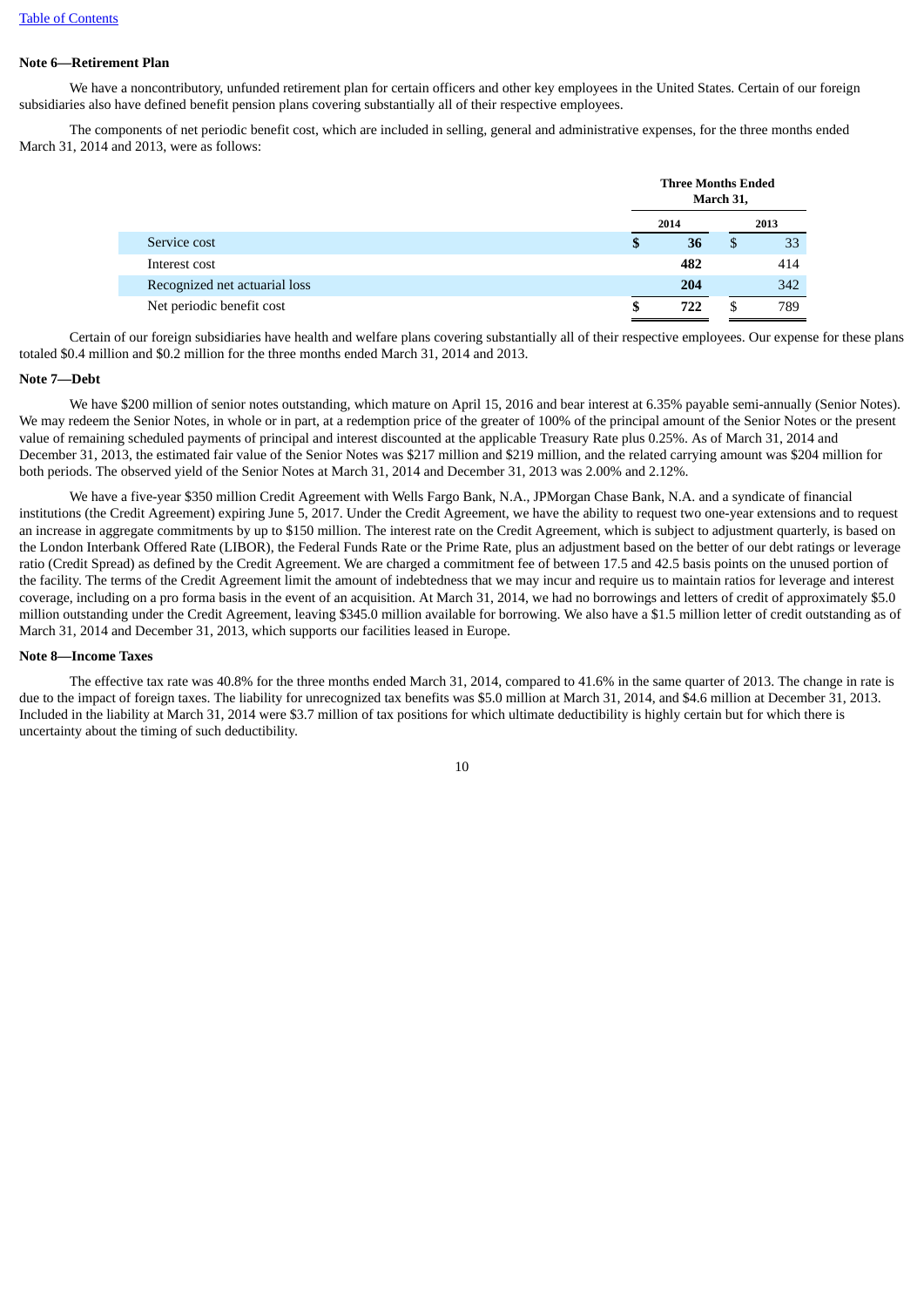### **Note 9—Net Income per Common Share**

The following summarizes the calculation of net income per common share attributable to common shareholders for the three months ended March 31, 2014 and 2013.

|                                                                                 |    | <b>Three Months Ended</b> | March 31, |        |
|---------------------------------------------------------------------------------|----|---------------------------|-----------|--------|
| (in thousands, except per share data)                                           |    | 2013                      |           |        |
| Numerator:                                                                      |    |                           |           |        |
| Net income                                                                      | \$ | 25,485                    | \$.       | 26,098 |
| Less: income allocated to unvested restricted shares                            |    | (188)                     |           | (195)  |
| Net income attributable to common shareholders - basic                          |    | 25,297                    |           | 25,903 |
| Add: undistributed income attributable to unvested restricted shares - basic    |    | 51                        |           | 58     |
| Less: undistributed income attributable to unvested restricted shares - diluted |    | (51)                      |           | (58)   |
| Net income attributable to common shareholders - diluted                        | \$ | 25,297                    | -\$       | 25,903 |
| Denominator:                                                                    |    |                           |           |        |
| Weighted average shares outstanding - basic                                     |    | 62,304                    |           | 62,687 |
| Dilutive shares - stock options                                                 |    | 13                        |           | 58     |
| Weighted average shares outstanding - diluted                                   |    | 62,317                    |           | 62,745 |
| Net income per share attributable to common shareholders:                       |    |                           |           |        |
| <b>Basic</b>                                                                    | \$ | 0.41                      | \$        | 0.41   |
| <b>Diluted</b>                                                                  | \$ | 0.41                      | \$        | 0.41   |

#### **Note 10—Shareholders' Equity**

In February 2014, our Board of Directors authorized a share repurchase program of up to \$100 million of our outstanding common stock to be executed at the discretion of management over a three-year period, expiring in February 2017. The program is intended, in part, to offset shares issued in conjunction with our stock incentive plans and return capital to shareholders. The program may be suspended or discontinued at any time. During the three months ended March 31, 2014, we repurchased in open-market transactions and retired approximately 143 thousand shares of our common stock for an aggregate of \$5.0 million, or an average price per share of \$34.99. As of March 31, 2014, we have approximately \$95.0 million remaining under the repurchase program. We have elected to allocate any excess of share repurchase price over par value to retained earnings.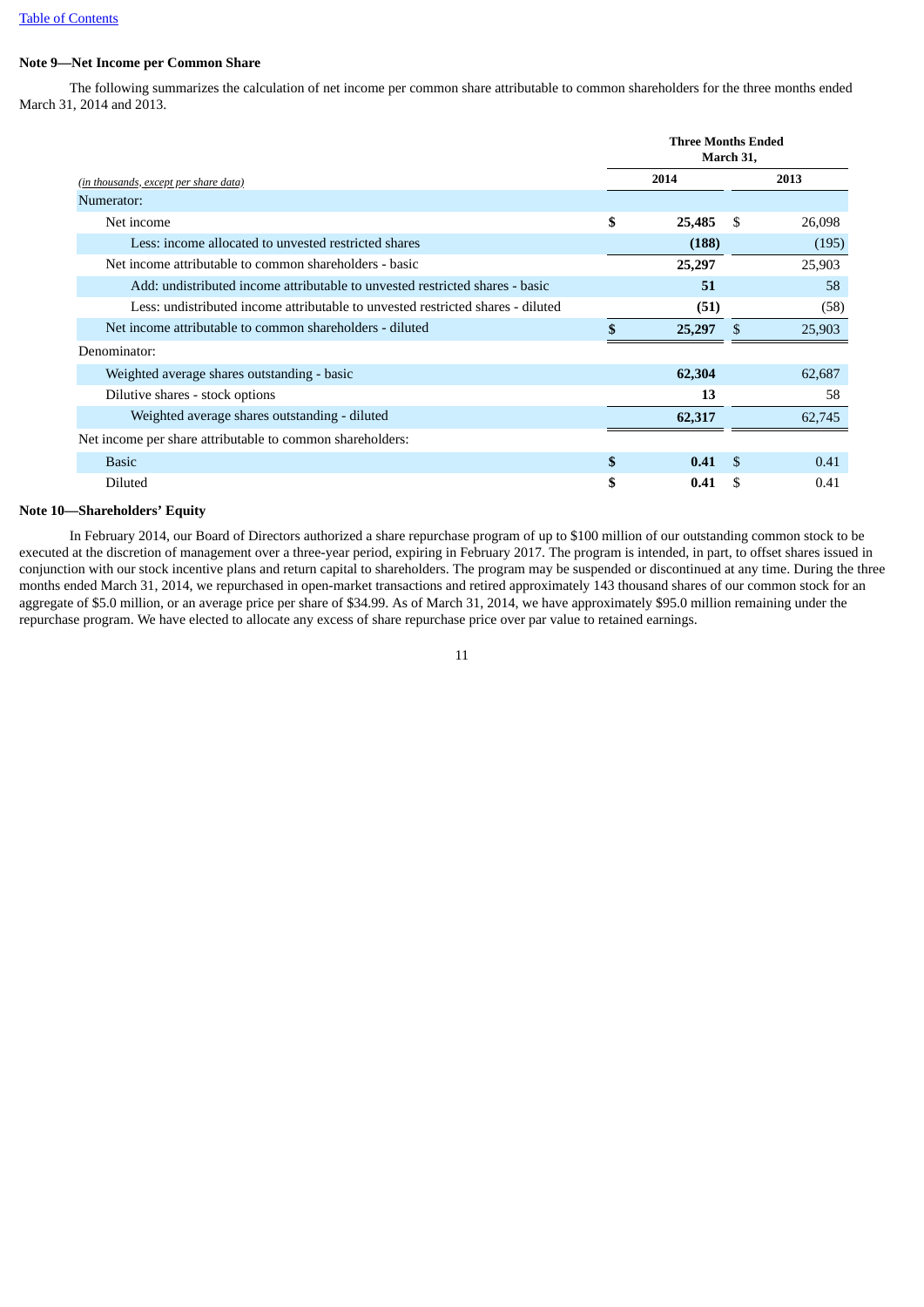### **Note 11—Accumulated Other Comprehensive Income**

The following table shows the changes in accumulated other comprehensive income (loss) by component for the three months ended March 31, 2014 and 2013:

|                                                                                        | <b>Defined Benefit</b><br><b>Pension</b><br><b>Plans</b> | Currency<br><b>Translation</b><br><b>Adjustments</b> | Other      | <b>Total</b>  |
|----------------------------------------------------------------------------------------|----------------------------------------------------------|------------------------------------------------------|------------|---------------|
| Accumulated other comprehensive income (loss), December 31, 2013 \$                    | (6, 479)                                                 | 15,892<br>-S                                         | 155<br>\$. | 9,568<br>- \$ |
| Other comprehensive income (loss) before reclassifications                             |                                                          | 467                                                  |            | 467           |
| Income tax                                                                             |                                                          |                                                      |            |               |
| Other comprehensive income (loss) before reclassifications,<br>net of tax              |                                                          | 467                                                  |            | 467           |
| Amounts reclassified from accumulated other comprehensive<br>income (loss)             | 204                                                      |                                                      | (17)       | 187           |
| Income tax                                                                             | (97)                                                     |                                                      | 8          | (89)          |
| Amounts reclassified from accumulated other<br>comprehensive income (loss), net of tax | 107                                                      |                                                      | (9)        | 98            |
| Other comprehensive income (loss)                                                      | 107                                                      | 467                                                  | (9)        | 565           |
| Accumulated other comprehensive income (loss), March 31, 2014 \$                       | (6,372)                                                  | 16,359                                               | 146        | 10,133        |

|                                                                                        | <b>Defined Benefit</b><br>Pension | Currency<br><b>Translation</b> |           |              |
|----------------------------------------------------------------------------------------|-----------------------------------|--------------------------------|-----------|--------------|
|                                                                                        | <b>Plans</b>                      | <b>Adjustments</b>             | Other     | <b>Total</b> |
| Accumulated other comprehensive income (loss), December 31, 2012 \$                    | $(10,318)$ \$                     | 9,749                          | 163<br>S. | (406)        |
| Other comprehensive income (loss) before reclassifications                             |                                   | (8,212)                        |           | (8,212)      |
| Income tax                                                                             |                                   | 385                            |           | 385          |
| Other comprehensive income (loss) before reclassifications,<br>net of tax              |                                   | (7, 827)                       |           | (7,827)      |
| Amounts reclassified from accumulated other comprehensive<br>income (loss)             | 342                               |                                | (21)      | 321          |
| Income tax                                                                             | (134)                             |                                | 8         | (126)        |
| Amounts reclassified from accumulated other<br>comprehensive income (loss), net of tax | 208                               |                                | (13)      | 195          |
| Other comprehensive income (loss)                                                      | 208                               | (7, 827)                       | (13)      | (7,632)      |
| Accumulated other comprehensive income (loss), March 31, 2013                          | (10, 110)<br>£.                   | 1,922                          | 150       | (8,038)      |

We include amounts reclassified out of accumulated other comprehensive income related to defined benefit pension plans as a component of net periodic pension cost recorded in selling, general & administrative expenses. For the three months ended March 31, 2014 and 2013, we reclassified \$0.2 million and \$0.3 million of actuarial net losses.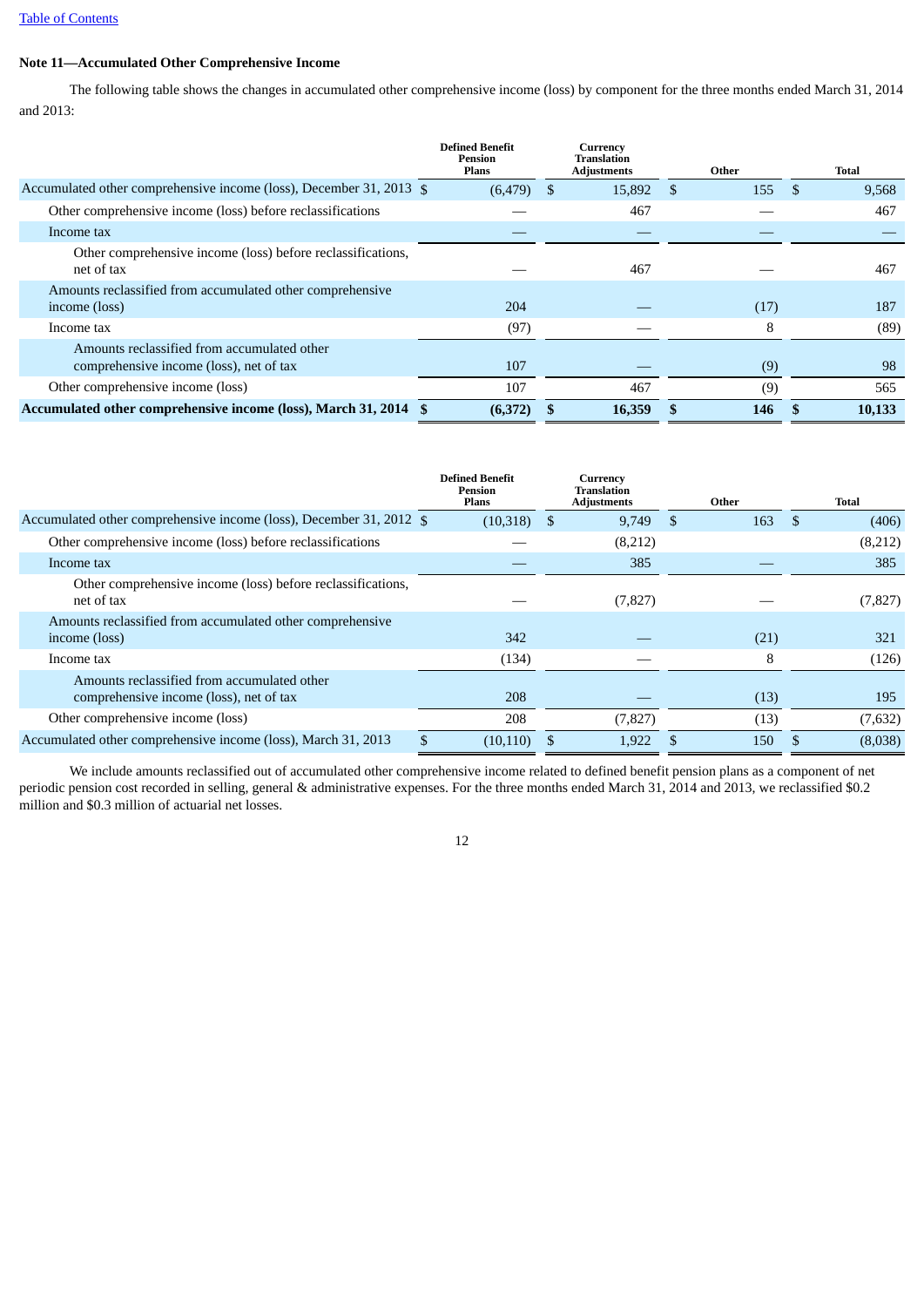### **Note 12—Commitments and Contingencies**

We have contractual obligations that are required to be paid to customers in the event that certain contractual performance targets are not achieved as of specified dates, generally within 36 months from inception of the contract. These contingent obligations totaled \$1.0 million as of March 31, 2014. If none of the performance targets are met as of the specified dates, and customers have met their contractual commitments, payment will be due as follows: 2015 - \$0.2 million; 2016 - \$0.8 million. None of these contingent obligations were accrued at March 31, 2014, as we do not consider any of them probable. We deferred the recognition of fees that are contingent upon our future performance under the terms of these contracts. As of March 31, 2014, \$0.9 million of deferred revenue related to outstanding contractual performance targets was included in other current liabilities.

Prior to exiting the direct-to-consumer business in January 2009, we received reimbursements from Medicare, Medicaid, and private healthcare insurers for certain customer billings. We are subject to audits of these reimbursements for up to seven years from the date of the service.

Various issues and potential claims related to the acquisition and transition of Movianto remain outstanding and under review and discussion with the former owner. The ultimate outcomes of these issues and potential claims, including their impact on future financial results, cannot be ascertained or estimated at this time.

#### **Note 13—Segment Information**

We evaluate the performance of our segments based on the operating earnings of the segments, excluding acquisition-related and exit and realignment charges.

The following tables present financial information by segment:

|                                                      | <b>Three Months Ended</b><br>March 31, |              |           |  |  |  |
|------------------------------------------------------|----------------------------------------|--------------|-----------|--|--|--|
|                                                      | 2014                                   |              | 2013      |  |  |  |
| Net revenue:                                         |                                        |              |           |  |  |  |
| Domestic                                             | \$<br>2,148,915                        | \$           | 2,154,715 |  |  |  |
| International                                        | 107,465                                |              | 91,669    |  |  |  |
| Consolidated net revenue                             | \$<br>2,256,380                        | \$           | 2,246,384 |  |  |  |
|                                                      |                                        |              |           |  |  |  |
| Operating earnings (loss):                           |                                        |              |           |  |  |  |
| <b>Domestic</b>                                      | \$<br>52,734                           | $\mathbb{S}$ | 52,907    |  |  |  |
| International                                        | (3, 188)                               |              | (3,013)   |  |  |  |
| Acquisition-related and exit and realignment charges | (3,262)                                |              | (2,010)   |  |  |  |
| Consolidated operating earnings                      | \$<br>46,284                           | \$           | 47,884    |  |  |  |
|                                                      |                                        |              |           |  |  |  |
| Depreciation and amortization:                       |                                        |              |           |  |  |  |
| <b>Domestic</b>                                      | \$<br>8,975                            | $\mathbf{s}$ | 9,082     |  |  |  |
| International                                        | 4,889                                  |              | 3,547     |  |  |  |
| Consolidated depreciation and amortization           | \$<br>13,864                           | \$           | 12,629    |  |  |  |
|                                                      |                                        |              |           |  |  |  |
| Capital expenditures:                                |                                        |              |           |  |  |  |
| Domestic                                             | \$<br>10,175                           | \$           | 11,602    |  |  |  |
| International                                        | 4,054                                  |              | 3,175     |  |  |  |
| Consolidated capital expenditures                    | \$<br>14,229                           | \$           | 14,777    |  |  |  |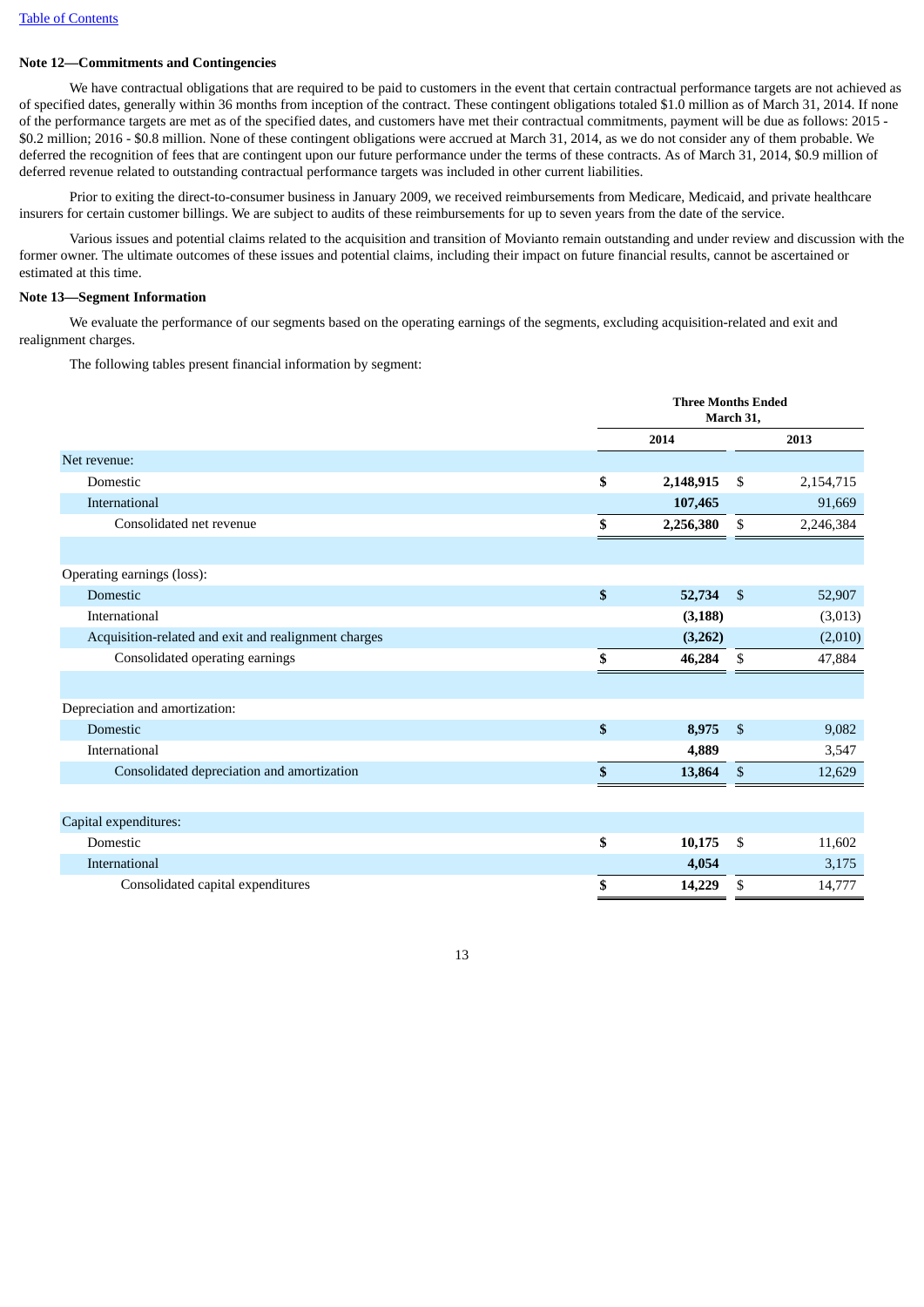|                           |    | <b>March 31, 2014</b> |      | <b>December 31, 2013</b> |
|---------------------------|----|-----------------------|------|--------------------------|
| Total assets:             |    |                       |      |                          |
| Domestic                  | \$ | 1,712,214             | - \$ | 1,747,572                |
| <b>International</b>      |    | 474,613               |      | 474,565                  |
| Segment assets            |    | 2,186,827             |      | 2,222,137                |
| Cash and cash equivalents |    | 182,373               |      | 101,905                  |
| Consolidated total assets | S  | 2,369,200             | -S   | 2,324,042                |
|                           |    |                       |      |                          |

### **Note 14—Condensed Consolidating Financial Information**

The following tables present condensed consolidating financial information for: Owens & Minor, Inc. (O&M); the guarantors of Owens & Minor, Inc.'s Senior Notes, on a combined basis; and the non-guarantor subsidiaries of the Senior Notes, on a combined basis. The guarantor subsidiaries are 100% owned by Owens & Minor, Inc. Separate financial statements of the guarantor subsidiaries are not presented because the guarantees by our guarantor subsidiaries are full and unconditional, as well as joint and several, and we believe the condensed consolidating financial information is more meaningful in understanding the financial position, results of operations and cash flows of the guarantor subsidiaries.

|                                                      | Owens &        |     | Guarantor           |     | Non-guarantor       |     |                     |    |                     |
|------------------------------------------------------|----------------|-----|---------------------|-----|---------------------|-----|---------------------|----|---------------------|
| Three Months Ended March 31, 2014                    | Minor, Inc.    |     | <b>Subsidiaries</b> |     | <b>Subsidiaries</b> |     | <b>Eliminations</b> |    | <b>Consolidated</b> |
| <b>Statements of Income</b>                          |                |     |                     |     |                     |     |                     |    |                     |
| Net revenue                                          | \$             | \$. | 2,148,365           | \$. | 119,873             | \$. | (11,858)            | \$ | 2,256,380           |
| Cost of goods sold                                   |                |     | 1,939,464           |     | 47,599              |     | (11, 878)           |    | 1,975,185           |
| Gross margin                                         |                |     | 208,901             |     | 72,274              |     | 20                  |    | 281,195             |
| Selling, general and administrative expenses         | 47             |     | 154,156             |     | 71,407              |     |                     |    | 225,610             |
| Acquisition-related and exit and realignment charges |                |     | 1,294               |     | 1,968               |     |                     |    | 3,262               |
| Depreciation and amortization                        | $\overline{2}$ |     | 8,952               |     | 4,910               |     |                     |    | 13,864              |
| Other operating income, net                          |                |     | (7,062)             |     | (763)               |     |                     |    | (7, 825)            |
| Operating earnings (loss)                            | (49)           |     | 51,561              |     | (5,248)             |     | 20                  |    | 46,284              |
| Interest expense (income), net                       | 2,472          |     | 1,243               |     | (469)               |     |                     |    | 3,246               |
| Income (loss) before income taxes                    | (2,521)        |     | 50,318              |     | (4,779)             |     | 20                  |    | 43,038              |
| Income tax (benefit) provision                       | (952)          |     | 20,160              |     | (1,655)             |     |                     |    | 17,553              |
| Equity in earnings of subsidiaries                   | 27,054         |     |                     |     |                     |     | (27,054)            |    |                     |
| <b>Net income (loss)</b>                             | 25,485         |     | 30,158              |     | (3, 124)            |     | (27,034)            |    | 25,485              |
| Other comprehensive income (loss)                    | 565            |     | 106                 |     | 467                 |     | (573)               |    | 565                 |
| <b>Comprehensive income (loss)</b>                   | \$<br>26,050   | \$  | 30,264              | \$  | (2,657)             | S   | (27, 607)           | S. | 26,050              |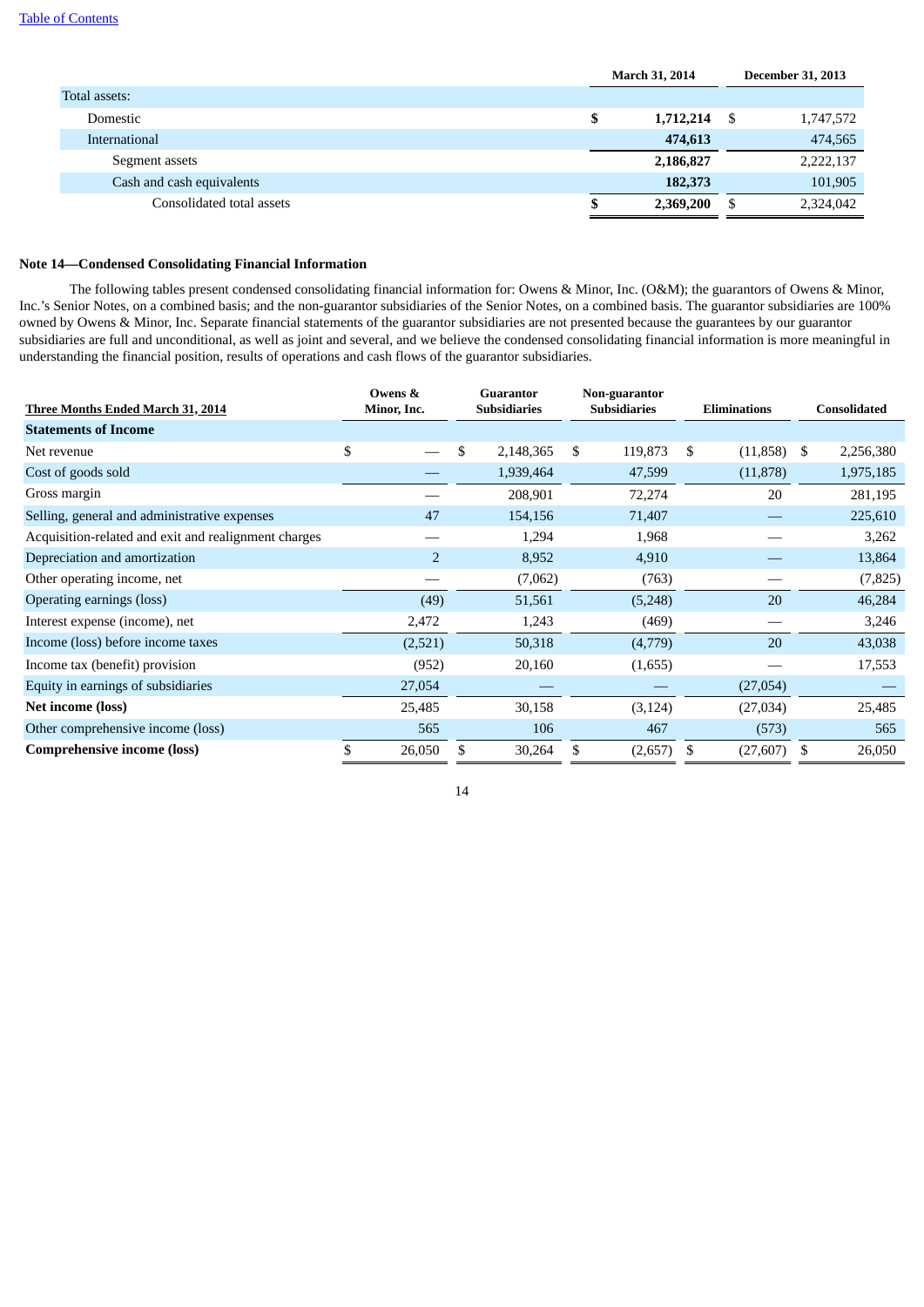# Table of [Contents](#page-0-0)

| <u>Three Months Ended March 31, 2013</u>             |     | Owens &<br>Minor, Inc. | Guarantor<br><b>Subsidiaries</b> |     | Non-guarantor<br><b>Subsidiaries</b> | <b>Eliminations</b> |   | Consolidated |
|------------------------------------------------------|-----|------------------------|----------------------------------|-----|--------------------------------------|---------------------|---|--------------|
| <b>Statements of Income</b>                          |     |                        |                                  |     |                                      |                     |   |              |
| Net revenue                                          | \$  |                        | \$<br>2,154,716                  | \$. | 101,980                              | \$<br>(10,312)      | S | 2,246,384    |
| Cost of goods sold                                   |     |                        | 1,936,091                        |     | 41,282                               | (10,041)            |   | 1,967,332    |
| Gross margin                                         |     |                        | 218,625                          |     | 60,698                               | (271)               |   | 279,052      |
| Selling, general and administrative expenses         |     | 654                    | 156,347                          |     | 60,720                               |                     |   | 217,721      |
| Acquisition-related and exit and realignment charges |     |                        | 862                              |     | 1,148                                |                     |   | 2,010        |
| Depreciation and amortization                        |     | 3                      | 9,060                            |     | 3,566                                |                     |   | 12,629       |
| Other operating income, net                          |     |                        | (643)                            |     | (549)                                |                     |   | (1, 192)     |
| Operating earnings (loss)                            |     | (657)                  | 52,999                           |     | (4, 187)                             | (271)               |   | 47,884       |
| Interest expense (income), net                       |     | 4,395                  | (911)                            |     | (285)                                |                     |   | 3,199        |
| Income (loss) before income taxes                    |     | (5,052)                | 53,910                           |     | (3,902)                              | (271)               |   | 44,685       |
| Income tax (benefit) provision                       |     | (1,962)                | 21,455                           |     | (906)                                |                     |   | 18,587       |
| Equity in earnings of subsidiaries                   |     | 29,188                 |                                  |     |                                      | (29, 188)           |   |              |
| <b>Net income (loss)</b>                             |     | 26,098                 | 32,455                           |     | (2,996)                              | (29, 459)           |   | 26,098       |
| Other comprehensive income (loss)                    |     | (7,632)                | 208                              |     | (7,828)                              | 7,620               |   | (7,632)      |
| Comprehensive income (loss)                          | \$. | 18,466                 | 32,663                           |     | (10, 824)                            | (21, 839)           | S | 18,466       |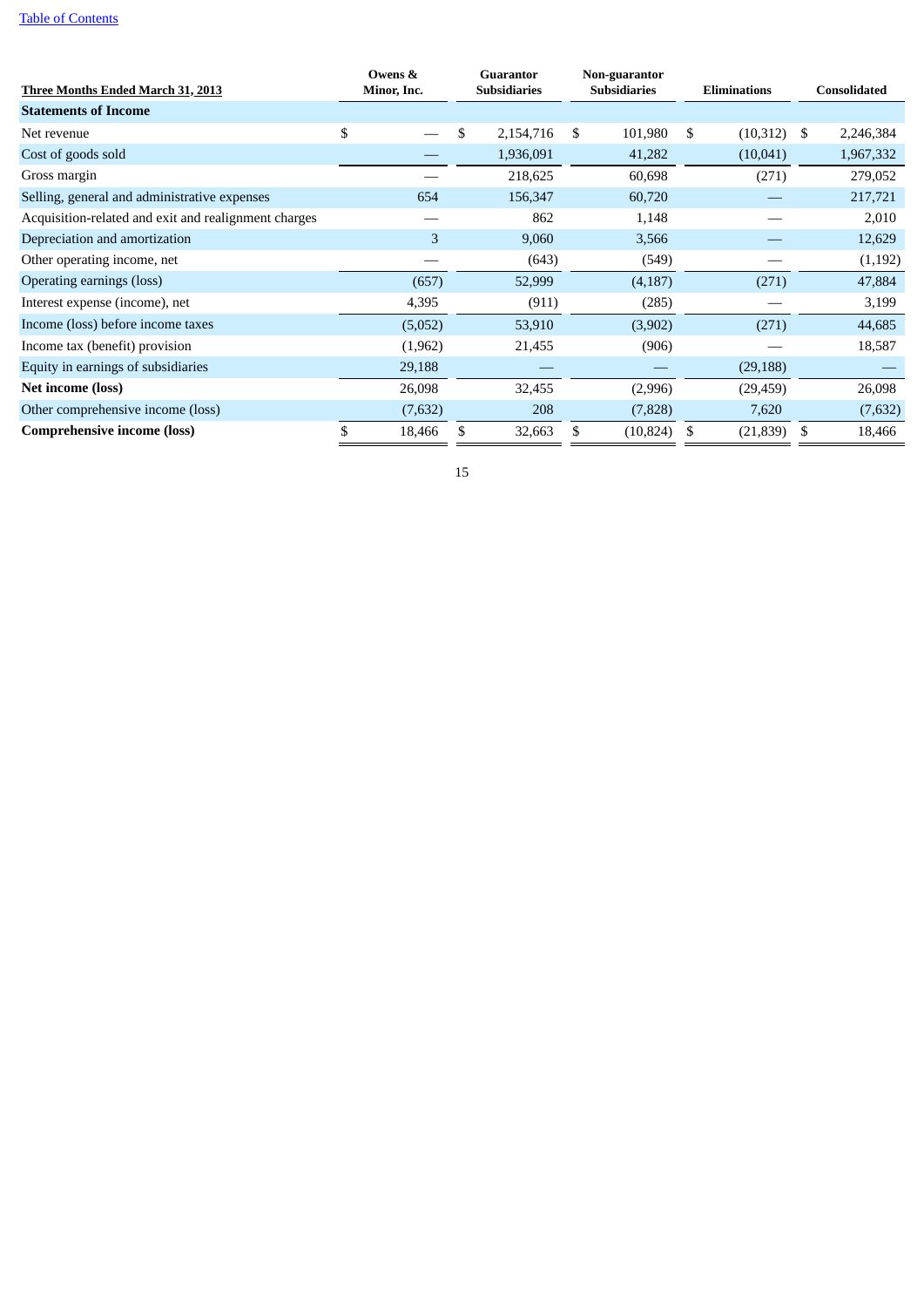| <b>March 31, 2014</b>                         | Owens &<br>Minor, Inc. |                | Guarantor<br><b>Subsidiaries</b> |                | Non-<br>guarantor<br><b>Subsidiaries</b> | <b>Eliminations</b>    | <b>Consolidated</b> |
|-----------------------------------------------|------------------------|----------------|----------------------------------|----------------|------------------------------------------|------------------------|---------------------|
| <b>Balance Sheets</b>                         |                        |                |                                  |                |                                          |                        |                     |
| <b>Assets</b>                                 |                        |                |                                  |                |                                          |                        |                     |
| <b>Current assets</b>                         |                        |                |                                  |                |                                          |                        |                     |
| Cash and cash equivalents                     | \$<br>133,300          | \$             | 25,569                           | \$             | 23,504                                   | \$                     | \$<br>182,373       |
| Accounts and notes receivable, net            |                        |                | 469,335                          |                | 77,475                                   | (3,596)                | 543,214             |
| Merchandise inventories                       |                        |                | 744,219                          |                | 25,373                                   | (1,444)                | 768,148             |
| Other current assets                          |                        |                | 71,141                           |                | 203,846                                  | 192                    | 275,179             |
| <b>Total current assets</b>                   | 133,300                |                | 1,310,264                        |                | 330,198                                  | (4, 848)               | 1,768,914           |
| Property and equipment, net                   |                        |                | 95,814                           |                | 96,431                                   |                        | 192,245             |
| Goodwill, net                                 |                        |                | 247,271                          |                | 28,291                                   |                        | 275,562             |
| Intangible assets, net                        |                        |                | 17,360                           |                | 22,077                                   |                        | 39,437              |
| Due from O&M and subsidiaries                 |                        |                | 453,120                          |                |                                          | (453, 120)             |                     |
| Advances to and investment in consolidated    |                        |                |                                  |                |                                          |                        |                     |
| subsidiaries                                  | 1,561,013              |                |                                  |                |                                          | (1,561,013)            |                     |
| Other assets, net                             | 363                    |                | 66,071                           |                | 26,608                                   |                        | 93,042              |
| <b>Total assets</b>                           | \$<br>1,694,676        | $\mathfrak{S}$ | 2,189,900                        | \$             | 503,605                                  | \$<br>(2,018,981)      | \$<br>2,369,200     |
| <b>Liabilities and equity</b>                 |                        |                |                                  |                |                                          |                        |                     |
| <b>Current liabilities</b>                    |                        |                |                                  |                |                                          |                        |                     |
| Accounts payable                              | \$                     | \$             | 619,240                          | \$             | 43,906                                   | \$<br>(3,596)          | \$<br>659,550       |
| Accrued payroll and related liabilities       |                        |                | 10,781                           |                | 10,960                                   |                        | 21,741              |
| Deferred income taxes                         |                        |                | 41,855                           |                | 120                                      |                        | 41,975              |
| Other accrued liabilities                     | 9,747                  |                | 101,643                          |                | 190,854                                  |                        | 302,244             |
| <b>Total current liabilities</b>              | 9,747                  |                | 773,519                          |                | 245,840                                  | (3,596)                | 1,025,510           |
| Long-term debt, excluding current portion     | 203,596                |                | 7,252                            |                | 3,978                                    |                        | 214,826             |
| Due to O&M and subsidiaries                   | 449,296                |                |                                  |                | 2,671                                    | (451, 967)             |                     |
| Intercompany debt                             |                        |                | 138,890                          |                |                                          | (138, 890)             |                     |
| Deferred income taxes                         |                        |                | 31,285                           |                | 11,494                                   |                        | 42,779              |
| Other liabilities                             |                        |                | 48,021                           |                | 4,897                                    |                        | 52,918              |
| <b>Total liabilities</b>                      | 662,639                |                | 998,967                          |                | 268.880                                  | (594, 453)             | 1,336,033           |
| <b>Equity</b>                                 |                        |                |                                  |                |                                          |                        |                     |
| Common stock                                  | 126,182                |                |                                  |                | 1,500                                    | (1,500)                | 126,182             |
| Paid-in capital                               | 199,148                |                | 242,024                          |                | 259,864                                  | (501, 888)             | 199,148             |
| Retained earnings (deficit)                   | 696,574                |                | 955,374                          |                | (44, 267)                                | (911, 107)             | 696,574             |
| Accumulated other comprehensive income (loss) | 10,133                 |                | (6, 465)                         |                | 16,498                                   | (10, 033)              | 10,133              |
| Total O&M shareholders' equity                | 1,032,037              |                | 1,190,933                        |                | 233,595                                  | (1,424,528)            | 1,032,037           |
| Noncontrolling Interest                       |                        |                |                                  |                | 1,130                                    |                        | 1,130               |
| <b>Total equity</b>                           | 1,032,037              |                | 1,190,933                        |                | 234,725                                  | (1,424,528)            | 1,033,167           |
| <b>Total liabilities and equity</b>           | \$<br>1,694,676        | $\mathfrak{S}$ | 2,189,900                        | $$\mathbb{S}$$ | 503,605                                  | \$<br>$(2,018,981)$ \$ | 2,369,200           |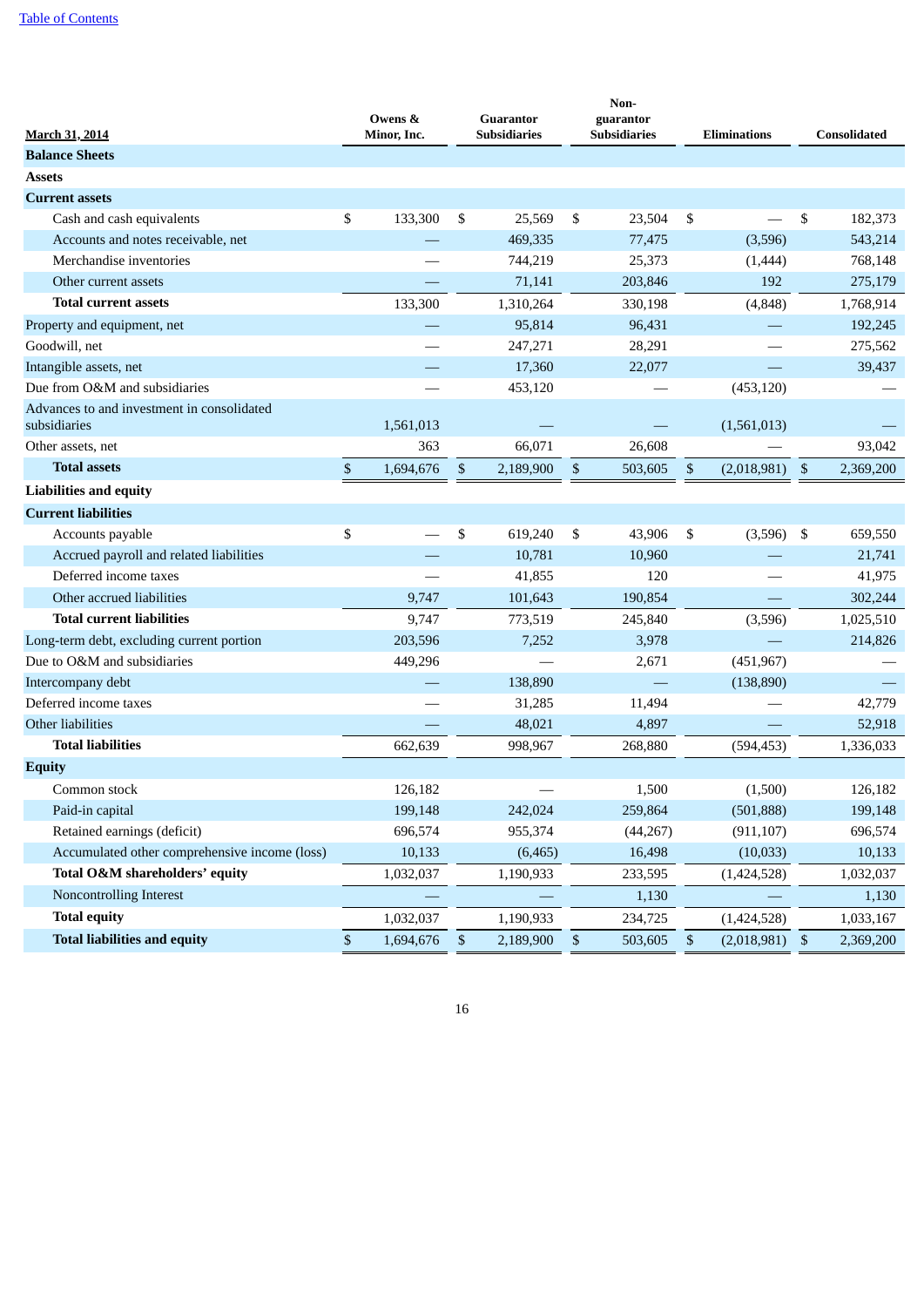# Table of [Contents](#page-0-0)

| <b>December 31, 2013</b>                       | Owens &<br>Minor, Inc. | <b>Guarantor</b><br><b>Subsidiaries</b> |              | Non-guarantor<br><b>Subsidiaries</b> | <b>Eliminations</b> |            | <b>Consolidated</b> |
|------------------------------------------------|------------------------|-----------------------------------------|--------------|--------------------------------------|---------------------|------------|---------------------|
| <b>Balance Sheets</b>                          |                        |                                         |              |                                      |                     |            |                     |
| <b>Assets</b>                                  |                        |                                         |              |                                      |                     |            |                     |
| <b>Current assets</b>                          |                        |                                         |              |                                      |                     |            |                     |
| Cash and cash equivalents                      | \$<br>74,391           | \$<br>2,012                             | \$           | 25,502                               | \$                  | \$         | 101,905             |
| Accounts and notes receivable, net             |                        | 496,310                                 |              | 79,722                               | (3,178)             |            | 572,854             |
| Merchandise inventories                        |                        | 750,999                                 |              | 22,128                               | (1,464)             |            | 771,663             |
| Other current assets                           | 201                    | 72,049                                  |              | 207,058                              | 202                 |            | 279,510             |
| <b>Total current assets</b>                    | 74,592                 | 1,321,370                               |              | 334,410                              | (4, 440)            |            | 1,725,932           |
| Property and equipment, net                    | $\overline{2}$         | 96,500                                  |              | 95,459                               |                     |            | 191,961             |
| Goodwill, net                                  |                        | 247,271                                 |              | 28,168                               |                     |            | 275,439             |
| Intangible assets, net                         |                        | 17,881                                  |              | 22,525                               |                     |            | 40,406              |
| Due from O&M and subsidiaries                  |                        | 377,786                                 |              |                                      | (377, 786)          |            |                     |
| Advances to and investments in consolidated    |                        |                                         |              |                                      |                     |            |                     |
| subsidiaries                                   | 1,533,294              |                                         |              |                                      | (1,533,294)         |            |                     |
| Other assets, net                              | 408                    | 63,848                                  |              | 26.048                               |                     |            | 90,304              |
| <b>Total assets</b>                            | \$<br>1,608,296        | \$<br>2,124,656                         | $\mathbb{S}$ | 506,610                              | \$<br>(1,915,520)   | $\sqrt{3}$ | 2,324,042           |
| <b>Liabilities and equity</b>                  |                        |                                         |              |                                      |                     |            |                     |
| <b>Current liabilities</b>                     |                        |                                         |              |                                      |                     |            |                     |
| Accounts payable                               | \$                     | \$<br>595,865                           | \$           | 51,185                               | \$<br>(3, 178)      | - \$       | 643,872             |
| Accrued payroll and related liabilities        |                        | 12,792                                  |              | 10,504                               |                     |            | 23,296              |
| Deferred income taxes                          |                        | 41,464                                  |              | 149                                  |                     |            | 41,613              |
| Other current liabilities                      | 6,811                  | 87,795                                  |              | 185,792                              |                     |            | 280,398             |
| <b>Total current liabilities</b>               | 6,811                  | 737,916                                 |              | 247,630                              | (3,178)             |            | 989,179             |
| Long-term debt, excluding current portion      | 204,028                | 7,228                                   |              | 2,559                                |                     |            | 213,815             |
| Due to O&M and subsidiaries                    | 373,544                |                                         |              | 2,910                                | (376, 454)          |            |                     |
| Intercompany debt                              |                        | 138,890                                 |              |                                      | (138, 890)          |            |                     |
| Deferred income taxes                          |                        | 32,173                                  |              | 11,554                               |                     |            | 43,727              |
| Other liabilities                              |                        | 47,816                                  |              | 4,462                                |                     |            | 52,278              |
| <b>Total liabilities</b>                       | 584,383                | 964,023                                 |              | 269,115                              | (518, 522)          |            | 1,298,999           |
| <b>Equity</b>                                  |                        |                                         |              |                                      |                     |            |                     |
| Common stock                                   | 126,193                |                                         |              | 1,500                                | (1,500)             |            | 126,193             |
| Paid-in capital                                | 196,605                | 242,024                                 |              | 259,864                              | (501, 888)          |            | 196,605             |
| Retained earnings (deficit)                    | 691,547                | 925,184                                 |              | (41,029)                             | (884, 155)          |            | 691,547             |
| Accumulated other comprehensive income (loss)  | 9,568                  | (6, 575)                                |              | 16,030                               | (9, 455)            |            | 9,568               |
| Total Owens & Minor, Inc. shareholders' equity | 1,023,913              | 1,160,633                               |              | 236,365                              | (1,396,998)         |            | 1,023,913           |
| Noncontrolling interest                        |                        |                                         |              | 1,130                                |                     |            | 1,130               |
| <b>Total equity</b>                            | 1,023,913              | 1,160,633                               |              | 237,495                              | (1,396,998)         |            | 1,025,043           |
| <b>Total liabilities and equity</b>            | \$<br>1,608,296        | \$<br>2,124,656                         | \$           | 506,610                              | \$<br>(1,915,520)   | $\sqrt{3}$ | 2,324,042           |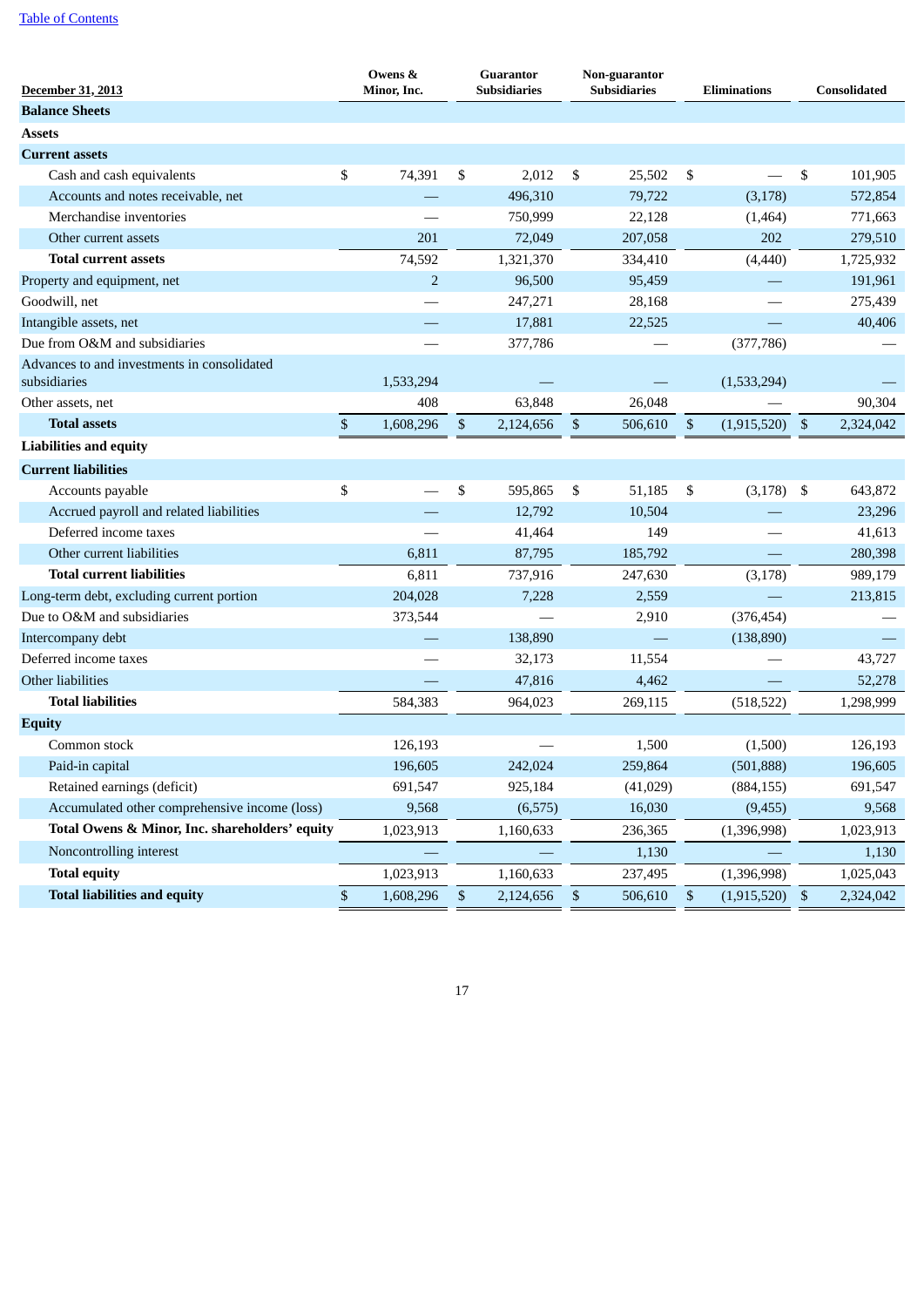| <b>Three Months Ended March 31, 2014</b>                                                    |              | Owens &<br>Minor, Inc. |                           | <b>Guarantor</b><br><b>Subsidiaries</b> |              | Non-guarantor<br><b>Subsidiaries</b> |                | <b>Eliminations</b> |              | <b>Consolidated</b> |
|---------------------------------------------------------------------------------------------|--------------|------------------------|---------------------------|-----------------------------------------|--------------|--------------------------------------|----------------|---------------------|--------------|---------------------|
| <b>Statements of Cash Flows</b>                                                             |              |                        |                           |                                         |              |                                      |                |                     |              |                     |
| <b>Operating activities:</b>                                                                |              |                        |                           |                                         |              |                                      |                |                     |              |                     |
| Net income (loss)                                                                           | \$           | 25,485                 | \$                        | 30,158                                  | \$           | $(3,124)$ \$                         |                | (27, 034)           | \$           | 25,485              |
| Adjustments to reconcile net income to cash provided<br>by (used for) operating activities: |              |                        |                           |                                         |              |                                      |                |                     |              |                     |
| Equity in earnings of subsidiaries                                                          |              | (27,054)               |                           |                                         |              |                                      |                | 27,054              |              |                     |
| Depreciation and amortization                                                               |              | 2                      |                           | 8,952                                   |              | 4,910                                |                |                     |              | 13,864              |
| Share-based compensation expense                                                            |              |                        |                           | 2,570                                   |              | 72                                   |                |                     |              | 2,642               |
| Provision for losses on accounts and notes<br>receivable                                    |              |                        |                           | 96                                      |              | (42)                                 |                |                     |              | 54                  |
| Deferred income tax expense (benefit)                                                       |              |                        |                           | (588)                                   |              | (234)                                |                |                     |              | (822)               |
| Changes in operating assets and liabilities:                                                |              |                        |                           |                                         |              |                                      |                |                     |              |                     |
| Accounts and notes receivable                                                               |              |                        |                           | 26,879                                  |              | 2,530                                |                | 419                 |              | 29,828              |
| Merchandise inventories                                                                     |              |                        |                           | 7,563                                   |              | (3,835)                              |                | (21)                |              | 3,707               |
| Accounts payable                                                                            |              |                        |                           | 23,375                                  |              | (7, 142)                             |                | (418)               |              | 15,815              |
| Net change in other assets and liabilities                                                  |              | 3,138                  |                           | 12,734                                  |              | (11, 951)                            |                |                     |              | 3,921               |
| Other, net                                                                                  |              | (388)                  |                           | (745)                                   |              | (159)                                |                |                     |              | (1,292)             |
| Cash provided by (used for) operating activities                                            |              | 1,183                  |                           | 110,994                                 |              | (18, 975)                            |                |                     |              | 93,202              |
| <b>Investing activities:</b>                                                                |              |                        |                           |                                         |              |                                      |                |                     |              |                     |
| Proceeds from the sale of investment                                                        |              |                        |                           | 1,937                                   |              |                                      |                |                     |              | 1,937               |
| Additions to property and equipment                                                         |              |                        |                           | (4,036)                                 |              | (3,263)                              |                |                     |              | (7,299)             |
| Additions to computer software and intangible assets                                        |              |                        |                           | (6, 139)                                |              | (791)                                |                |                     |              | (6,930)             |
| Proceeds from the sale of property and equipment                                            |              |                        |                           | 11                                      |              | 94                                   |                |                     |              | 105                 |
| <b>Cash used for investing activities</b>                                                   |              |                        |                           | (8,227)                                 |              | (3,960)                              |                |                     |              | (12, 187)           |
| <b>Financing activities:</b>                                                                |              |                        |                           |                                         |              |                                      |                |                     |              |                     |
| Change in bank overdraft                                                                    |              |                        |                           |                                         |              | 20,578                               |                |                     |              | 20,578              |
| Change in intercompany advances                                                             |              | 78,263                 |                           | (78, 631)                               |              | 368                                  |                |                     |              |                     |
| Cash dividends paid                                                                         |              | (15,785)               |                           |                                         |              |                                      |                |                     |              | (15,785)            |
| Repurchases of common stock                                                                 |              | (5,000)                |                           |                                         |              |                                      |                |                     |              | (5,000)             |
| Excess tax benefits related to share-based compensation                                     |              | 346                    |                           |                                         |              |                                      |                |                     |              | 346                 |
| Proceeds from exercise of stock options                                                     |              | 937                    |                           |                                         |              |                                      |                |                     |              | 937                 |
| Other, net                                                                                  |              | (1,035)                |                           | (579)                                   |              | (254)                                |                |                     |              | (1,868)             |
| Cash provided by (used for) financing activities                                            |              | 57,726                 |                           | (79,210)                                |              | 20,692                               |                |                     |              | (792)               |
| Effect of exchange rate changes on cash and<br>cash equivalents                             |              |                        |                           |                                         |              | 245                                  |                |                     |              | 245                 |
| Net increase (decrease) in cash and cash equivalents                                        |              | 58,909                 |                           | 23,557                                  |              | (1,998)                              |                |                     |              | 80,468              |
| Cash and cash equivalents at beginning of period                                            |              | 74,391                 |                           | 2,012                                   |              | 25,502                               |                |                     |              | 101,905             |
| Cash and cash equivalents at end of period                                                  | $\mathbb{S}$ | 133,300                | $\boldsymbol{\mathsf{S}}$ | 25,569                                  | $\mathbb{S}$ | 23,504                               | $\mathfrak{S}$ |                     | $\mathbb{S}$ | 182,373             |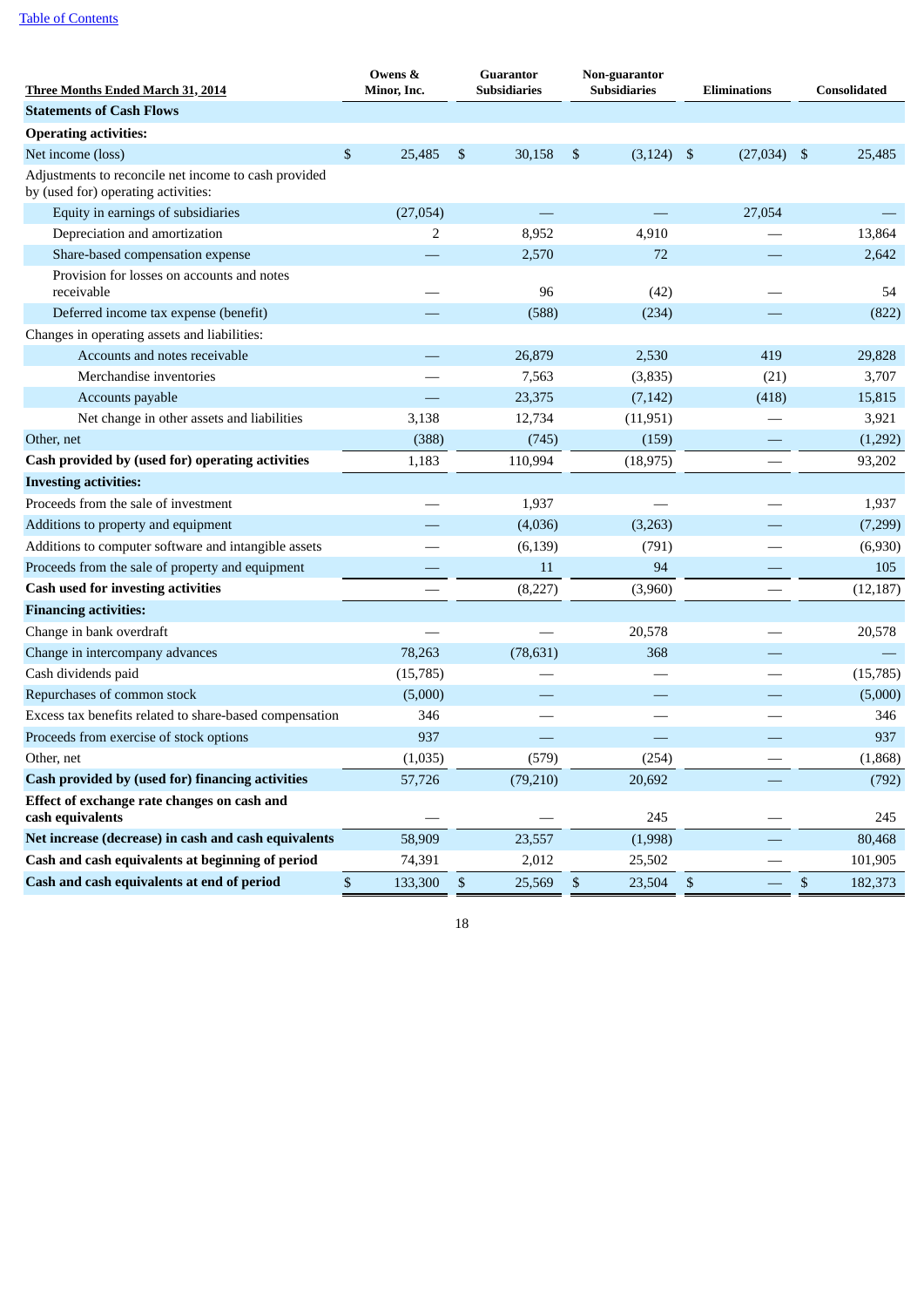| Three months ended March 31, 2013                                                           | Owens &<br>Minor, Inc. |              | <b>Guarantor</b><br><b>Subsidiaries</b> | Non-guarantor<br><b>Subsidiaries</b> |                           | <b>Eliminations</b> | <b>Consolidated</b> |
|---------------------------------------------------------------------------------------------|------------------------|--------------|-----------------------------------------|--------------------------------------|---------------------------|---------------------|---------------------|
| <b>Statements of Cash Flows</b>                                                             |                        |              |                                         |                                      |                           |                     |                     |
| <b>Operating activities:</b>                                                                |                        |              |                                         |                                      |                           |                     |                     |
| Net income (loss)                                                                           | \$<br>26,098           | \$           | 32,455                                  | \$<br>(2,996)                        | \$                        | $(29, 459)$ \$      | 26,098              |
| Adjustments to reconcile net income to cash provided<br>by (used for) operating activities: |                        |              |                                         |                                      |                           |                     |                     |
| Equity in earnings of subsidiaries                                                          | (29, 188)              |              |                                         |                                      |                           | 29,188              |                     |
| Depreciation and amortization                                                               | 3                      |              | 9,060                                   | 3,566                                |                           |                     | 12,629              |
| Share-based compensation expense                                                            |                        |              | 1,910                                   |                                      |                           |                     | 1,910               |
| Deferred income tax expense                                                                 |                        |              | 626                                     | (682)                                |                           |                     | (56)                |
| Provision for losses on accounts and notes<br>receivable                                    |                        |              | 53                                      | 54                                   |                           |                     | 107                 |
| Changes in operating assets and liabilities:                                                |                        |              |                                         |                                      |                           |                     |                     |
| Accounts and notes receivable                                                               |                        |              | (11, 755)                               | (22, 344)                            |                           | (476)               | (34, 575)           |
| Merchandise inventories                                                                     |                        |              | 24,300                                  | (2,786)                              |                           | 270                 | 21,784              |
| Accounts payable                                                                            |                        |              | 60,533                                  | 37,188                               |                           | 477                 | 98,198              |
| Net change in other assets and liabilities                                                  | 3,720                  |              | 2,813                                   | 22,448                               |                           |                     | 28,981              |
| Other, net                                                                                  | (406)                  |              | (39)                                    | (20)                                 |                           |                     | (465)               |
| Cash provided by (used for) operating activities                                            | 227                    |              | 119,956                                 | 34,428                               |                           |                     | 154,611             |
| <b>Investing activities:</b>                                                                |                        |              |                                         |                                      |                           |                     |                     |
| Additions to computer software and intangible assets                                        |                        |              | (5,786)                                 | (1, 478)                             |                           |                     | (7,264)             |
| Additions to property and equipment                                                         |                        |              | (5,816)                                 | (1,697)                              |                           |                     | (7,513)             |
| Proceeds from the sale of property and equipment                                            |                        |              | 45                                      | (1)                                  |                           |                     | 44                  |
| <b>Cash used for investing activities</b>                                                   |                        |              | (11, 557)                               | (3, 176)                             |                           |                     | (14, 733)           |
| <b>Financing activities:</b>                                                                |                        |              |                                         |                                      |                           |                     |                     |
| Change in intercompany advances                                                             | 106,661                |              | (106, 529)                              | (132)                                |                           |                     |                     |
| Cash dividends paid                                                                         | (15, 199)              |              |                                         |                                      |                           |                     | (15, 199)           |
| Repurchases of common stock                                                                 | (2, 282)               |              |                                         |                                      |                           |                     | (2, 282)            |
| Excess tax benefits related to share-based compensation                                     | 207                    |              |                                         |                                      |                           |                     | 207                 |
| Proceeds from exercise of stock options                                                     | 1,792                  |              |                                         |                                      |                           |                     | 1,792               |
| Other, net                                                                                  | (985)                  |              | (725)                                   | (248)                                |                           |                     | (1,958)             |
| Cash provided by (used for) financing activities                                            | 90,194                 |              | (107, 254)                              | (380)                                |                           |                     | (17, 440)           |
| Effect of exchange rate changes on cash and cash<br>equivalents                             |                        |              |                                         | (1,763)                              |                           |                     | (1,763)             |
| Net (decrease) increase in cash and cash equivalents                                        | 90,421                 |              | 1,145                                   | 29,109                               |                           |                     | 120,675             |
| Cash and cash equivalents at beginning of period                                            | 58,190                 |              | 13,641                                  | 26,057                               |                           |                     | 97,888              |
| Cash and cash equivalents at end of period                                                  | \$<br>148,611          | $\mathbb{S}$ | 14,786                                  | \$<br>55,166                         | $\boldsymbol{\mathsf{S}}$ |                     | \$<br>218,563       |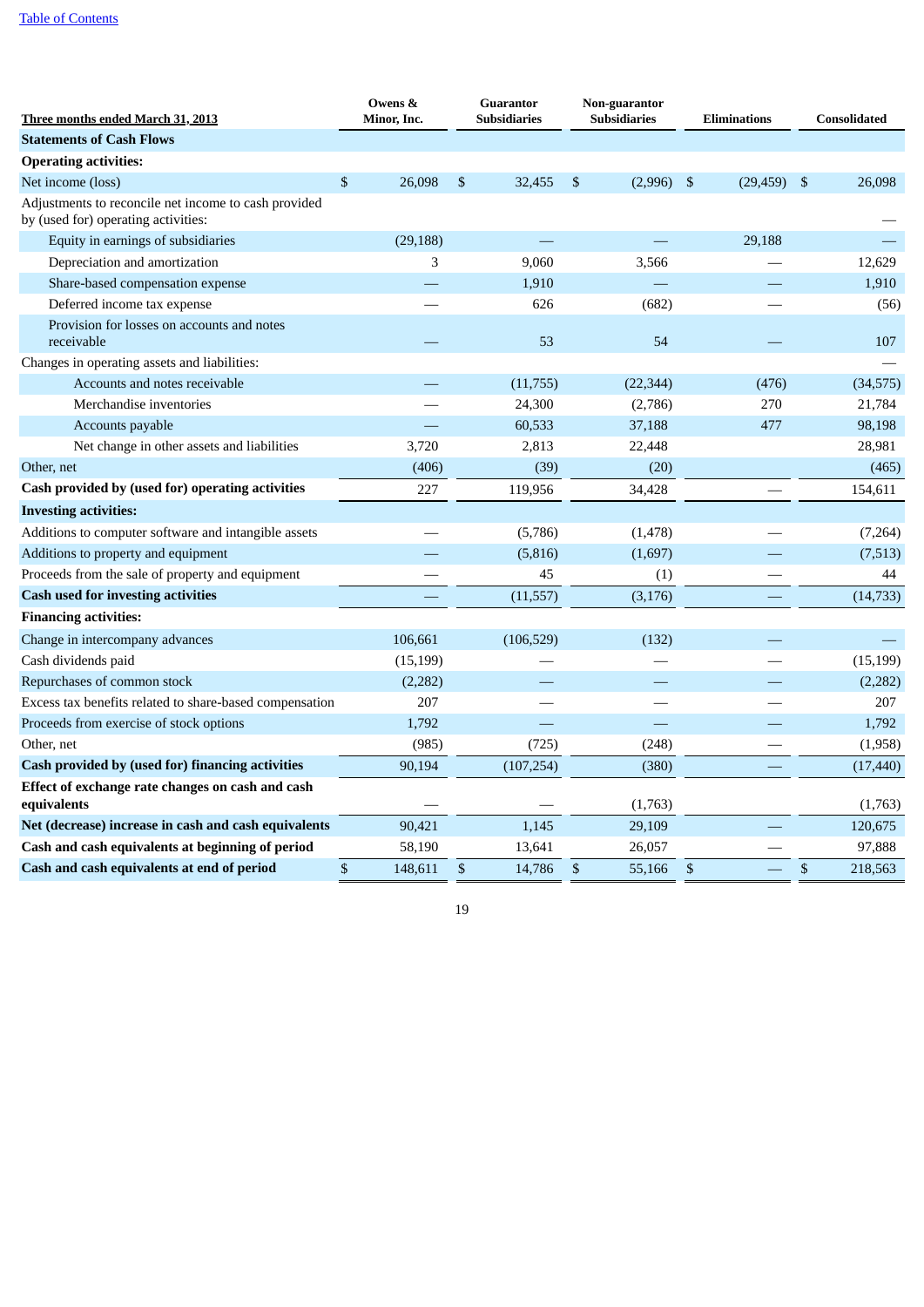#### **Note 15—Recent Accounting Pronouncements**

There has been no change in our significant accounting policies from those contained in our Annual Report on Form 10-K for the year ended December 31, 2013.

We adopted an Accounting Standard Update (ASU) issued by the Financial Accounting Standards Board (FASB) for presentation of an unrecognized tax benefit when a net operating loss carryforward, a similar tax loss, or a tax credit carryforward exists. The adoption of this guidance did not have an impact on our financial position or results of operations.

### <span id="page-19-0"></span>**Item 2. Management's Discussion and Analysis of Financial Condition and Results of Operations**

The following discussion and analysis describes results of operations and material changes in the financial condition of Owens & Minor, Inc. and its subsidiaries since December 31, 2013. Trends of a material nature are discussed to the extent known and considered relevant. This discussion should be read in conjunction with the consolidated financial statements, related notes thereto, and management's discussion and analysis of financial condition and results of operations included in our Annual Report on Form 10-K for the year ended December 31, 2013.

### **Overview**

Owens & Minor, Inc., along with its subsidiaries, (we, us, or our) is a leading national distributor of name-brand medical and surgical supplies and a healthcare logistics company. We report our business under two segments: Domestic and International. The Domestic segment includes all services in the United States relating to our role as a medical supply logistics company serving healthcare providers and manufacturers. The International segment provides third-party logistics for the pharmaceutical and medical device industries in the European market. Segment financial information is provided in Note 13 of Notes to Consolidated Financial Statements included in this quarterly report.

*Financial highlights.* The following table provides a reconciliation of reported operating earnings, net income and net income per diluted common share to non-GAAP measures used by management. GAAP and non-GAAP results discussed below for the three months ended March 31, 2014 include a recovery of \$5.3 million recorded in other operating income, net related to the settlement of a direct purchaser anti-trust class action lawsuit.

|                                                                                | Three Months Ended March 31, |        |    |        |  |  |
|--------------------------------------------------------------------------------|------------------------------|--------|----|--------|--|--|
| (Dollars in thousands except per share data)                                   |                              | 2014   |    | 2013   |  |  |
| Operating earnings, as reported (GAAP)                                         | S                            | 46,284 | \$ | 47,884 |  |  |
| Acquisition-related and exit and realignment charges                           |                              | 3,262  |    | 2,010  |  |  |
| Operating earnings, adjusted (non-GAAP) (Adjusted Operated Earnings)           |                              | 49,546 | \$ | 49,894 |  |  |
| Adjusted Operating Earnings as a percent of revenue (non-GAAP)                 |                              | 2.20%  |    | 2.22%  |  |  |
| Net income, as reported (GAAP)                                                 | \$                           | 25,485 | \$ | 26,098 |  |  |
| Acquisition-related and exit and realignment charges, net of tax               |                              | 2,222  |    | 1,521  |  |  |
| Net income, adjusted (non-GAAP) (Adjusted Net Income)                          |                              | 27,707 | \$ | 27,619 |  |  |
| Net income per diluted common share, as reported (GAAP)                        | \$                           | 0.41   | \$ | 0.41   |  |  |
| Acquisition-related and exit and realignment charges, per diluted common share |                              | 0.03   |    | 0.03   |  |  |
| Net income per diluted common share, adjusted (non-GAAP)(Adjusted EPS)         | \$                           | 0.44   | S  | 0.44   |  |  |

Adjusted EPS (non-GAAP) was \$0.44 in the first quarter of 2014, unchanged when compared with prior year. Domestic segment operating earnings (including the recovery of \$5.3 million noted above) decreased \$0.2 million to \$52.7 million for the first quarter of 2014. The International segment had an operating loss of \$3.2 million for the three months ended March 31, 2014 compared to a loss of \$3.0 million for the comparable prior year period.

#### **Use of Non-GAAP Measures**

This management's discussion and analysis contains financial measures that are not calculated in accordance with U.S. generally accepted accounting principles (GAAP). In general, the measures exclude items and charges that (i) management does not believe reflect our core business and relate more to strategic, multi-year corporate activities; or (ii) relate to activities or actions that may have occurred over multiple or in prior periods without predictable trends. Management uses these non-GAAP financial measures internally to evaluate our performance, evaluate the balance sheet, engage in financial and operational planning and determine incentive compensation.

Management provides these non-GAAP financial measures to investors as supplemental metrics to assist readers in assessing the effects of items and events on our financial and operating results and in comparing our performance to that of our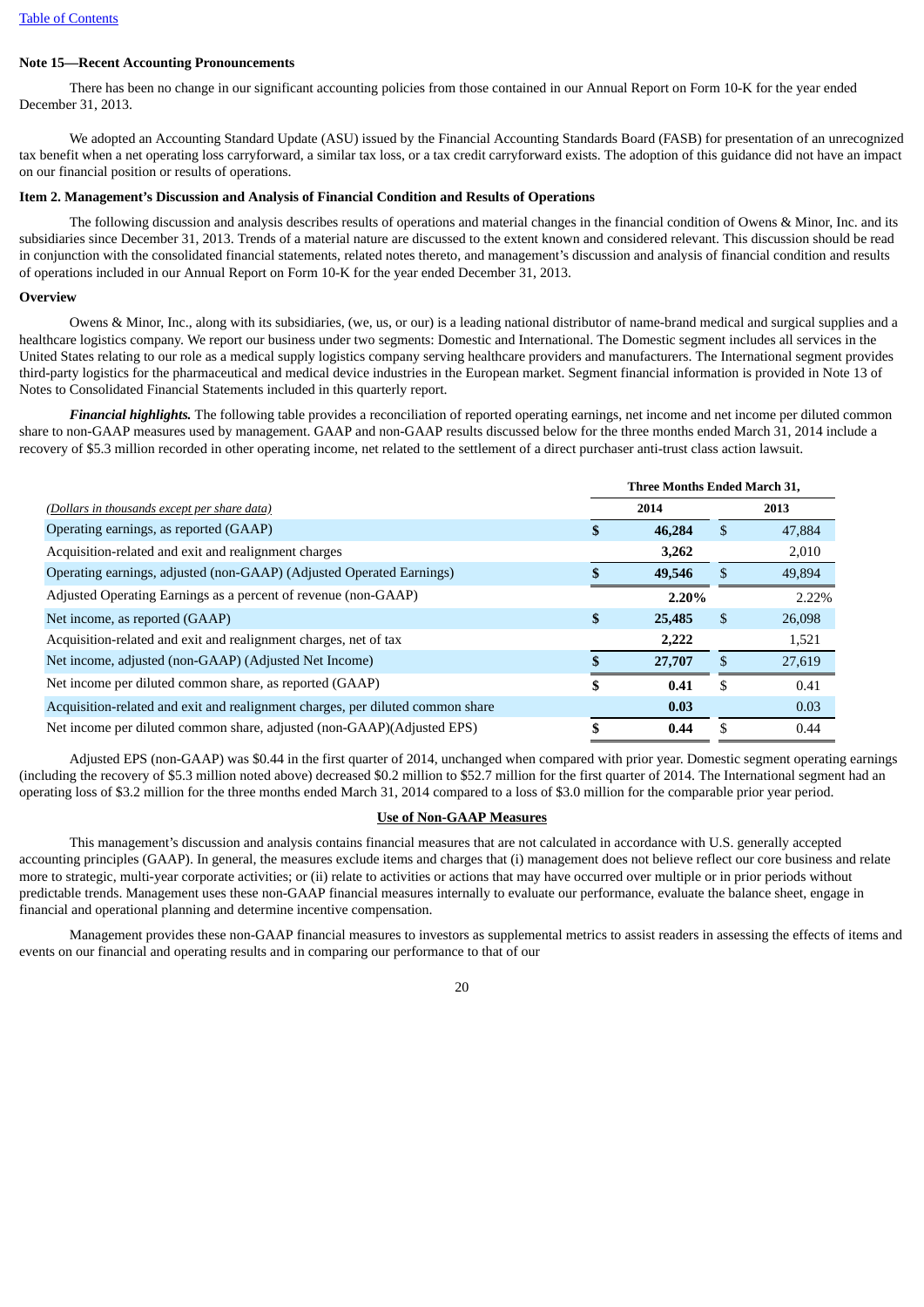competitors. However, the non-GAAP financial measures used by us may be calculated differently from, and therefore may not be comparable to, similarly titled measures used by other companies.

The non-GAAP financial measures disclosed by us should not be considered a substitute for, or superior to, financial measures calculated in accordance with GAAP, and the financial results calculated in accordance with GAAP and reconciliations to those financial statements set forth above should be carefully evaluated.

Acquisition-related charges, pre-tax, were \$0.7 million and \$0.6 million in the first quarter of 2014 and 2013. Current quarter charges consist primarily of costs to resolve certain contingencies with the former owner as well as remaining costs to transition Movianto's information technology and administrative functions. Exit and realignment charges, pre-tax, of \$2.6 million and \$1.4 million in the first quarter of 2014 and 2013 are associated with optimizing our operations and include the consolidation of distribution and logistics centers and closure of offsite warehouses in the United States and Europe, as well as other costs associated with our strategic organizational realignment. These charges have been tax effected in the preceding table using a blended income tax rate depending on the amount of charges incurred in different tax jurisdictions. Unless otherwise stated, our analysis hereinafter excludes acquisition-related and exit and realignment charges. More information about these charges is provided in Notes 5 of Notes to Consolidated Financial Statements included in this quarterly report.

#### **Results of Operations**

#### *Net revenue.*

|                        | Three Months Ended March 31, |           |  | Change    |         |           |  |
|------------------------|------------------------------|-----------|--|-----------|---------|-----------|--|
| (Dollars in thousands) |                              | 2014      |  | 2013      |         | $\%$      |  |
| Domestic               | Э                            | 2,148,915 |  | 2,154,715 | (5,800) | $(0.3)\%$ |  |
| International          |                              | 107,465   |  | 91,669    | 15,796  | 17.2 %    |  |
| Net revenue            | J                            | 2,256,380 |  | 2,246,384 | 9,996   | $0.4\%$   |  |

Consolidated net revenue improved slightly over prior year fueled by growth in fee-for-service revenues. Domestic segment revenue was impacted by ongoing market trends including continued lower rates of healthcare utilization. In addition, our continued rationalization of smaller, less profitable healthcare provider customers and suppliers were not fully offset by growth in existing customers and new business. The increase in the International segment was largely a result of growth in fee-for-service business as well as positive impacts from foreign exchange. Fee-for-service business represents approximately two-thirds of net revenue in the International segment.

#### *Gross margin.*

|                        |      |         | Three Months Ended March 31, | Change |       |               |  |
|------------------------|------|---------|------------------------------|--------|-------|---------------|--|
| (Dollars in thousands) | 2014 |         | 2013                         |        |       | $\frac{0}{0}$ |  |
| Gross margin           |      | 281,195 | 279.052                      |        | 2.143 | $0.8\%$       |  |
| As a % of net revenue  |      | 12.46%  | 12.42%                       |        |       |               |  |

The growth in fee-for-service activity drove the overall improvement in gross margin as the International segment had an \$11.4 million increase over prior year. This was mostly offset by a decline in the Domestic segment gross margin mainly as a result of lower benefits from supplier price changes in the first quarter of 2014 when compared to the first quarter of 2013, as well as lower margins on new and renewed contracts.

#### *Operating expenses.*

|                               | Three Months Ended March 31, |          |  |          | Change |         |               |  |
|-------------------------------|------------------------------|----------|--|----------|--------|---------|---------------|--|
| (Dollars in thousands)        |                              | 2014     |  | 2013     |        |         | $\frac{0}{0}$ |  |
| SG&A expenses                 |                              | 225,610  |  | 217,721  |        | 7,889   | $3.6\%$       |  |
| As a % of net revenue         |                              | 10.00%   |  | 9.69%    |        |         |               |  |
| Depreciation and amortization |                              | 13,864   |  | 12,629   |        | 1,235   | 9.8%          |  |
| Other operating income, net   | \$                           | (7, 825) |  | (1, 192) | \$     | (6,633) | 556.5%        |  |

Selling, general and administrative (SG&A) expenses include labor, warehousing, handling and delivery costs associated with our distribution and logistics services and all costs associated with our fee-for-service arrangements. The costs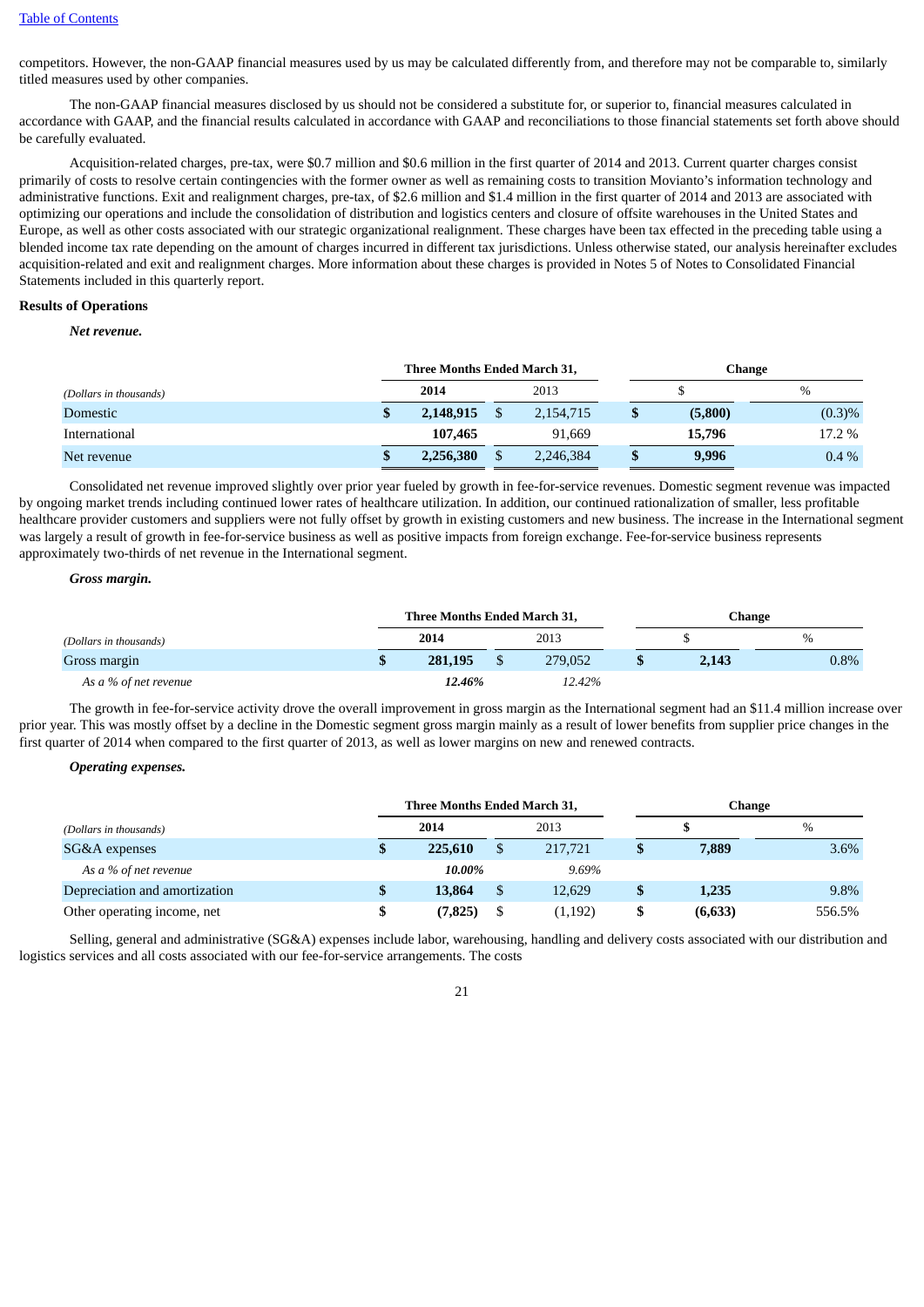to convert new customers to our information systems are generally incurred prior to the recognition of revenues from the new customers.

International segment SG&A increased over the prior year period by \$10.6 million due mainly to increased salaries and delivery costs associated with higher fee-for-service activity as well as on-boarding costs in advance of a significant new customer in the United Kingdom. This increase was partially offset by a \$2.7 million decline in the Domestic segment driven by cost benefits realized from our strategic initiatives and improvement in workers' compensation claims experience.

Depreciation and amortization expense increased primarily in the International segment due to increases in computer software amortization for assets placed in service and amortization from purchase price accounting adjustments.

The increase in other operating income, net over the prior year period is attributed primarily to the recovery of \$5.3 million from the settlement of a direct purchaser anti-trust class action lawsuit relating to the recovery of costs from purchases of medical devices over a multi-year period, as well as a gain on the sale of an investment and an increase in finance charge income.

#### *Interest expense, net***.**

|                         | Three Months Ended March 31, |  | Change |  |    |               |
|-------------------------|------------------------------|--|--------|--|----|---------------|
| (Dollars in thousands)  | 2014                         |  | 2013   |  |    | $\frac{0}{0}$ |
| Interest expense, net   | 3.246                        |  | 3.199  |  | 47 | $1.5\%$       |
| Effective interest rate | 6.08%                        |  | 5.99%  |  |    |               |

Interest expense is consistent with the prior year period.

*Income taxes.*

|                        |  | Three Months Ended March 31, |        | Change |         |               |  |
|------------------------|--|------------------------------|--------|--------|---------|---------------|--|
| (Dollars in thousands) |  | 2014                         | 2013   |        |         | $\frac{0}{0}$ |  |
| Income tax provision   |  | 17,553                       | 18,587 |        | (1,034) | $(5.6)\%$     |  |
| Effective tax rate     |  | 40.8%                        | 41.6%  |        |         |               |  |

The provision for income taxes, including income taxes on acquisition-related and exit and realignment charges, decreased from the prior year largely due to the impact of foreign taxes.

#### **Financial Condition, Liquidity and Capital Resources**

*Financial condition***.** We monitor operating working capital through days sales outstanding (DSO) and merchandise inventory turnover. We estimate a hypothetical increase (decrease) in DSO of one day would result in a decrease (increase) in our cash balances, an increase (decrease) in borrowings against our revolving credit facility, or a combination thereof of approximately \$25 million.

The majority of our cash and cash equivalents are held in cash depository accounts with major banks in the United States and Europe or invested in high-quality, short-term liquid investments. Changes in our working capital can vary in the normal course of business based upon the timing of inventory purchases, collection of accounts receivable, and payment to suppliers.

|                                                     |    |                       |      | December 31. |    |          | Change    |
|-----------------------------------------------------|----|-----------------------|------|--------------|----|----------|-----------|
| (Dollars in thousands)                              |    | <b>March 31, 2014</b> |      | 2013         |    | \$       | $\%$      |
| Cash and cash equivalents                           | S  | 182,373               | - \$ | 101,905      | \$ | 80,468   | 79.0 %    |
| Accounts and notes receivable, net of allowances \$ |    | 543,214               | - \$ | 572,854      | \$ | (29,640) | (5.2)%    |
| Consolidated DSO $(1)$                              |    | 20.5                  |      | 22.1         |    |          |           |
| Merchandise inventories                             | \$ | 768,148               | -\$  | 771.663      | S  | (3,515)  | $(0.5)\%$ |
| Consolidated inventory turnover (2)                 |    | 10.4                  |      | 10.4         |    |          |           |
| Accounts payable                                    | \$ | 659,550               | -S   | 643,872      | \$ | 15.678   | $2.4\%$   |

*(1) Based on period end accounts receivable and net revenue for the quarter*

(2) Based on average annual inventory and costs of goods sold for the quarter ended March 31, 2014 and December 31, 2013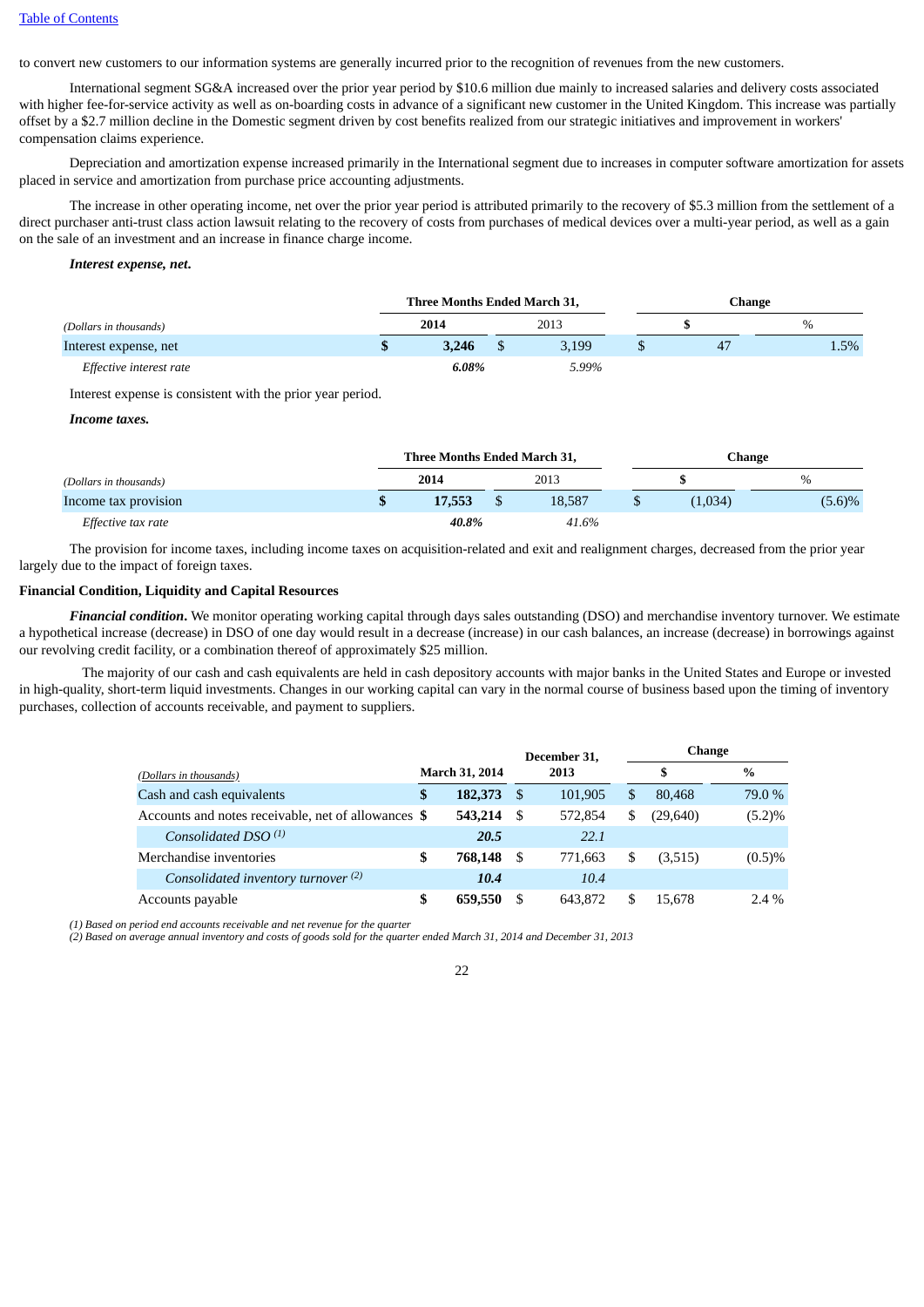#### Table of [Contents](#page-0-0)

*Liquidity and capital expenditures.* The following table summarizes our consolidated statements of cash flows for the three months ended March 31, 2014 and 2013:

| (Dollars in thousands)                | 2014      | 2013      |
|---------------------------------------|-----------|-----------|
| Net cash provided by (used for):      |           |           |
| Operating activities                  | 93,202    | 154,611   |
| Investing activities                  | (12, 187) | (14, 733) |
| <b>Financing activities</b>           | (792)     | (17, 440) |
| Effect of exchange rate changes       | 245       | (1,763)   |
| Increase in cash and cash equivalents | 80,468    | 120,675   |

Cash provided by operating activities was \$93.2 million in the first three months of 2014, compared to \$154.6 million in the same period of 2013. The decrease in cash from operating activities for the first three months of 2014 compared to the same period in 2013 was primarily due to routine changes in working capital including timing of payments.

Cash used for investing activities was \$12.2 million in the first three months of 2014, compared to \$14.7 million in the same period of 2013. Investing activities in 2014 and 2013 relate to capital expenditures for our strategic and operational efficiency initiatives, particularly initiatives relating to information technology enhancements and optimizing our distribution network.

Cash used for financing activities in the first three months of 2014 was \$0.8 million, compared to \$17.4 million used in the same period of 2013. During the first three months of 2014, we paid dividends of \$15.8 million, repurchased common stock under a share repurchase program for \$5.0 million of cash, and received proceeds of \$1.0 million from the exercise of stock options. Financing activities in the current quarter also include \$20.6 million in a bank overdraft related to timing of payments and collections in our order-to-cash business at March 31, 2014.

*Capital resources.* Our sources of liquidity include cash and cash equivalents and a revolving credit facility. We have a five-year \$350 million Credit Agreement with Wells Fargo Bank, N.A., JPMorgan Chase Bank, N.A. and a syndicate of financial institutions (the Credit Agreement). Under the Credit Agreement, we have the ability to request two one-year extensions and to request an increase in aggregate commitments by up to \$150 million. The interest rate, which is subject to adjustment quarterly, is based on the London Interbank Offered Rate (LIBOR), the Federal Funds Rate or the Prime Rate, plus an adjustment based on the better of our debt ratings or leverage ratio (Credit Spread) as defined by the Credit Agreement. We are charged a commitment fee of between 17.5 and 42.5 basis points on the unused portion of the facility. The terms of the Credit Agreement limit the amount of indebtedness that we may incur and require us to maintain ratios for leverage and interest coverage, including on a pro forma basis in the event of an acquisition. At March 31, 2014, we had no borrowings and letters of credit of approximately \$5.0 million outstanding on the revolving credit facility, leaving \$345.0 million available for borrowing.

We may utilize the revolving credit facility for long-term strategic growth, capital expenditures, working capital and general corporate purposes. If we were unable to access the revolving credit facility, it could impact our ability to fund these needs. During the first three months of 2014, we had no borrowings or repayments under the credit facility. Based on our leverage ratio at March 31, 2014, the interest rate under the credit facility is LIBOR plus 1.375%. We have \$200 million of senior notes outstanding, which mature in 2016 and bear interest at 6.35%, payable semi-annually on April 15 and October 15. The revolving credit facility and senior notes contain cross-default provisions which could result in the acceleration of payments due in the event of default of either agreement. We believe we were in compliance with the debt covenants at March 31, 2014.

In the first quarter of 2014, we paid cash dividends on our outstanding common stock at the rate of \$0.25 per share, which represents a 4% increase over the rate of \$0.24 per share paid in the first quarter of 2013. We anticipate continuing to pay quarterly cash dividends in the future. However, the payment of future dividends remains within the discretion of the Board of Directors and will depend upon our results of operations, financial condition, capital requirements and other factors.

In February 2014, the Board of Directors authorized a share repurchase program of up to \$100 million of our outstanding common stock to be executed at the discretion of management over a three-year period, expiring in February 2017. The timing of purchases and the number of shares of common stock to be repurchased will be determined by management based upon market conditions and other factors. The program is intended to offset shares issued in conjunction with our stock incentive plan and return capital to shareholders. The program may be suspended or discontinued at any time. During the first quarter of 2014, we repurchased approximately 143 thousand shares for \$5.0 million under this program. The remaining amount authorized for repurchases under this program is \$95.0 million at March 31, 2014.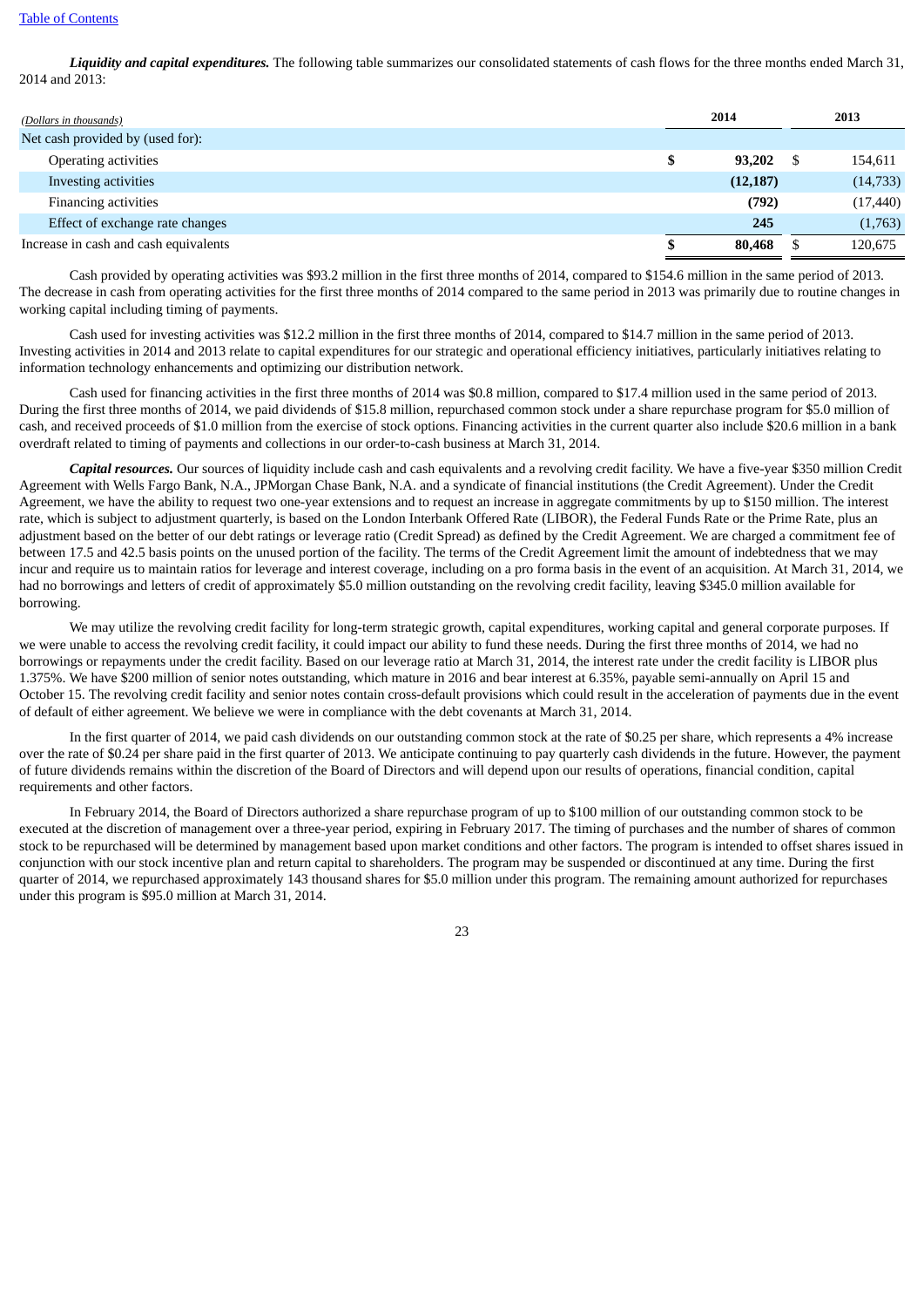We earn a portion of our operating earnings in foreign jurisdictions outside the U.S., which we consider to be indefinitely reinvested. Accordingly, no U.S. federal and state income taxes and withholding taxes have been provided on these earnings. Our cash, cash-equivalents, short-term investments, and marketable securities held by our foreign subsidiaries totaled \$18.9 million and \$22.2 million as of March 31, 2014 and December 31, 2013. We do not intend, nor do we foresee a need, to repatriate these funds or other assets held outside the U.S. In the future, should we require more capital to fund discretionary activities in the U.S. than is generated by our domestic operations and is available through our borrowings, we could elect to repatriate cash or other assets from foreign jurisdictions that have previously been considered to be indefinitely reinvested. Upon distribution of these assets, we could be subject to additional U.S. federal and state income taxes and withholding taxes payable to foreign jurisdictions, where applicable.

The IRS on January 10, 2014 released final regulations relating to the adjustment of inventory costs for certain sales-based vendor charge-backs and the allowable treatment of these charge-backs in tax LIFO calculations. We are currently analyzing the impact of this regulatory change on our tax LIFO position, which could cause our related deferred tax liability to become due and payable, impacting future cash flow.

We believe available financing sources, including cash generated by operating activities and borrowings under the revolving credit facility, will be sufficient to fund our working capital needs, capital expenditures, long-term strategic growth, payments under long-term debt and lease arrangements, payments of quarterly cash dividends, share repurchases and other cash requirements. While we believe that we will have the ability to meet our financing needs in the foreseeable future, changes in economic conditions may impact (i) the ability of financial institutions to meet their contractual commitments to us, (ii) the ability of our customers and suppliers to meet their obligations to us and/or (iii) our cost of borrowing.

#### **Recent Accounting Pronouncements**

For a discussion of recent accounting pronouncements, see Note 15 in the Notes to Consolidated Financial Statements, included in this Quarterly Report on Form 10-Q for the quarterly period ended on March 31, 2014.

#### **Forward-looking Statements**

Certain statements in this discussion constitute "forward-looking statements" within the meaning of the Private Securities Litigation Reform Act of 1995. Although we believe our expectations with respect to the forward-looking statements are based upon reasonable assumptions within the bounds of our knowledge of our business and operations, all forward-looking statements involve risks and uncertainties and, as a result, actual results could differ materially from those projected, anticipated or implied by these statements. Such forward-looking statements involve known and unknown risks, including, but not limited to:

- competitive pressures in the marketplace, including intense pricing pressure;
- our ability to retain existing and attract new customers in a market characterized by significant customer consolidation and intense costcontainment initiatives;
- our dependence on sales to certain customers or the loss or material reduction in purchases by key customers;
- our dependence on distribution of product of certain suppliers;
- our ability to successfully identify, manage or integrate acquisitions, including the management and integration of our acquisition of Movianto;
- our ability to successfully manage our international operations, including risks associated with changes in international trade regulations, foreign currency volatility, changes in regulatory conditions, deteriorating economic conditions, adverse tax consequences, and other risks of operating in international markets;
- uncertainties related to and our ability to adapt to changes in government regulations, including healthcare laws and regulations (including the Affordable Care Act);
- risks arising from possible violations of legal, regulatory or licensing requirements of the markets in which we operate;
- uncertainties related to general economic, regulatory and business conditions;
- our ability to successfully implement our strategic initiatives;
- the availability of and modifications to existing supplier funding programs and our ability to meet the terms to qualify for certain of these programs;
- our ability to adapt to changes in product pricing and other terms of purchase by suppliers of product;
- the ability of customers and suppliers to meet financial commitments due to us;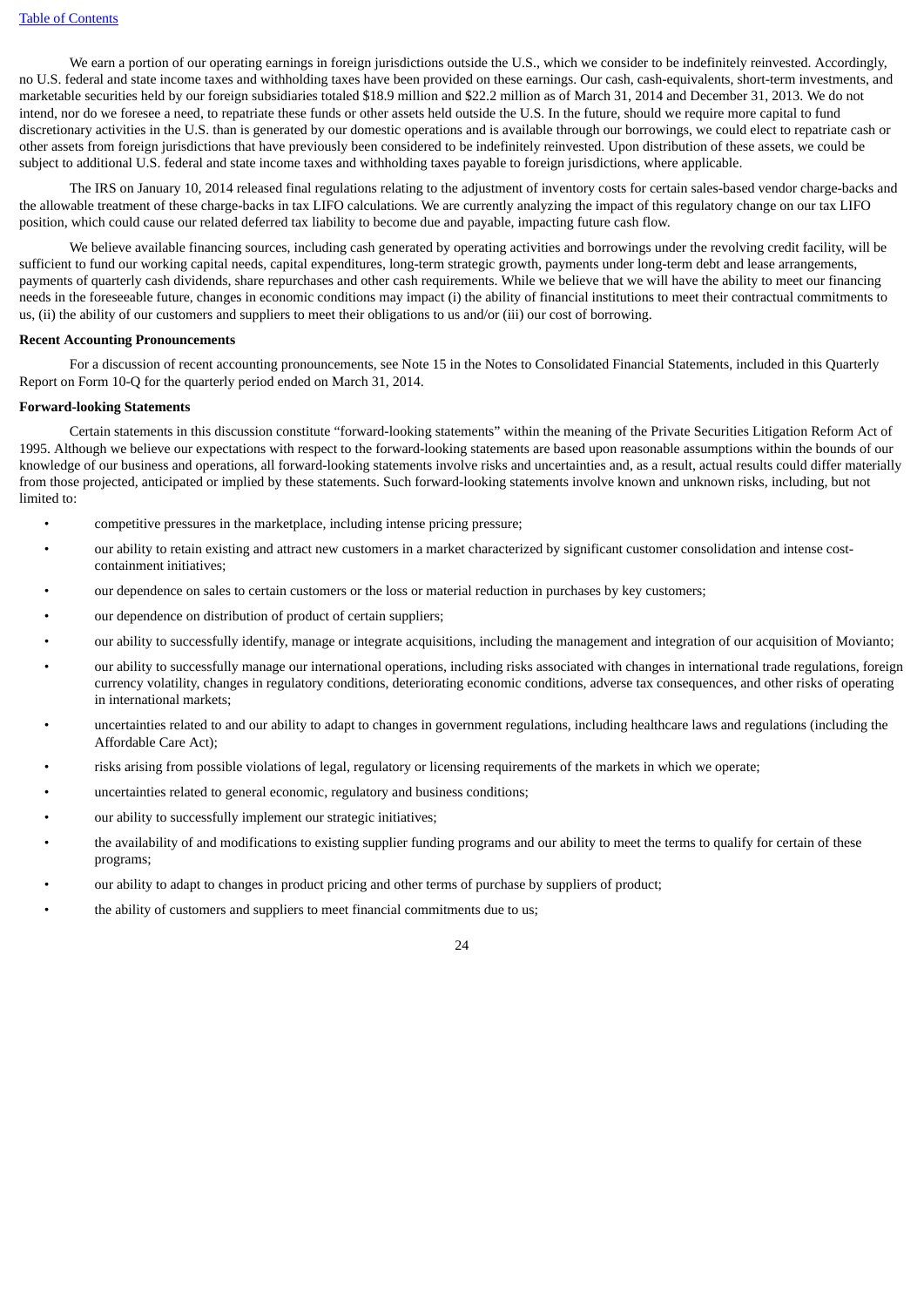- changes in manufacturer preferences between direct sales and wholesale distribution;
- changing trends in customer profiles and ordering patterns and our ability to meet customer demand for additional value-added services;
- our ability to manage operating expenses and improve operational efficiencies in response to changing customer profiles;
- our ability to meet performance targets specified by customer contracts under contractual commitments;
- availability of and our ability to access special inventory buying opportunities;
- the ability of business partners and financial institutions to perform their contractual responsibilities;
- the effect of price volatility in the commodities markets, including fuel price fluctuations, on our operating costs and supplier product prices;
- our ability to continue to obtain financing at reasonable rates and to manage financing costs and interest rate risk;
- the risk that information systems are interrupted or damaged or fail for any extended period of time or that there is a data security breach;
- the risk that a decline in business volume or profitability could result in an impairment of goodwill or other long-lived assets;
- our ability to timely or adequately respond to technological advances in the medical supply industry;
- the costs associated with and outcome of outstanding and any future litigation, including product and professional liability claims;
- adverse changes in U.S. and foreign tax laws and the outcome of outstanding tax contingencies and legislative and tax proposals; and
- other factors described in "Item 1A. Risk Factors" of our Annual Report on Form 10-K for the year ended December 31, 2013.

We undertake no obligation to update or revise any forward-looking statements, except as required by applicable law.

#### <span id="page-24-0"></span>**Item 3. Quantitative and Qualitative Disclosures About Market Risk**

We are exposed to market risk from changes in interest rates related to our revolving credit facility. We had no outstanding borrowings and approximately \$5 million in letters of credit under the revolving credit facility at March 31, 2014. A hypothetical increase in interest rates of 100 basis points would result in a potential reduction in future pre-tax earnings of approximately \$0.1 million per year for every \$10 million of outstanding borrowings under the revolving credit facility.

Due to the nature and pricing of our Domestic segment distribution services, we are exposed to potential volatility in fuel prices. Our strategies for helping to mitigate our exposure to changing domestic fuel prices has included entering into leases for trucks with improved fuel efficiency and entering into fixed–price agreements for diesel fuel. We benchmark our domestic diesel fuel purchase prices against the U.S. Weekly Retail On-Highway Diesel Prices (benchmark) as quoted by the U.S. Energy Information Administration. The benchmark averaged \$3.96 per gallon in the first three months of 2014, a decrease from \$4.03 per gallon in the first three months of 2013. Based on our fuel consumption in the first three months of 2014, we estimate that every 10 cents per gallon increase in the benchmark would reduce our Domestic segment operating earnings by approximately \$450,000 on an annualized basis.

In the normal course of business, we are exposed to foreign currency translation and transaction risks. Our business transactions outside of the United States are primarily denominated in the Euro and British Pound. We may use foreign currency forwards, swaps and options, where possible, to manage our risk related to certain foreign currency fluctuations. However, we believe that our foreign currency transaction risks are low since our revenues and expenses are typically denominated in the same currency.

#### <span id="page-24-1"></span>**Item 4. Controls and Procedures**

<span id="page-24-2"></span>We carried out an evaluation, with the participation of management, including our principal executive officer and principal financial officer, of the effectiveness of our disclosure controls and procedures (pursuant to Rule 13a-15(e) under the Securities Exchange Act of 1934, as amended) as of the end of the period covered by this report. Based upon that evaluation, the principal executive officer and principal financial officer concluded that our disclosure controls and procedures were effective as of March 31, 2014. There has been no change in our internal control over financial reporting during the quarter ended March 31, 2014, that has materially affected, or is reasonably likely to materially affect, our internal control over financial reporting.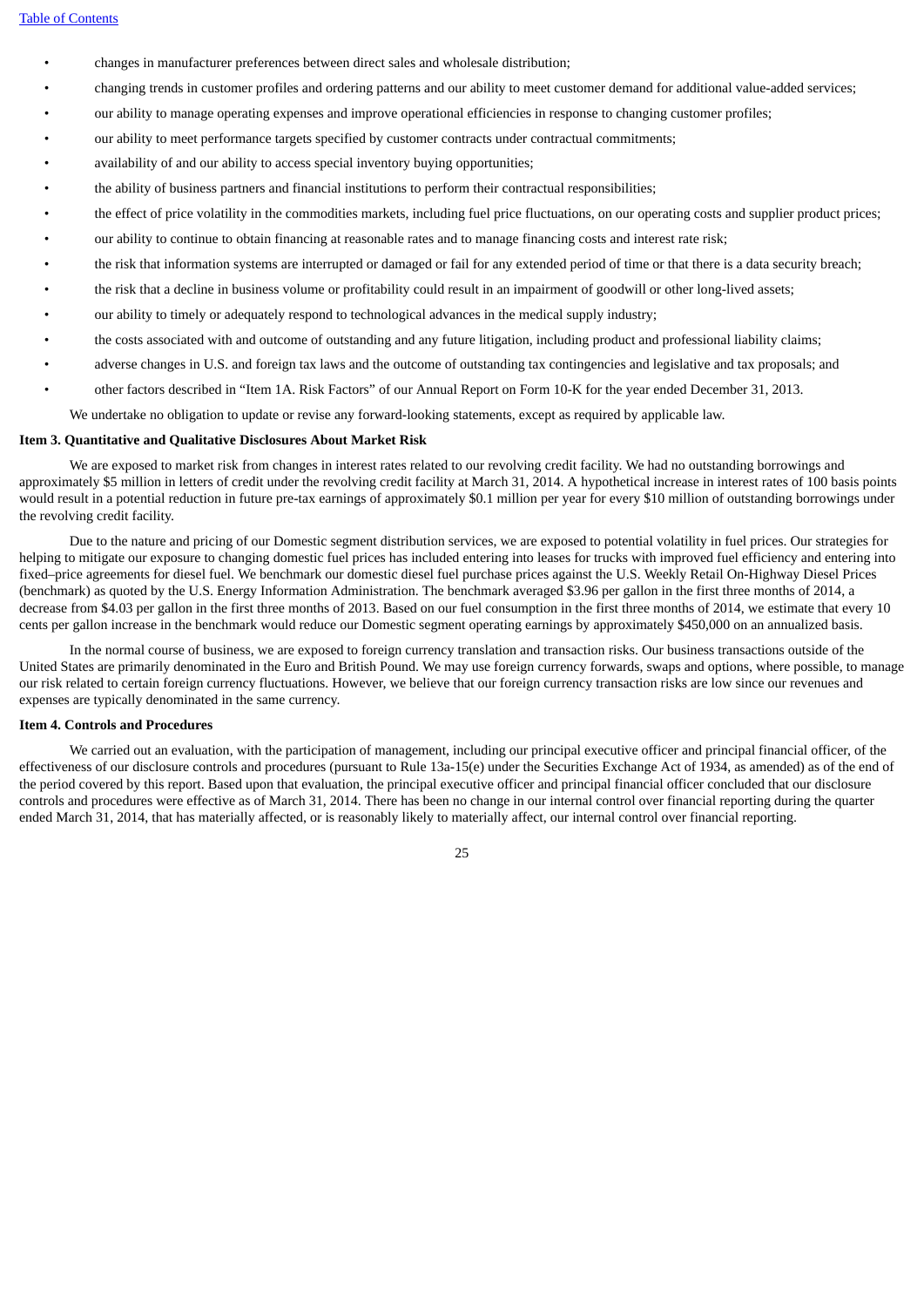### **Part II. Other Information**

### <span id="page-25-0"></span>**Item 1. Legal Proceedings**

Certain legal proceedings pending against us are described in our Annual Report on Form 10-K for the year ended December 31, 2013. Through March 31, 2014, there have been no material developments in any legal proceedings reported in such Annual Report.

#### <span id="page-25-1"></span>**Item 1A. Risk Factors**

Certain risk factors that we believe could affect our business and prospects are described in our Annual Report on Form 10-K for the year ended December 31, 2013. Through March 31, 2014, there have been no material changes in the risk factors described in such Annual Report.

#### <span id="page-25-2"></span>**Item 2. Unregistered Sales of Equity Securities, Use of Proceeds and Issuer Purchases of Equity Securities**

In February 2014, our Board of Directors authorized a share repurchase program of up to \$100 million of our outstanding common stock to be executed at the discretion of management over a three-year period, expiring in February 2017. The program is intended to offset shares issued in conjunction with our stock incentive plan and return capital to shareholders. The program may be suspended or discontinued at any time. For the three months ended March 31, 2014, we repurchased in open-market transactions and retired 142,904 shares of our common stock for an aggregate of \$5.0 million, or an average price per share of \$34.99. The following table summarizes share repurchase activity by month during the three months ended March 31, 2014.

<span id="page-25-3"></span>

| Period        | <b>Total number</b><br>of shares purchased |     | Average price paid<br>per share | <b>Total number of</b><br>shares purchased<br>as part of a<br>publicly announced<br>program |     | <b>Maximum dollar</b><br>value of shares<br>that may yet<br>be purchased<br>under the program |
|---------------|--------------------------------------------|-----|---------------------------------|---------------------------------------------------------------------------------------------|-----|-----------------------------------------------------------------------------------------------|
| January 2014  | $\hspace{0.05cm}$                          |     |                                 | $\overbrace{\phantom{12333}}$                                                               |     |                                                                                               |
| February 2014 | 50,000                                     | -S  | 34.93                           | 50,000                                                                                      | -\$ | 98,253,402                                                                                    |
| March 2014    | 92.904                                     | -\$ | 35.02                           | 92,904                                                                                      | -S  | 95,000,018                                                                                    |
| <b>Total</b>  | 142,904                                    |     |                                 | 142,904                                                                                     |     |                                                                                               |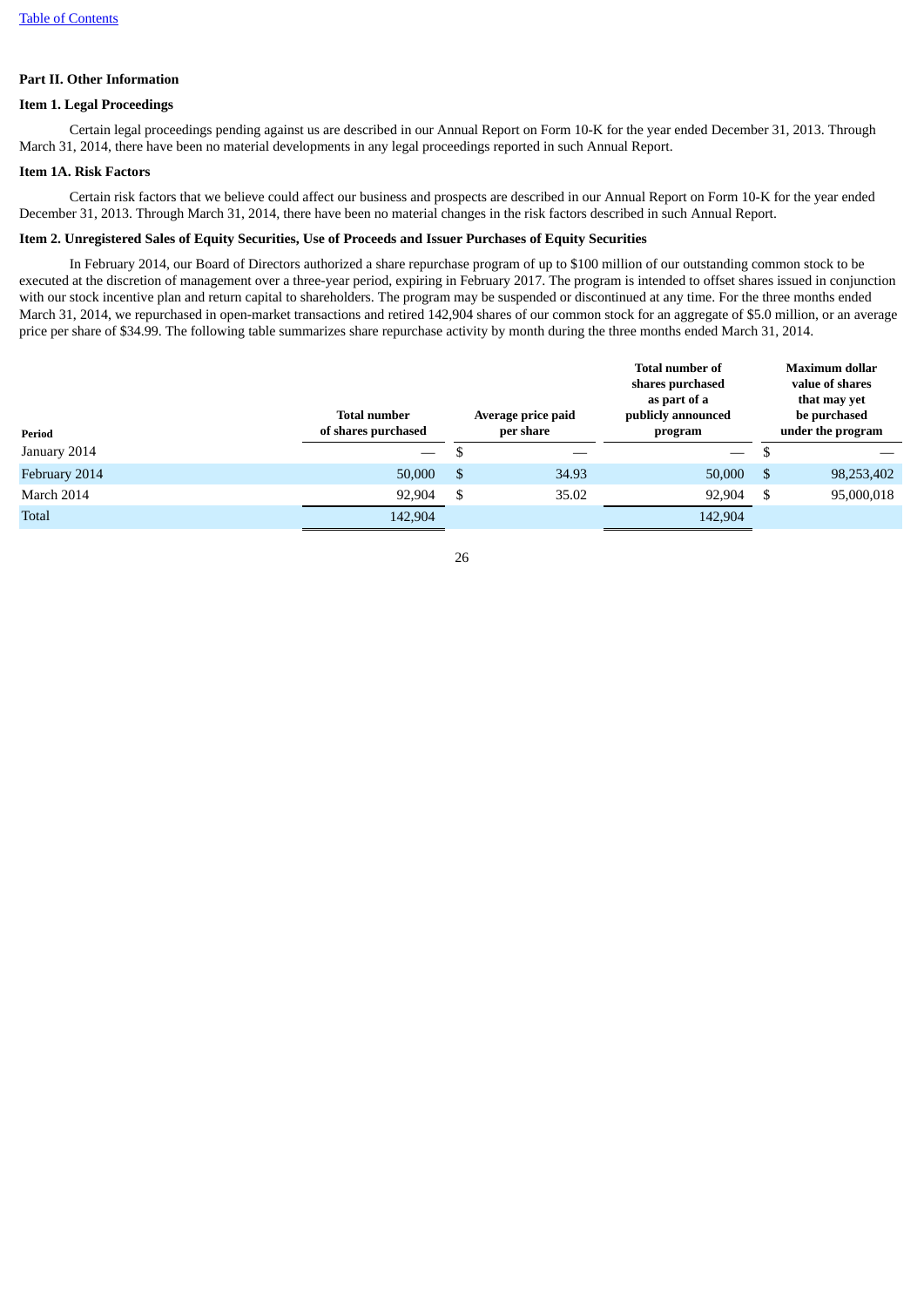### **SIGNATURES**

Pursuant to the requirements of the Securities Exchange Act of 1934, the Registrant has duly caused this report to be signed on its behalf by the undersigned thereunto duly authorized.

Date: May 1, 2014 /s/ Craig R. Smith

<span id="page-26-0"></span>Date: May 1, 2014 /s/ Richard A. Meier

Owens & Minor, Inc. (Registrant)

Craig R. Smith Chairman & Chief Executive Officer

Richard A. Meier Executive Vice President & Chief Financial Officer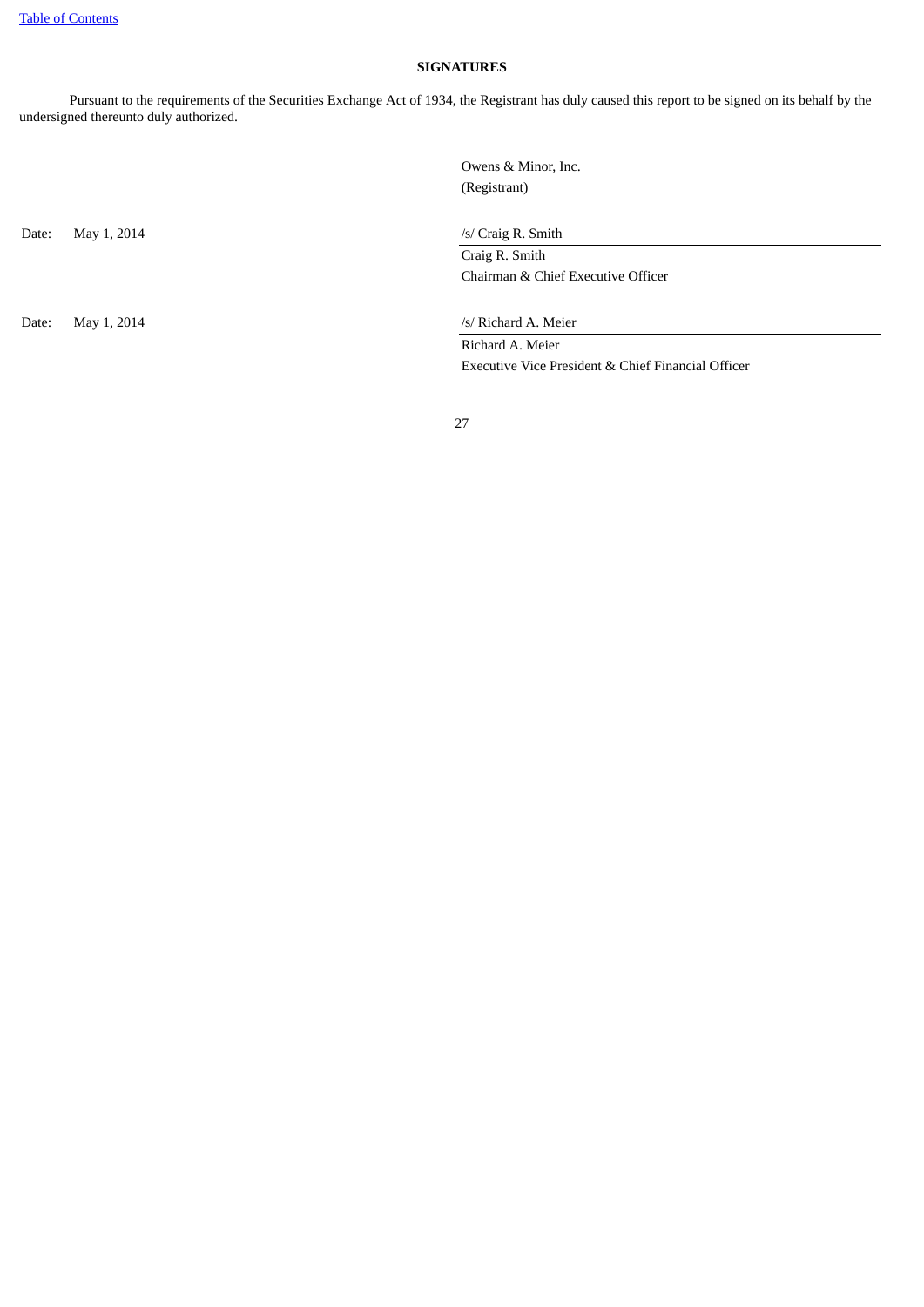| Item 6. Exhibits |                                                                                                                                                                                         |
|------------------|-----------------------------------------------------------------------------------------------------------------------------------------------------------------------------------------|
| (a) Exhibits     |                                                                                                                                                                                         |
| 3.1              | Amended and Restated Bylaws of Owens & Minor, Inc. (incorporated herein by reference to our Current Report on Form<br>8-K, Exhibit 3.1, dated November 5, 2013).                        |
| 10.1             | Form of Performance Share Award Agreement                                                                                                                                               |
| 10.2             | Form of Annual Executive Incentive Program                                                                                                                                              |
| 31.1             | Certification of Chief Executive Officer pursuant to Rule 13a-14(a) under the Securities Exchange Act of 1934, as adopted<br>pursuant to Section 302 of the Sarbanes-Oxley Act of 2002. |
| 31.2             | Certification of Chief Financial Officer pursuant to Rule 13a-14(a) under the Securities Exchange Act of 1934, as adopted<br>pursuant to Section 302 of the Sarbanes-Oxley Act of 2002. |
| 32.1             | Certification of Chief Executive Officer pursuant to 18 U.S.C. Section 1350, as adopted pursuant to Section 906 of the<br>Sarbanes-Oxley Act of 2002.                                   |
| 32.2             | Certification of Chief Financial Officer pursuant to 18 U.S.C. Section 1350, as adopted pursuant to Section 906 of the<br>Sarbanes-Oxley Act of 2002.                                   |
| 101.INS          | <b>XBRL Instance Document</b>                                                                                                                                                           |
| 101.SCH          | XBRL Taxonomy Extension Schema Document                                                                                                                                                 |
| 101.CAL          | XBRL Taxonomy Extension Calculation Linkbase Document                                                                                                                                   |
| 101.DEF          | XBRL Taxonomy Definition Linkbase Document                                                                                                                                              |
| 101.LAB          | XBRL Taxonomy Extension Label Linkbase Document                                                                                                                                         |
| 101.PRE          | XBRL Taxonomy Extension Presentation Linkbase Document                                                                                                                                  |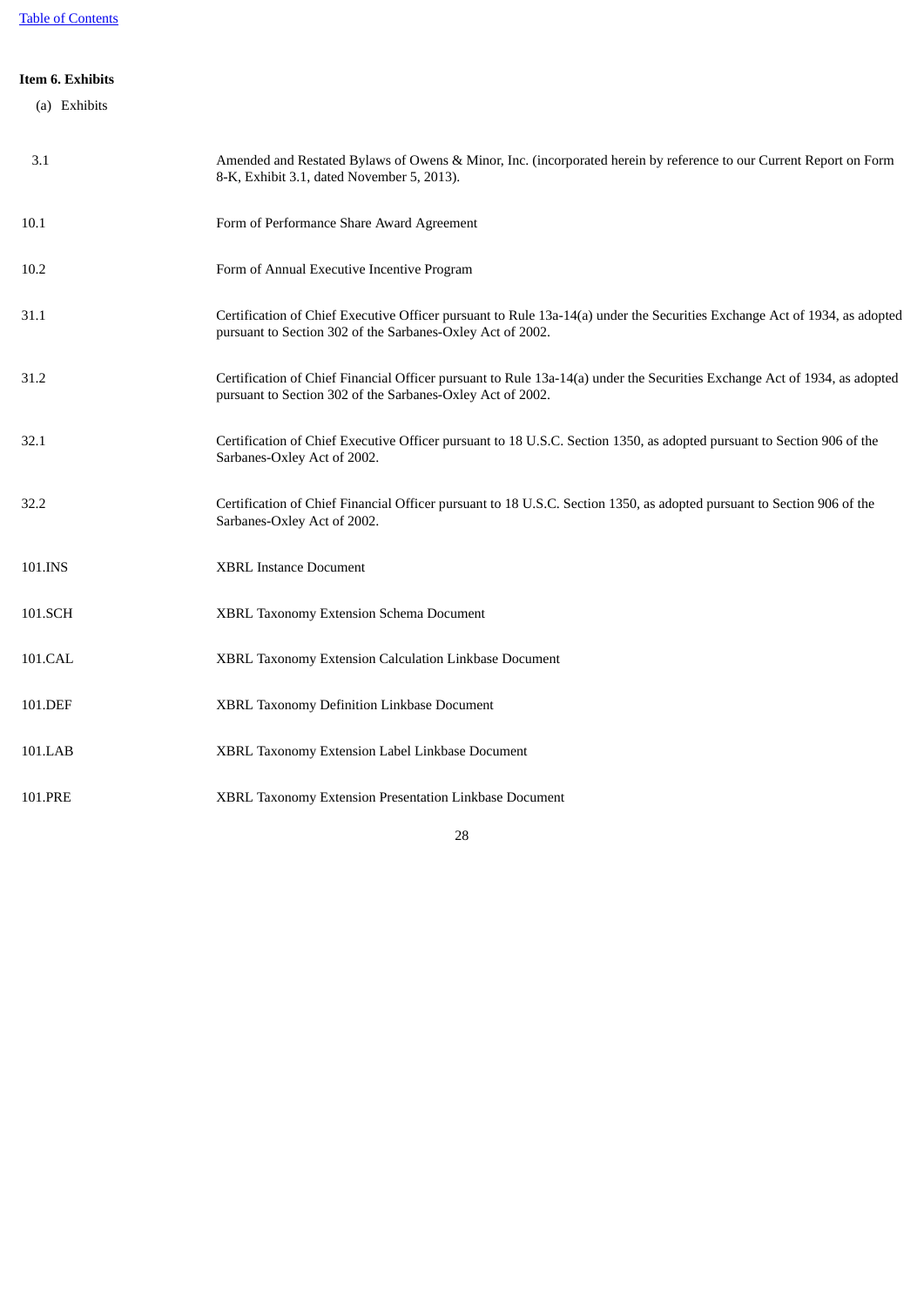# **OWENS & MINOR, INC.**

### **PERFORMANCE SHARE AWARD AGREEMENT**

THIS PERFORMANCE SHARE AWARD AGREEMENT ("Agreement") dated as of \_\_\_\_\_\_\_, [20\_\_] between Owens & Minor, Inc., a Virginia corporation (the "Company"), and  $($  "Participant") is made pursuant to and subject to the provisions of the Company's 2005 Stock Incentive Plan (the "Plan"). All capitalized terms used in this Agreement that are not otherwise defined shall have the same meanings given to them in the Plan.

1. **Grant of Performance Share Award.** In accordance with the Plan, on \_\_\_\_\_\_\_, [20\_\_] (the "Date of Grant"), the Company granted to the Participant, subject to the terms and conditions of the Plan and the terms and conditions set forth in this Agreement, Performance Shares, subject to adjustment as provided in Section 2 (the "Performance Shares"). The Participant will earn the Performance Shares to the extent that the requirements of Section 2 are satisfied. The Company will issue shares of Common Stock in accordance with Section 3 in settlement of the Performance Shares, if any, that the Participant earns in accordance with Section 2, which shares of Common Stock (the "Restricted Stock") will be further subject to the vesting and forfeiture provisions described in Section 4 (except as otherwise specifically provided in Section 3(b)).

2. **Earning Performance Shares.** This Section 2 determines the number of Performance Shares that the Participant may earn under this Agreement.

(a) The Participant will earn Performance Shares based on achievement by the Company of the Performance Metrics (defined below) for fiscal years [20\_\_] and [20\_\_]. The number of Performance Shares earned by the Participant will be determined based upon the following formula, the terms of which are further defined below:

# **(Weighted Performance Multiple) x (Target Shares)**

The Weighted Performance Multiple will be determined based on the following Performance Metrics and the definitions below:

| Performance Metrics *                      | Weight | Metric Target | Interval |
|--------------------------------------------|--------|---------------|----------|
| Change in Consolidated Operating Earnings  | 50%    |               |          |
| Change in Domestic Operating Earnings      | 30%    |               |          |
| Change in International Operating Earnings | 20%    |               |          |

\* Amounts in millions (except percentages). International metrics will be measured in U.S. Dollars. Consolidation of International segment results reported in Local Currency to Consolidated results reported in U.S. Dollars will be performed using a fixed exchange rate for each Local Currency.

### **Definitions:**

**"Change in Consolidated Operating Earnings"** means, relative to Consolidated Operating Earnings in [20\_\_], the aggregate increase or decrease in Consolidated Operating Earnings during fiscal years [20\_\_] and [20\_\_].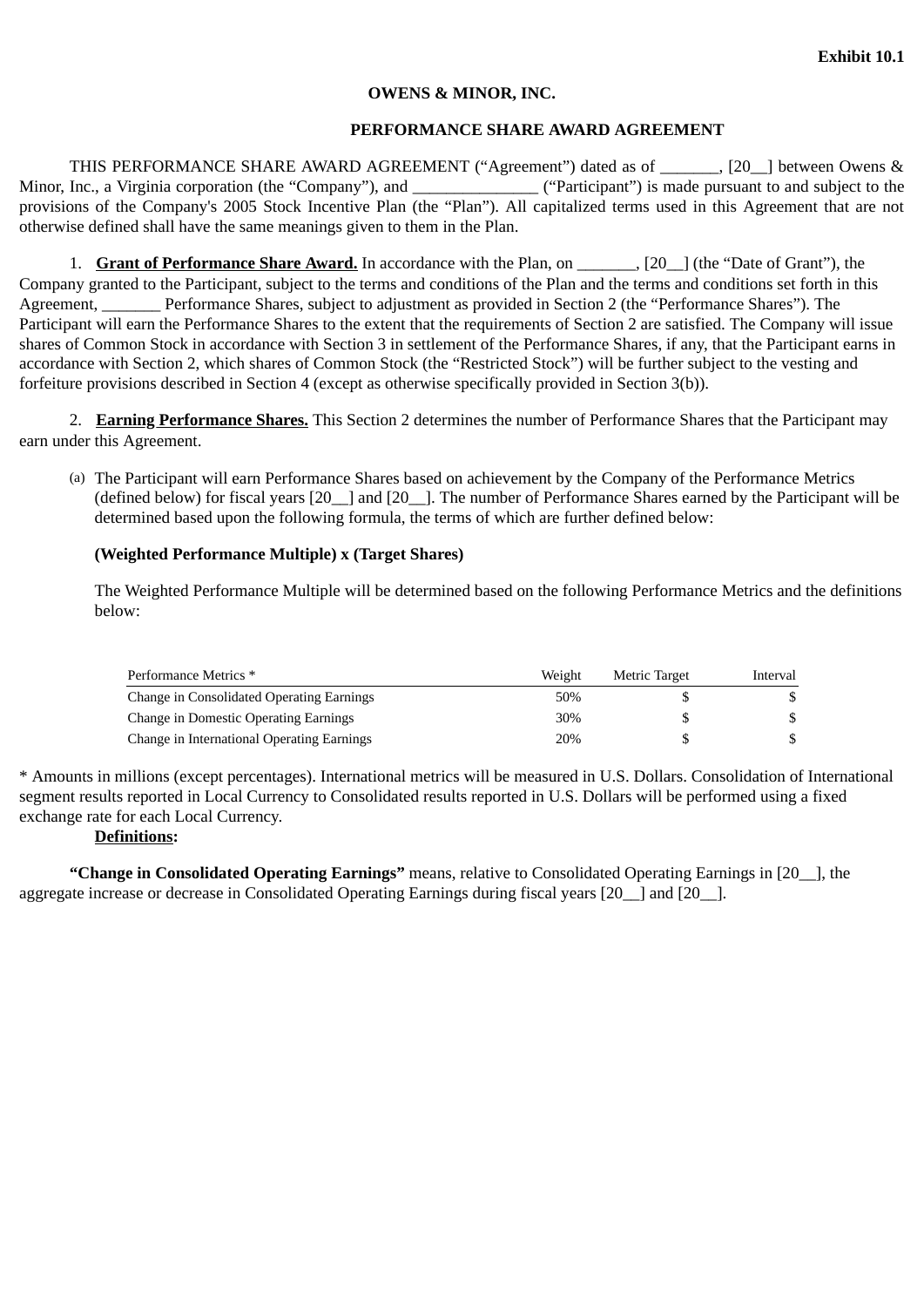**"Change in Domestic Operating Earnings"** means, relative to Domestic Operating Earnings in [20\_\_], the aggregate increase or decrease in Domestic Operating Earnings during fiscal years [20\_] and [20\_].

**"Change in International Operating Earnings"** means, relative to International Operating Earnings in [20\_\_], the aggregate increase or decrease in International Operating Earnings during fiscal years [20\_\_] and [20\_\_].

**"Consolidated Operating Earnings"** means the consolidated operating earnings presented in the Company's consolidated audited income statement for the applicable year, adjusted to eliminate or exclude the effects of unusual or non-recurring items, including but not limited to, the effect of accounting and/or tax changes; tangible and intangible asset impairment charges; fees, expenses and charges associated with debt and/or equity financing transactions and merger and acquisition activity (including the purchase or sale of a business unit or its assets); gains/losses from asset sales not made in the ordinary course of business; retirement plan gains/losses; and gains/losses or charges associated with material litigation, regulatory, tax or insurance settlements. Adjustments to Consolidated Operating Earnings for purposes of determining any Performance Shares earned hereunder shall be taken into account only to the extent that they are separately identified or quantified in the Company's consolidated audited financial statements, the notes to the consolidated financial statements, "Management's Discussion and Analysis" in the Company's Annual Report on Form 10-K or in other Company filings with the Securities and Exchange Commission. Provided, however, that the consolidation of the International segment results reported in Local Currency to Consolidated results reported in U.S. Dollars will be performed using a single, fixed exchange rate for each Local Currency for  $\lceil 20 \rceil$  and  $\lceil 20 \rceil$  in order to remove the impact of currency translation from Local Currency to U.S. Dollars. In addition to and notwithstanding the foregoing, the Committee may make any adjustments in its discretion that would reduce Operating Earnings for purposes of determining the number of Performance Shares earned hereunder.

**"Domestic Operating Earnings"** means the domestic operating earnings presented in the Company's consolidated audited income statement for the applicable year, adjusted as provided in the definition of Consolidated Operating Earnings.

**"International Operating Earnings"** means the international operating earnings presented in the Company's consolidated audited income statement for the applicable year, adjusted as provided in the definition of Consolidated Operating Earnings. Provided, however, that such result shall be as reported in Local Currency and translated to U.S. Dollars at a single, fixed exchange rate for each Local Currency for [20\_] and [20\_]. The single, fixed exchange rate for each Local Currency shall be the average annual rate at which the Local Currency income statement was translated for inclusion in the Company's consolidated financial statements for [20\_\_].

**"Interval"** means, with respect to any Performance Metric, the applicable Interval specified in the table above.

"Local Currency" means the currency in which each international entity conducts its primary business transactions and reports financial information for translation into U.S. Dollars and consolidation by the Company under U.S. generally accepted accounting principles.

**"Metric Target"** means, with respect to any Performance Metric, the applicable Metric Target specified in the table above.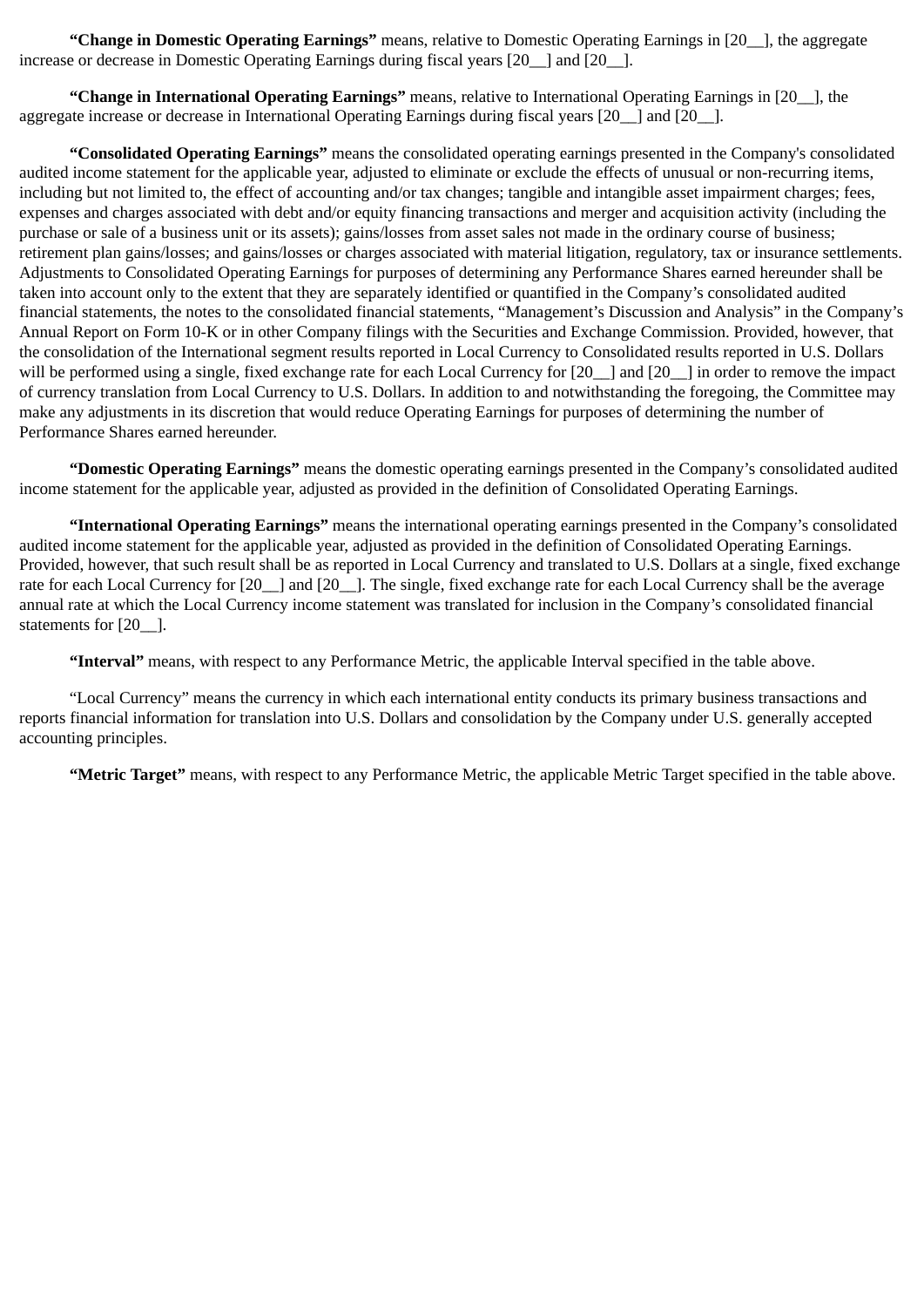**"Performance Metric"** means each of (i) Change in Consolidated Operating Earnings; (ii) Change in Domestic Operating Earnings and (iii) Change in International Operating Earnings.

**"Performance Multiple"** means the following linear equation for each Performance Metric: ((actual performance result achieved during fiscal years  $[20 \quad]$  and  $[20 \quad]$  - the Metric Target) ÷ (Interval)) + 1.

**"Target Shares"** means \_\_\_\_\_\_\_\_ shares.

**"Weight"** means, with respect to any Performance Metric, the applicable Weight specified in the table above.

**"Weighted Performance Multiple"** means the weighted average of the Performance Multiples for each Performance Metric (based on the Weight for each such metric in the table above), the maximum of which shall be capped at two (2) and the minimum of which shall be zero.

(b) Effect of Termination Prior to Issuance of Restricted Stock. Except as provided in subparagraphs (c), (d) and (e), no Performance Shares will be earned if the Participant's employment with, and service to, the Company and its Affiliates terminates or is terminated before January 1, [20  $\Box$ ] or the date on which Restricted Stock is issued as provided in Section 3(b).

(c) Death or Disability. This subparagraph (c) applies if the Participant's employment with, and service to, the Company and its Affiliates terminates before January 1, [20\_\_] or the date on which Restricted Stock is issued as provided in Section 3(b), on account of the Participant's death or permanent and total disability (as defined in Section 22(e) (3) of the Code). In the event of the Participant's death prior to January 1, [20\_\_] or the date on which Restricted Stock is issued as provided in Section 3(b), the number of Performance Shares earned by the Participant shall equal the number determined in accordance with subparagraph (a). In the event the Participant's employment terminates before January 1, [20<sup>]</sup> or the date on which Restricted Stock is issued as provided in Section 3(b) due to permanent and total disability, the number of Performance Shares earned by the Participant shall equal the number determined in accordance with subparagraph (a) multiplied by a fraction. The numerator of the fraction shall be the number of whole months that the Participant was employed by, or providing services to, the Company or an Affiliate during the 24-month period beginning January 1, [20\_\_] and ending December 31, [20\_\_] (including any period that the Participant was absent from work for illness, injury or short term disability prior to termination of employment) and the denominator shall be 24.

(d) Retirement. This subparagraph (d) applies if the Participant's employment with, and service to, the Company and its Affiliates terminates before January 1, [20\_\_] or the date on which Restricted Stock is issued as provided in Section 3(b), on account of the Participant's retirement (defined below). In the event of the Participant's retirement before January 1, [20\_\_] or the date on which Restricted Stock is issued as provided in Section 3(b), the number of Performance Shares earned by the Participant shall equal the number determined in accordance with subparagraph (a) multiplied by a fraction. The numerator of the fraction shall be the number of whole months that the Participant was employed by, or providing services to, the Company or an Affiliate during the 24-month period beginning January 1, [20  $\parallel$ ] and ending December 31, [20\_] and the denominator shall be 24. For purposes of this Section 2(d), retirement shall mean severance from the employment of the Company and its Affiliates (i) at or after the attainment of age 55 and after completing a number of years of service (the total years of service credited to Participant for purposes of determining vested or nontransferable interest in a defined benefit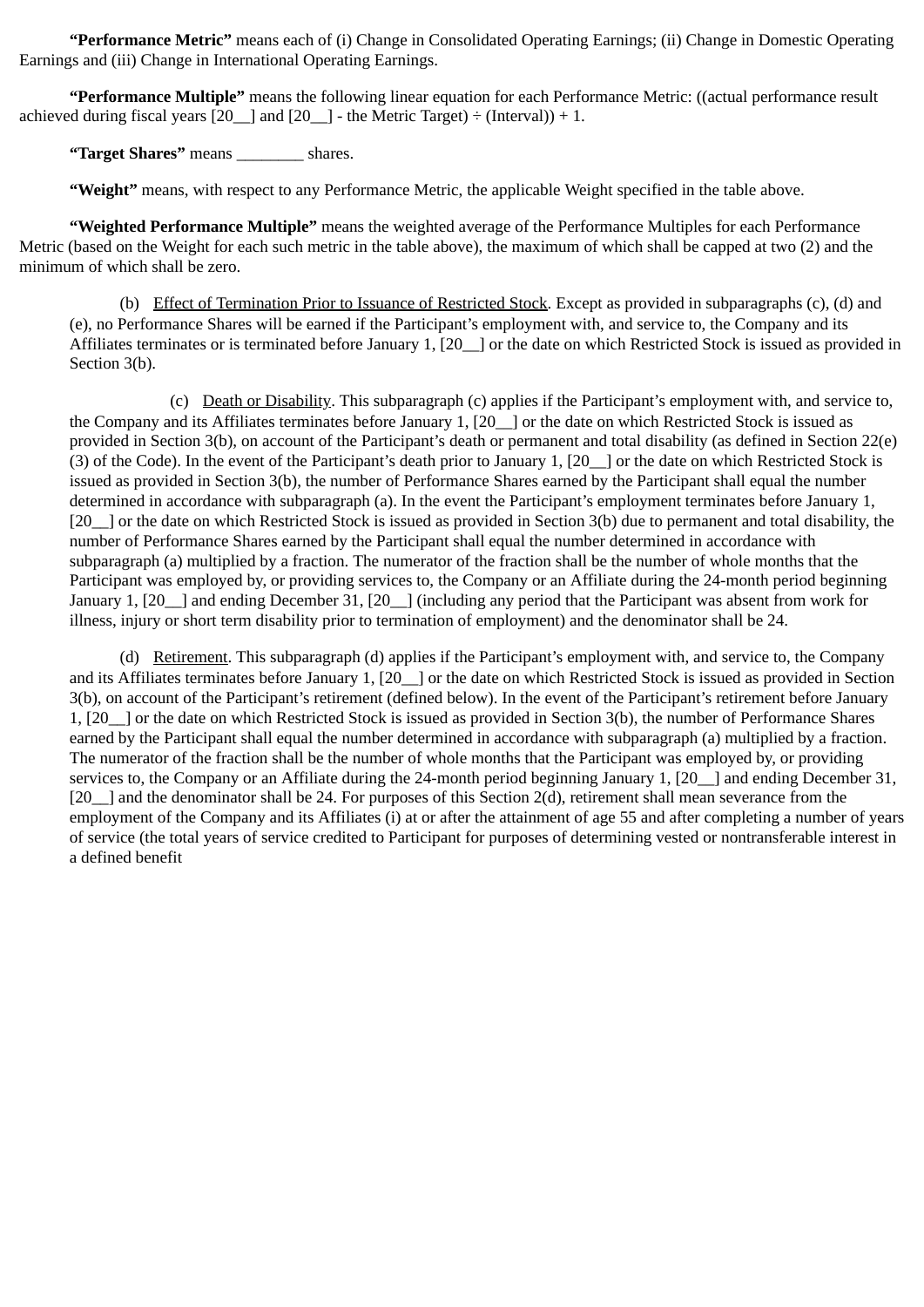pension plan maintained by the Company or an Affiliate which satisfies the requirements of Section 401(a) of the Code) that, when added to Participant's age at the time of severance from employment, equals at least 65 or (ii) at or after the attainment of age 65.

(e) Change in Control. The Participant will earn the number of Performance Shares equal to Target Shares if there is a Change in Control before January 1, [20\_\_] or the date on which Restricted Stock is issued as provided in Section 3(b).

3. **Settlement of Performance Shares.** The Performance Shares will be settled in accordance with this Section 3.

(a) Committee Certification. As soon as practicable after December 31, [20\_\_] (but no later than March 15, [20  $\,$  ]), the Committee will determine the number of Performance Shares that are earned under the provisions of Section 2. The Committee's determination shall be set forth in writing, as part of the minutes of a meeting of the Committee, by unanimous consent or otherwise. Notwithstanding the preceding sentences, a written determination of the Committee shall not be required in the case of Performance Shares that are earned pursuant to the provisions of Section 2(e).

(b) Issuance of Restricted Stock. As soon as practicable after the Committee's certification under subparagraph (a) (but no later than March 15, [20] ), the Committee shall issue shares of Restricted Stock under the Plan in settlement of the Performance Shares earned by the Participant. The number of shares of Restricted Stock issued shall equal the number of Performance Shares earned by the Participant. Notwithstanding the preceding sentences, (i) if the Performance Shares are earned pursuant to the provisions of Section 2(c) or 2(d), such Performance Shares shall be settled in shares of Common Stock that are not subject to the restrictions set forth in Section 4 and (ii) if the Performance Shares are earned pursuant to the provisions of Section 2(e), the number of shares of Restricted Stock indicated in Section 2(e) shall be issued to the Participant on the Control Change Date, and such shares of Restricted Stock shall otherwise be treated as provided in Section 4(c)(vi).

(c) Registration, etc. Shares of Restricted Stock issued in settlement of the Performance Shares shall be registered in the name of the Participant on the stock transfer books of the Company but shall be held by the Company (or its transfer agent) during the Restricted Period (defined below). The Company's Secretary and its General Counsel shall serve as attorney-in-fact for Participant during the Restricted Period with full power and authority in Participant's name to assign and convey to the Company any shares of Restricted Stock that Participant forfeits under Section 4(c) or that are recovered under Section 5. Each certificate representing shares of Restricted Stock may bear a legend referring to the risk of forfeiture of the shares and stating that such shares are nontransferable until all restrictions have been satisfied and the legend has been removed.

(d) Dividends. Upon issuance of shares of Restricted Stock in settlement of the Performance Shares earned by the Participant, the Company shall pay Participant in cash the amount of any dividends that would have been paid on the Performance Shares prior to settlement if the Performance Shares had been actual shares of Restricted Stock outstanding during the period from January 1, [20\_] through December 31, [20\_]. No dividends will be paid on the Performance Shares if Restricted Stock is not earned and issued hereunder.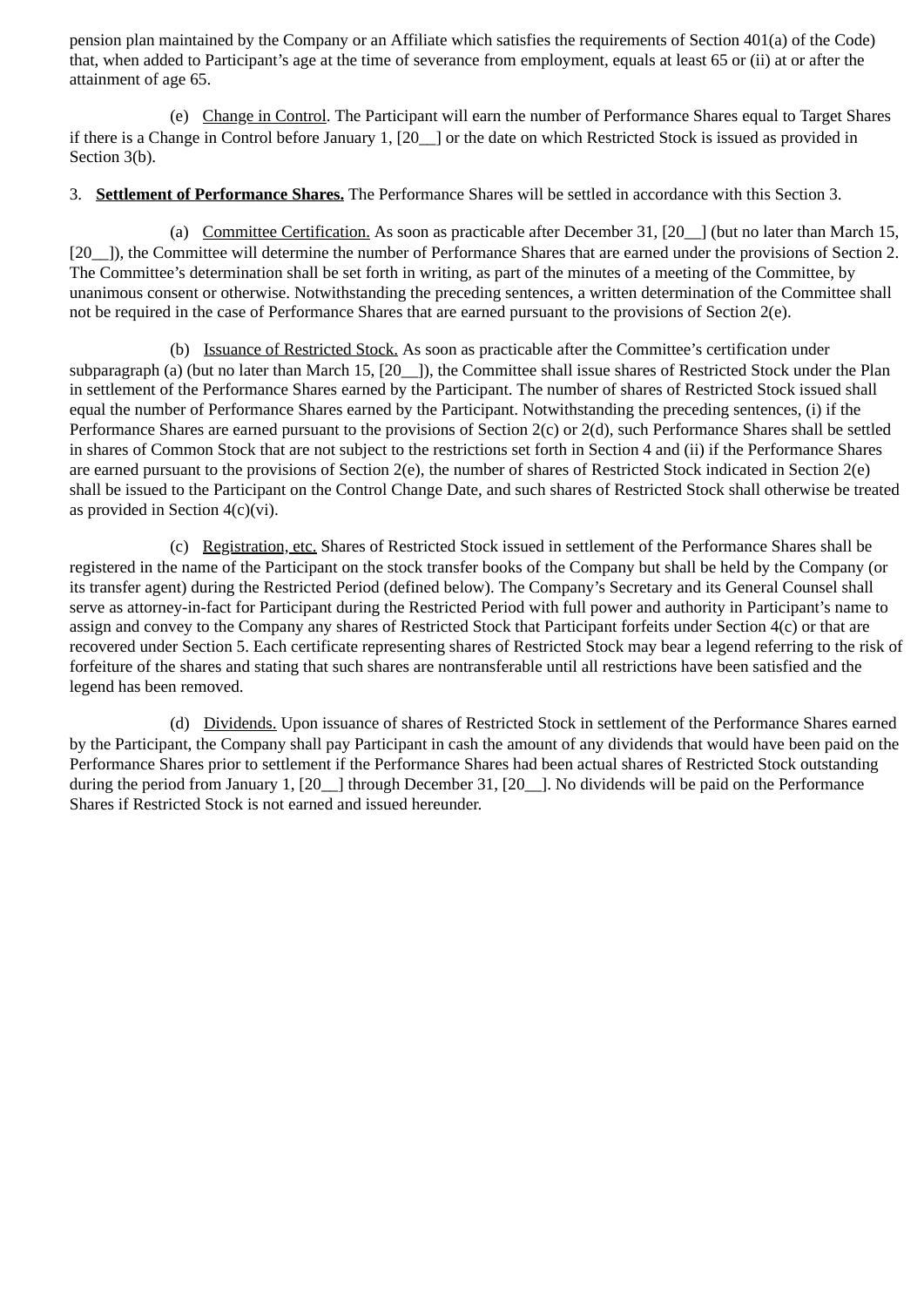4. **Terms of Restricted Stock.** The shares of Restricted Stock issued in settlement of the Performance Shares are subject to the following terms and conditions:

(a) Restricted Period. Until \_\_\_\_\_\_\_\_\_, [20\_] (the "Restricted Period") or the lapse of restrictions as provided in subparagraph (c) hereof, the Restricted Stock shall be subject to the following restrictions:

(i) Participant shall not be entitled to receive the certificate or certificates evidencing the Restricted Stock; (ii) Shares of Restricted Stock may not be sold, transferred, assigned, pledged, conveyed, hypothecated or otherwise disposed of; and

(iii) Shares of Restricted Stock may be forfeited immediately as provided in subparagraph (c) hereof.

(b) Distribution of Restricted Stock. If Participant remains in the continuous employment of the Company or an Affiliate during the entire Restricted Period and otherwise does not forfeit such shares pursuant to subparagraph (c) hereof, all restrictions applicable to the shares of Restricted Stock shall lapse upon expiration of the Restricted Period and a certificate or certificates representing the shares of Common Stock that were granted to Participant in the form of shares of Restricted Stock shall be delivered to Participant.

(c) Lapse of Restrictions or Forfeiture.

(i) Death. If Participant's employment with the Company and its Affiliates is terminated before the expiration of the Restricted Period by reason of Participant's death, all restrictions applicable to the shares of Restricted Stock shall immediately lapse on the date of Participant's death and the certificate or certificates representing the shares of Common Stock shall be delivered to Participant's estate.

(ii) Disability. If Participant's employment with the Company and its Affiliates is terminated before the expiration of the Restricted Period by reason of "total and permanent disability" (as such term is defined in Section 22(e)(3) of the Code), all restrictions on a pro rata number of shares of Restricted Stock shall lapse. The "pro rata number" shall be the number of shares of Restricted Stock multiplied by a fraction, the numerator of which is the number of months (including a fractional month) of Participant's employment after the Date of Grant and the denominator of which is 36. The certificate or certificates representing the shares of Common Stock upon which the restrictions have lapsed shall be delivered to Participant.

(iii) Retirement. If Participant's employment with the Company and its Affiliates is terminated before the expiration of the Restricted Period by reason of retirement (defined below), all shares of Restricted Stock shall be forfeited immediately and all rights of Participant to such shares shall terminate immediately without further obligation on the part of the Company. Notwithstanding the foregoing, if Participant's service to the Company or an Affiliate continues from and after the date of retirement through (i) membership on the Board, (ii) a written consulting services arrangement with the Company or an Affiliate or (iii) at the Company's discretion, a written confidentiality and non-solicitation agreement with the Company ("Post-Retirement Service"), shares of Restricted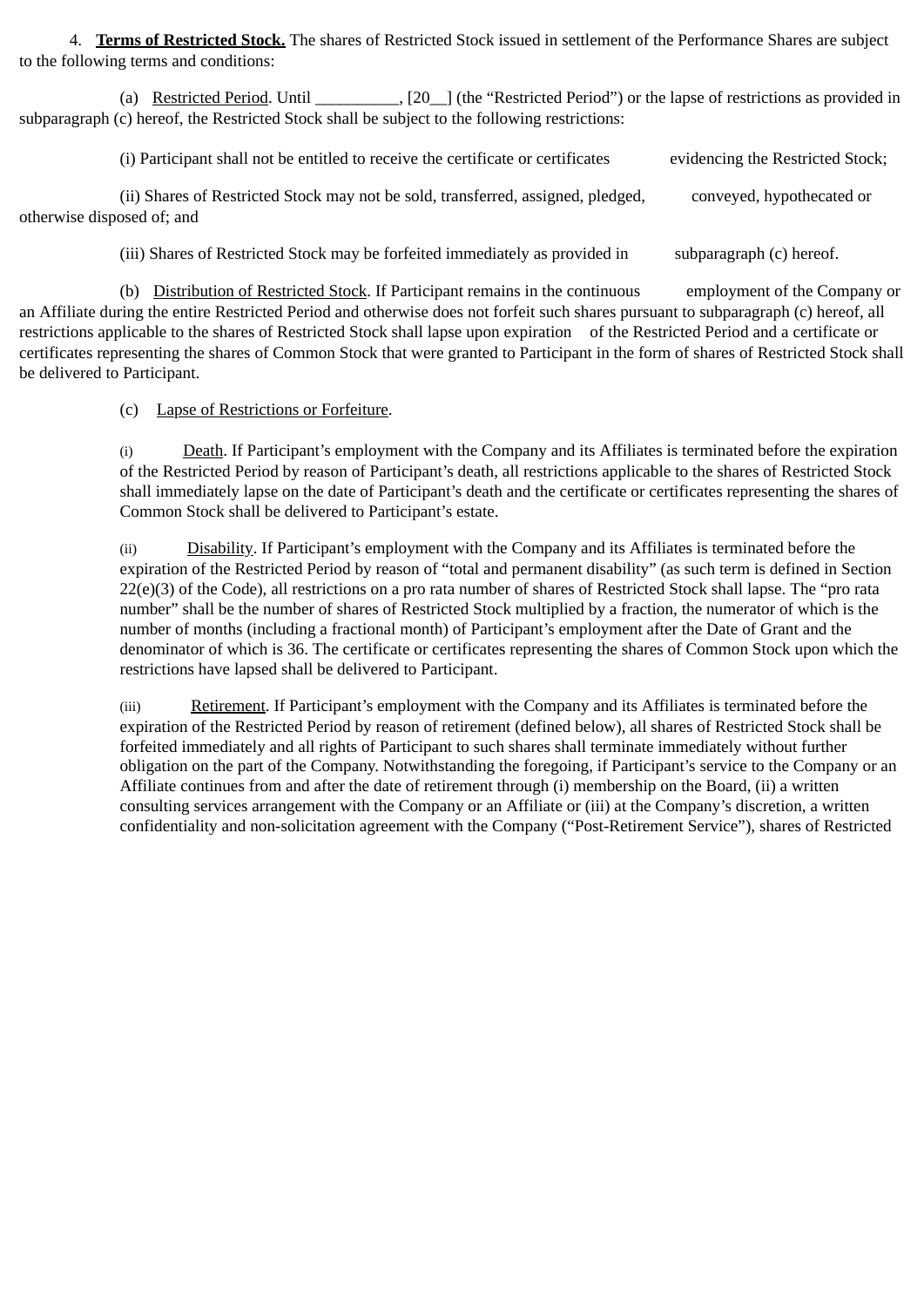Stock shall not be forfeited but shall continue to be held by the Company until the earlier of (i) the end of the Restricted Period at which time such shares shall be delivered to the Participant or (ii) the date Participant ceases to provide Post-Retirement Service at which time such shares shall be forfeited. For purposes of this subparagraph 4(c) (iii), retirement shall mean severance from the employment of the Company and its Affiliates (i) at or after the attainment of age 55 and after completing a number of years of service (the total years of service credited to Participant for purposes of determining vested or nontransferable interest in a defined benefit pension plan maintained by the Company or an Affiliate which satisfies the requirements of Section 401(a) of the Code) that, when added to Participant's age at the time of severance from employment, equals at least 65 or (ii) at or after the attainment of age 65.

# (iv) Termination of Employment by Company or Affiliate.

(a) With Cause. If the Company or an Affiliate terminates Participant's employment with the Company and its Affiliates with "cause," all shares of Restricted Stock shall be forfeited immediately and all rights of Participant to such shares shall terminate immediately without further obligation on the part of the Company. For purposes of this Agreement, "cause" means: (i) misappropriation, theft or embezzlement of funds or property from the Company or an Affiliate or securing or attempting to secure personally any profit in connection with any transaction entered into on behalf of the Company or an Affiliate, (ii) conviction of, or entry of a plea of "*nolo contendere*" with respect to, a felony which, in the reasonable opinion of the Company, is likely to cause material harm to the Company's or an Affiliate's business, customer or supplier relations, financial condition or prospects, (iii) violation of the Company's Code of Honor or any successor code of conduct; or (iv) failure to substantially perform (other than by reason of illness or temporary disability, regardless of whether such temporary disability is or becomes a total and permanent disability (as defined in subparagraph  $4(c)(ii)$  above), or by reason of approved leave of absence) the duties of Participant's job.

(b) Without Cause. If Participant's employment with the Company and its Affiliates is terminated by the Company or an Affiliate without "cause," all restrictions on a pro rata number of shares of Restricted Stock shall lapse. The "pro rata number" shall be the number of shares of Restricted Stock multiplied by a fraction, the numerator of which is the number of months (including a fractional month) of Participant's employment after the Date of Grant and the denominator of which is 36. The certificate or certificates representing the shares of Common Stock upon which the restrictions have lapsed shall be delivered to Participant.

(v) Termination of Employment by Participant. If Participant resigns from employment with the Company and its Affiliates before the expiration of the Restricted Period, without regard to the reason for such resignation (other than death, disability or retirement as provided in subsections (i), (ii) and (iii) above), all of the shares of Restricted Stock shall be forfeited immediately and all rights of Participant to such shares shall terminate immediately without further obligation on the part of the Company.

(vi) Change in Control.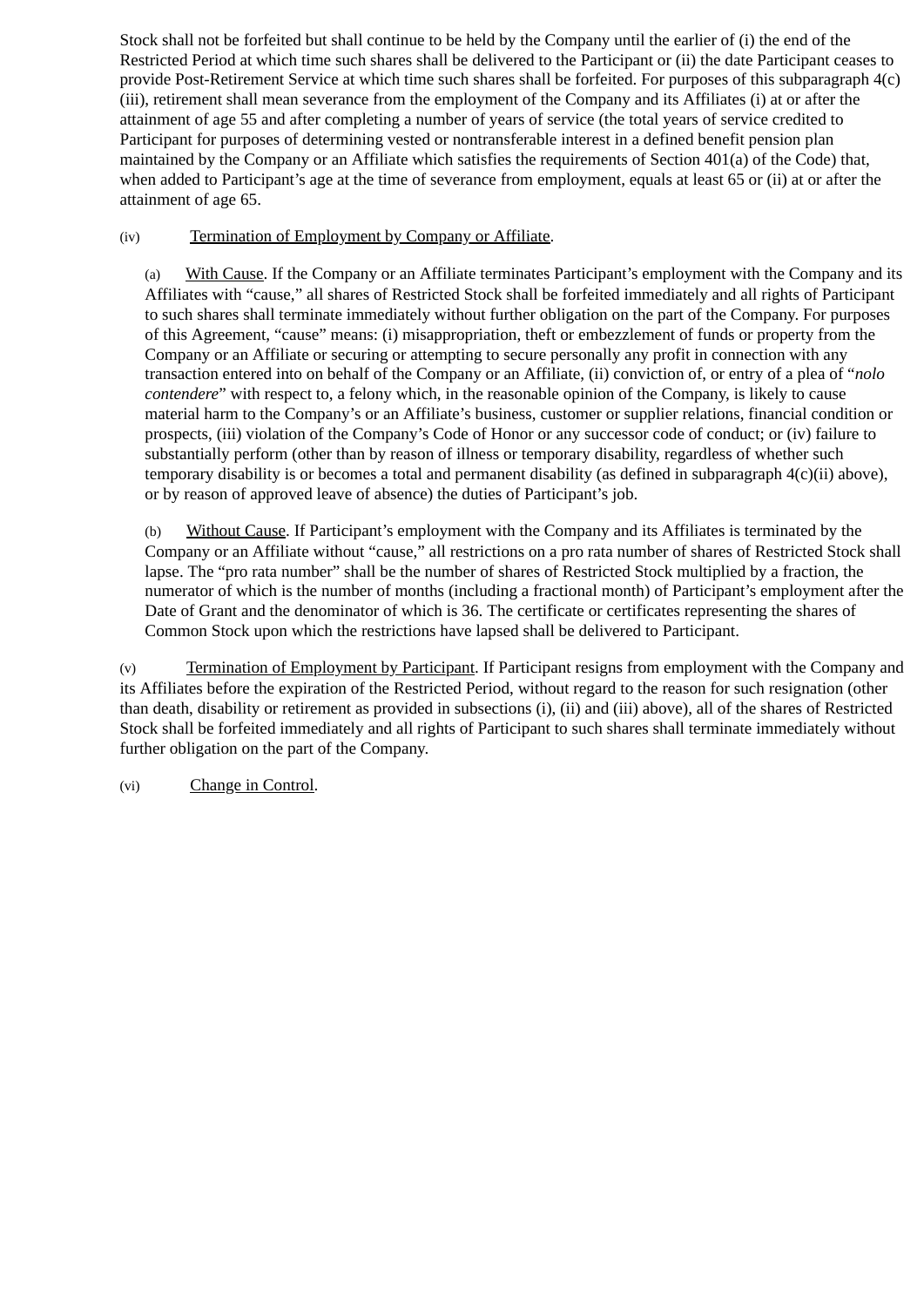(a) If, upon a Change in Control, (i) the Restricted Stock is assumed by, or a substitute award granted by, the surviving entity (together with its Related Entities, the "Surviving Entity") in the Change in Control (such assumed or substituted award to be of the same type of award as this Restricted Stock with a value as of the Control Change Date substantially equal to the value of this Restricted Stock) and (ii) within 24 months of the Control Change Date, Participant's employment with the Surviving Entity is terminated by the Surviving Entity without Cause (defined below) or by Participant for Good Reason (defined below), all restrictions applicable to the shares of Restricted Stock shall immediately lapse on the date of employment termination and the certificate or certificates representing the shares of Common Stock upon which the restrictions have lapsed shall be delivered to Participant.

(b) For purposes of this subsection  $4(c)(vi)$ , "Cause" shall mean (i) the willful and continued failure by Participant to substantially perform his or her duties with the Surviving Entity (other than any such failure resulting from Participant's incapacity due to physical or mental illness) after a written demand for substantial performance is delivered to Participant by the Surviving Entity, which demand specifically identifies the manner in which the Surviving Entity believes that Participant has not substantially performed his or her duties, or (ii) the willful engaging by Participant in conduct which is demonstrably and materially injurious to the Surviving Entity, monetarily or otherwise. For purposes of this paragraph, no act, or failure to act, on Participant's part shall be deemed "willful" unless done, or omitted to be done, not in good faith and without reasonable belief that the action or omission was in the best interest of the Surviving Entity.

(c) For purposes of this subparagraph  $4(c)(vi)$ , "Good Reason" shall have the meaning given to such term in the Executive Severance Agreement between Participant and the Company effective [January 1, 20\_\_], as such agreement from time to time may be amended, modified, extended or replaced by a successor agreement or plan.

(d) If, upon a Change in Control, the Restricted Stock is not assumed by, or a substitute award granted by, the Surviving Entity in the Change in Control as provided in subparagraph  $4(c)(vi)(a)$  above, all restrictions applicable to the shares of Restricted Stock shall immediately lapse on the Control Change Date and the certificate or certificates representing the shares of Common Stock upon which the restrictions have lapsed shall be delivered to Participant.

5. **Recoupment Policy.** Notwithstanding any other provision in this Agreement to the contrary, the Stock Award and underlying Restricted Stock granted under this Agreement are subject to recoupment by the Company in accordance with the Company's Policy on Recoupment of Executive Incentive Compensation in effect on the date of this Agreement, as such policy is interpreted and applied by the Company's board of directors.

6. **Nontransferability.** The Performance Shares are nontransferable except by will or by the laws of descent and distribution. Shares of Restricted Stock issued in settlement of the Performance Shares cannot be transferred before the Restricted Period lapses except by will or by the laws of descent and distribution.

7. **Shareholder Rights.** Except as otherwise specifically provided herein, the Participant shall not have any rights as a shareholder of the Company with respect to the Performance Shares. Upon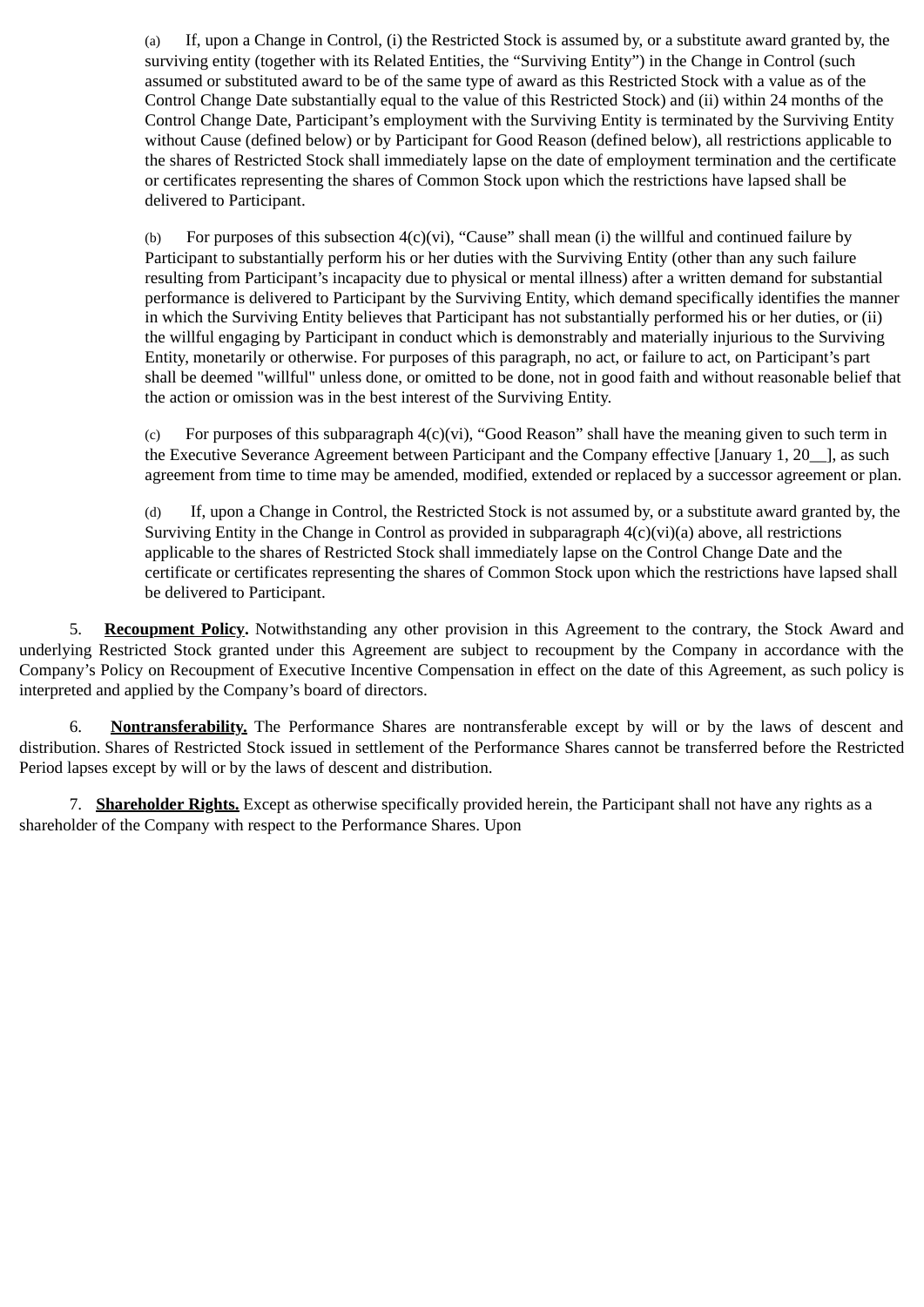the issuance of shares of Restricted Stock in settlement of the Performance Shares, the Participant shall have all of the rights of a shareholder of the Company with respect to those shares, including the right to vote the shares and to receive, free of all restrictions, ordinary cash dividends. Stock received as a dividend on, or in connection with a stock split of any shares of Restricted Stock issued in settlement of the Performance Shares shall be subject to the same vesting restrictions as the underlying shares of Restricted Stock. The Participant's right to receive any extraordinary dividends or distributions with respect to shares of Restricted Stock issued in settlement of the Performance Shares shall be at the sole discretion of the Committee, but in the event of any such extraordinary event, the Committee shall take action appropriate to preserve the value of, and to prevent the unintended enhancement of value in, such shares of Restricted Stock.

8. **Withholding.** The Participant shall pay the Company any amount of taxes as may be necessary in the opinion of the Company to satisfy tax withholding required under the laws of any country, state, province, city or other jurisdiction, including but not limited to income taxes, capital gains taxes, transfer taxes, and social security contributions. In lieu thereof, the Company shall have the right to retain, from the shares of Restricted Stock to be issued under Section 3, the number of shares of Restricted Stock with Fair Market Value equal to the minimum amount required to be withheld. In any event, the Company shall have the right to deduct from all amounts paid to a Participant in cash (whether under the Plan or otherwise) any taxes required to be withheld. The Participant shall promptly notify the Company of any election made pursuant of Section 83(b) of the Code.

9. **No Right to Continued Employment.** The award and settlement of the Performance Shares does not give Participant any right with respect to continuance of employment by the Company or an Affiliate, nor shall it interfere in any way with the right of the Company or an Affiliate to terminate his or her employment at any time.

10. **Change in Capital Structure.** The number of Performance Shares and the performance criteria in Section 2 (or, after any settlement of the Performance Shares, the number of shares of Restricted Stock) shall be adjusted as the Committee determines is equitably required in the event the Company effects one or more stock dividends, stock split-ups subdivisions or consolidations of shares, other similar changes in capitalization or such other events as are described in the Plan.

11. **Governing Law.** This Agreement shall be governed by the laws of the Commonwealth of Virginia.

12. **Conflicts.** In the event of any conflict between the provisions of the Plan as in effect on the Date of Grant and the provisions of this Agreement, the provisions of the Plan shall govern. All references herein to the Plan shall mean the plan as in effect on the Date of Grant.

13. **Participant Bound by Plan.** Participant hereby acknowledges that a copy of the Plan has been made available to him or her and he or she agrees to be bound by all the terms and provisions of the Plan.

14. **Binding Effect.** Subject to the limitations stated above and in the Plan, this Agreement shall be binding upon Participant and his or her successors in interest and the successors of the Company.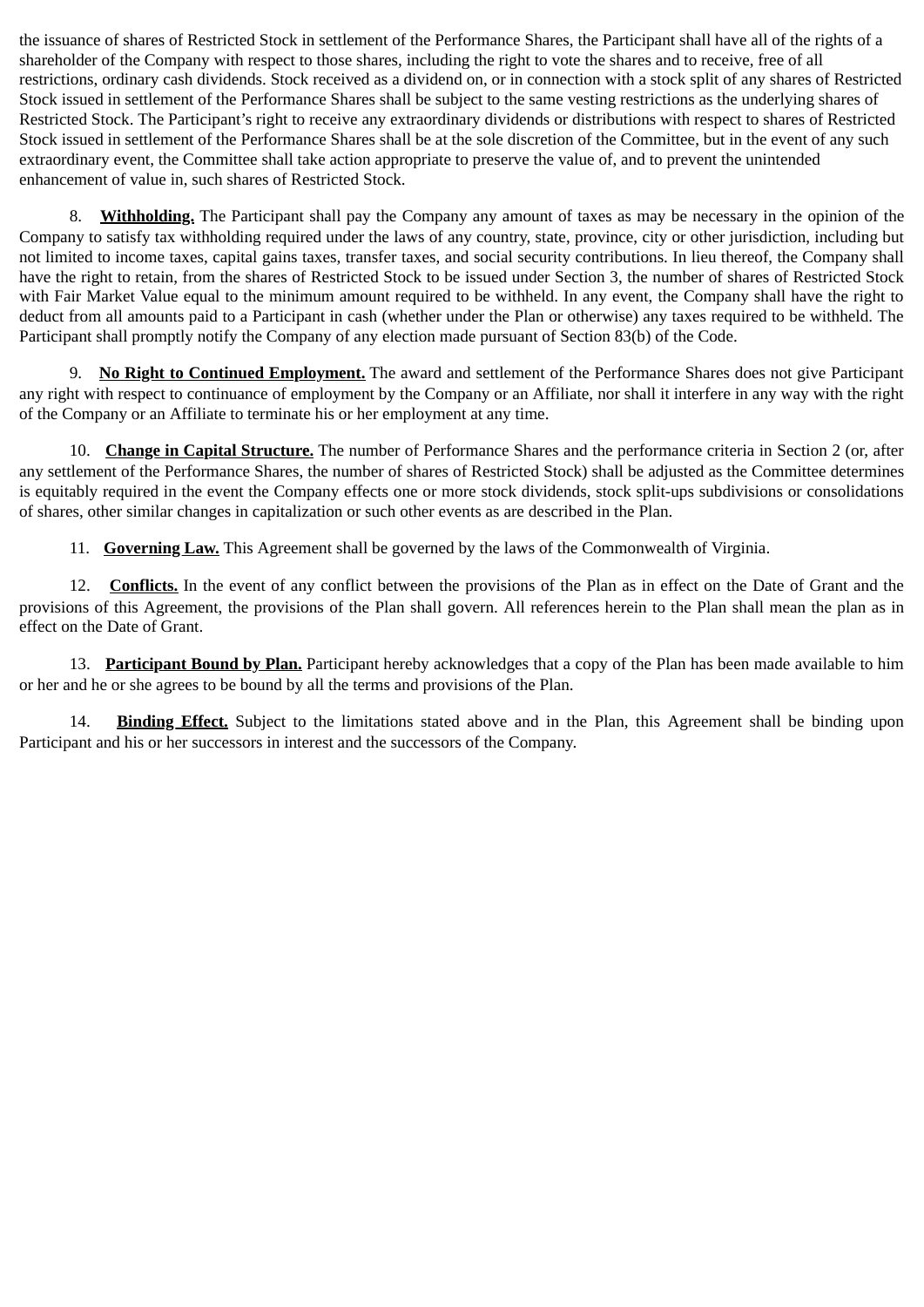IN WITNESS WHEREOF, the parties have executed this Agreement as of the date first above written.

OWENS & MINOR, INC.

\_\_\_\_\_\_\_\_\_\_\_\_\_\_\_\_\_\_\_\_\_\_\_\_\_\_\_\_\_\_\_\_\_\_\_\_

By:\_\_\_\_\_\_\_\_\_\_\_\_\_\_\_\_\_\_\_\_\_\_\_\_\_\_\_\_\_\_\_\_\_ [Title]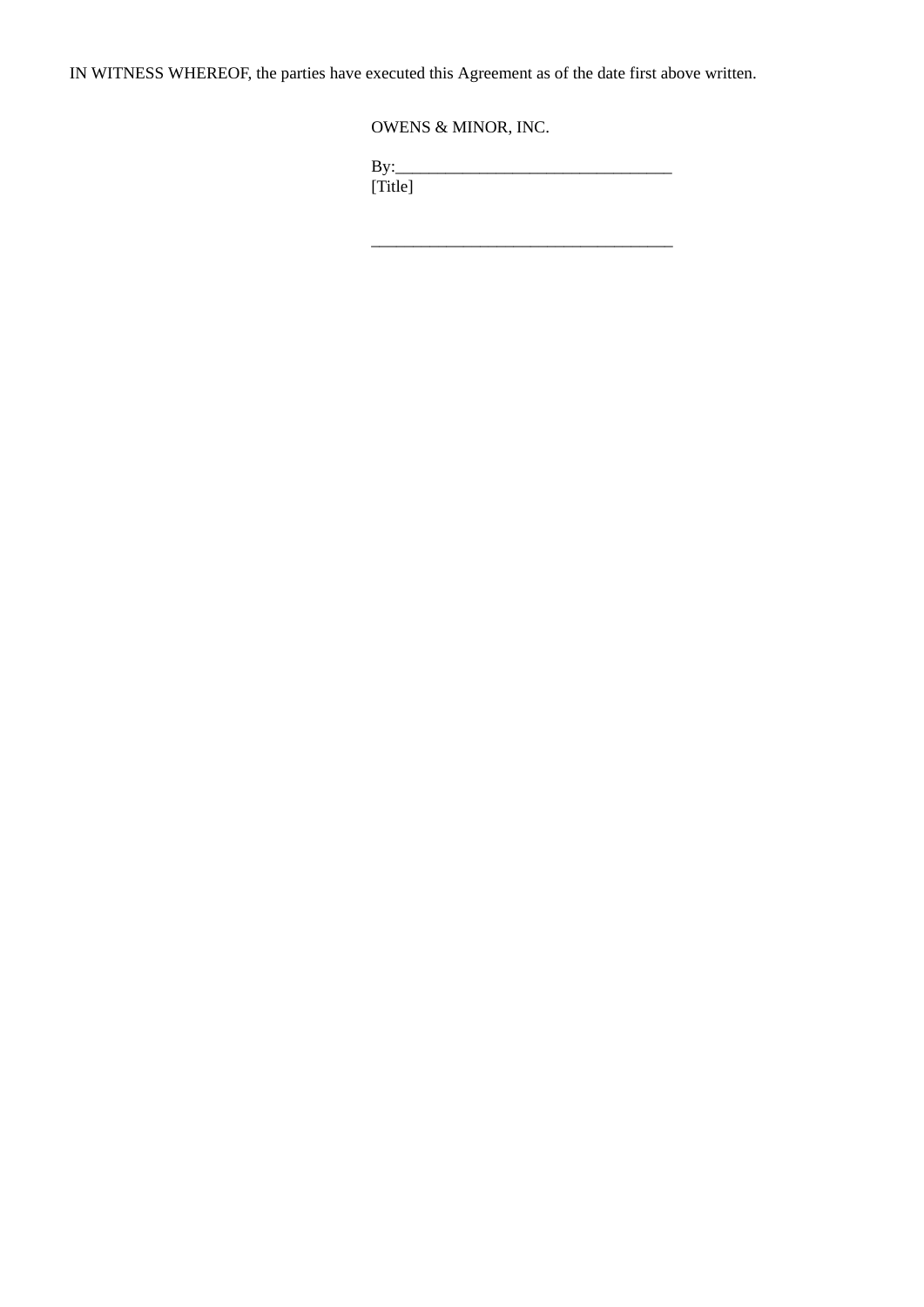### **OWENS & MINOR, INC. [20\_\_] EXECUTIVE INCENTIVE PROGRAM**

### **1. PURPOSE**

The purpose of the Owens & Minor, Inc. [20\_\_] Executive Incentive Program (the "Program") is to permit Owens & Minor, Inc. and its Subsidiaries (the "Company") to provide awards of annual incentive compensation which satisfy the requirements for "performance-based compensation" under Section 162(m) of the Internal Revenue Code. This Program evidences the terms and conditions of "Incentive Awards" granted under and pursuant to the terms of the Owens & Minor, Inc. 2005 Stock Incentive Plan. This Program and the Awards granted hereunder shall be administered in accordance with the terms of the Owens & Minor, Inc. 2005 Stock Incentive Plan.

### **2. DEFINITIONS**

"[20\_\_] COMPANY DILUTED EPS" shall mean, for the Performance Period, the Company's net income per diluted common share as presented in the Company's consolidated audited income statement for the Performance Period, adjusted to eliminate or exclude the after-tax effects of unusual or non-recurring items, including but not limited to, the effect of accounting and/or tax changes; tangible and intangible asset impairment charges; fees, expenses and charges associated with debt and/or equity financing transactions and merger and acquisition activity (including the purchase or sale of a business unit or its assets); gains/losses from asset sales not made in the ordinary course of business; retirement plan gains/losses; and gains/losses or charges associated with material litigation, regulatory, tax or insurance settlements. Adjustments to the Company's net income per diluted common share for purposes of determining any Award earned hereunder shall be taken into account only to the extent that they are separately identified or quantified in the Company's consolidated audited financial statements, the notes to the consolidated financial statements, "Management's Discussion and Analysis" in the Company's [20  $\,$  ] Annual Report on Form 10-K or in other Company filings with the Securities and Exchange Commission.

"[20\_\_] COMPANY NET INCOME " shall mean, for the Performance Period, the Company's Net Income as presented in the Company's consolidated audited income statement for the Performance Period, adjusted to eliminate or exclude the after-tax effects of unusual or non-recurring items, including but not limited to, the effect of accounting and/or tax changes; tangible and intangible asset impairment charges; fees, expenses and charges associated with debt and/or equity financing transactions and merger and acquisition activity (including the purchase or sale of a business unit or its assets); gains/losses from asset sales not made in the ordinary course of business; retirement plan gains/losses; and gains/losses or charges associated with material litigation, regulatory, tax or insurance settlements. Adjustments to the Company's Net Income for purposes of determining any Award earned hereunder shall be taken into account only to the extent that they are separately identified or quantified in the Company's consolidated audited financial statements, the notes to the consolidated financial statements, "Management's Discussion and Analysis" in the Company's [20\_\_] Annual Report on Form 10-K or in other Company filings with the Securities and Exchange Commission.

"[20\_\_] COMPANY NET REVENUE" shall mean, for the Performance Period, the Company's Net Revenue as reported in the Company's consolidated income statement for the Performance Period, adjusted to include (to the extent not already included) any revenue relating to unusual or non-recurring items, including but not limited to, merger and acquisition activity; revenue associated with material litigation or insurance settlements.

"[20\_\_] COMPANY RETURN ON AVERAGE ASSETS" shall mean [20\_\_] Company Net Income divided by the Company's average total assets (calculated by averaging the Company's total assets as of each month-end during the Performance Period).

"AWARD" shall mean an Incentive Award (as defined under the Stock Plan) that entitles the Participant to a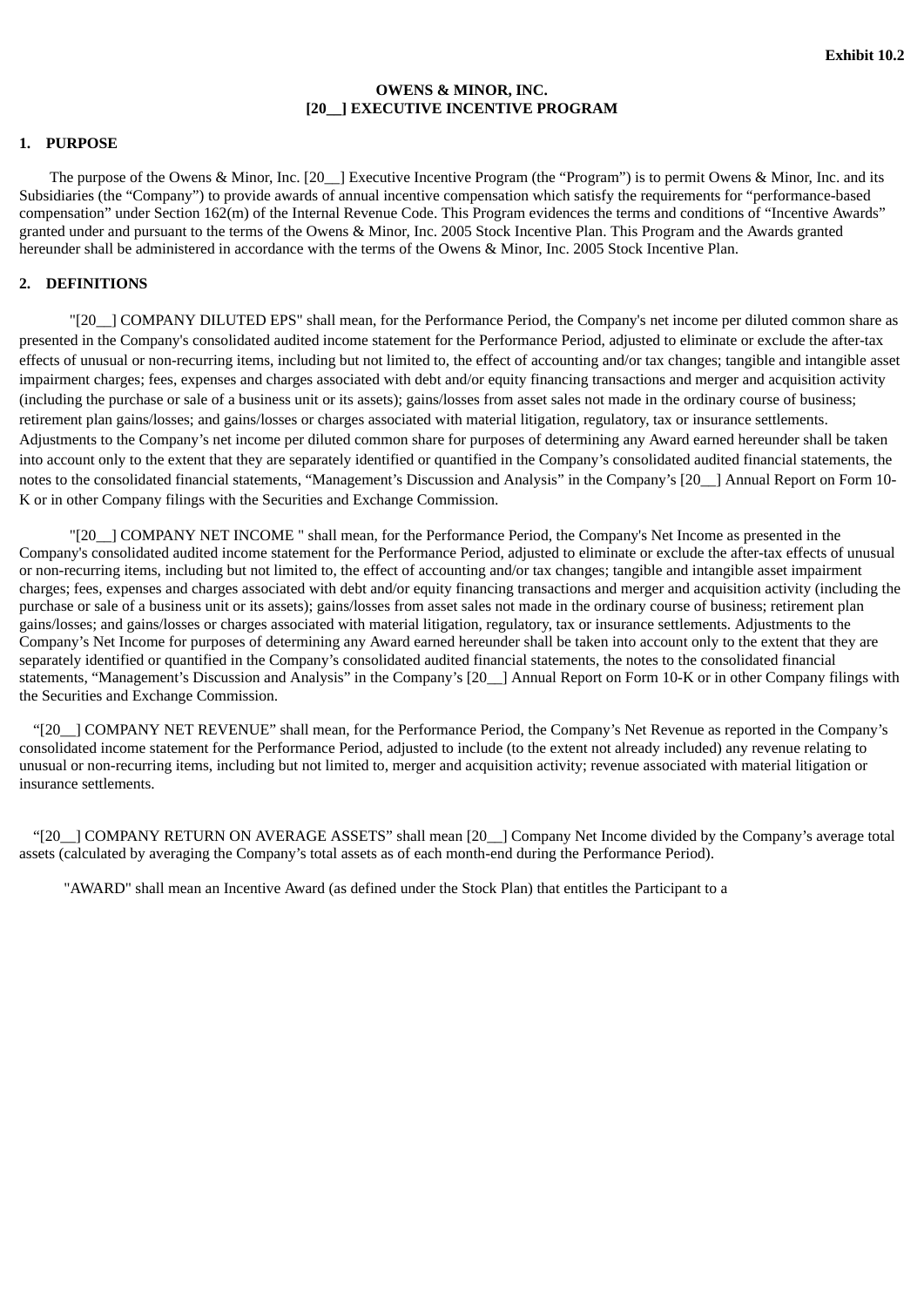cash payment in accordance with, and subject to, the terms of this Program.

"BOARD" shall mean the Board of Directors of the Company.

"CODE" shall mean the Internal Revenue Code of 1986, as amended.

"COMMITTEE" shall mean the Compensation & Benefits Committee of the Board or any subcommittee thereof which meets the requirements of Section 162(m)(4)(C) of the Code.

"EXCHANGE ACT" shall mean the Securities Exchange Act of 1934, as amended.

"PARTICIPANT" shall mean each individual serving in one of the positions of the Company identified in Annex A hereto.

"PERFORMANCE PERIOD" shall mean the Company's [20\_\_] fiscal year.

"PRIMARY PERFORMANCE GOAL" shall mean [20\_\_] Company Diluted EPS.

"PROGRAM" shall mean this Owens & Minor, Inc. [20\_\_] Executive Incentive Program, as amended from time to time.

"QUALITATIVE PERFORMANCE FACTOR" shall mean, with respect to each Participant, an assessment of his or her job performance based on qualitative measurements such as strength of leadership, goal implementation, strategic focus, overall management skills and other measurements as determined by the Committee in its sole discretion.

"SECONDARY PERFORMANCE GOAL" shall mean each of [20\_\_] Company Net Income, [20\_\_] Company Net Revenue, [20\_\_] Company Return on Average Assets and the Qualitative Performance Factor.

"STOCK PLAN" shall mean the Owens & Minor, Inc. 2005 Stock Incentive Plan and/or any prior and successor stock plans adopted or assumed by the Company.

"SUBSIDIARY" shall mean any entity that is directly or indirectly controlled by the Company or any entity, in which the Company has at least a 50% equity interest.

### **3. ADMINISTRATION**

(a) Subject to subsection (b) below, the Program shall be administered by the Committee, which shall have full authority to interpret and amend the Program, to establish rules and regulations relating to the operation of the Program, to select Participants, to determine the maximum Awards and the amounts of any Awards and to make all determinations and take all other actions necessary or appropriate for the proper administration of the Program. Before any payments are made under the Program, the Committee shall certify in writing as to the achievement of the Primary Performance Goal and each Secondary Performance Goal. The Committee's interpretation of the Program, and all actions taken within the scope of its authority, shall be final and binding on the Company, its stockholders and Participants and their respective successors and assigns.

(b) This Program is intended to comply, both by its terms and in its operation, with Section 162(m) and other provisions of the Code in order to make it as tax-efficient for the Company as possible. Accordingly, any modifications to the Primary Performance Goal or any Secondary Performance Goal that would increase the amount of any Award shall be made by the Committee prior to March 31, [20  $\Box$ ] and the identification of any unusual, non-recurring or discretionary adjustments to the Primary Performance Goal or any Secondary Performance Goal shall be made by the Committee on or before the last day of the Performance Period.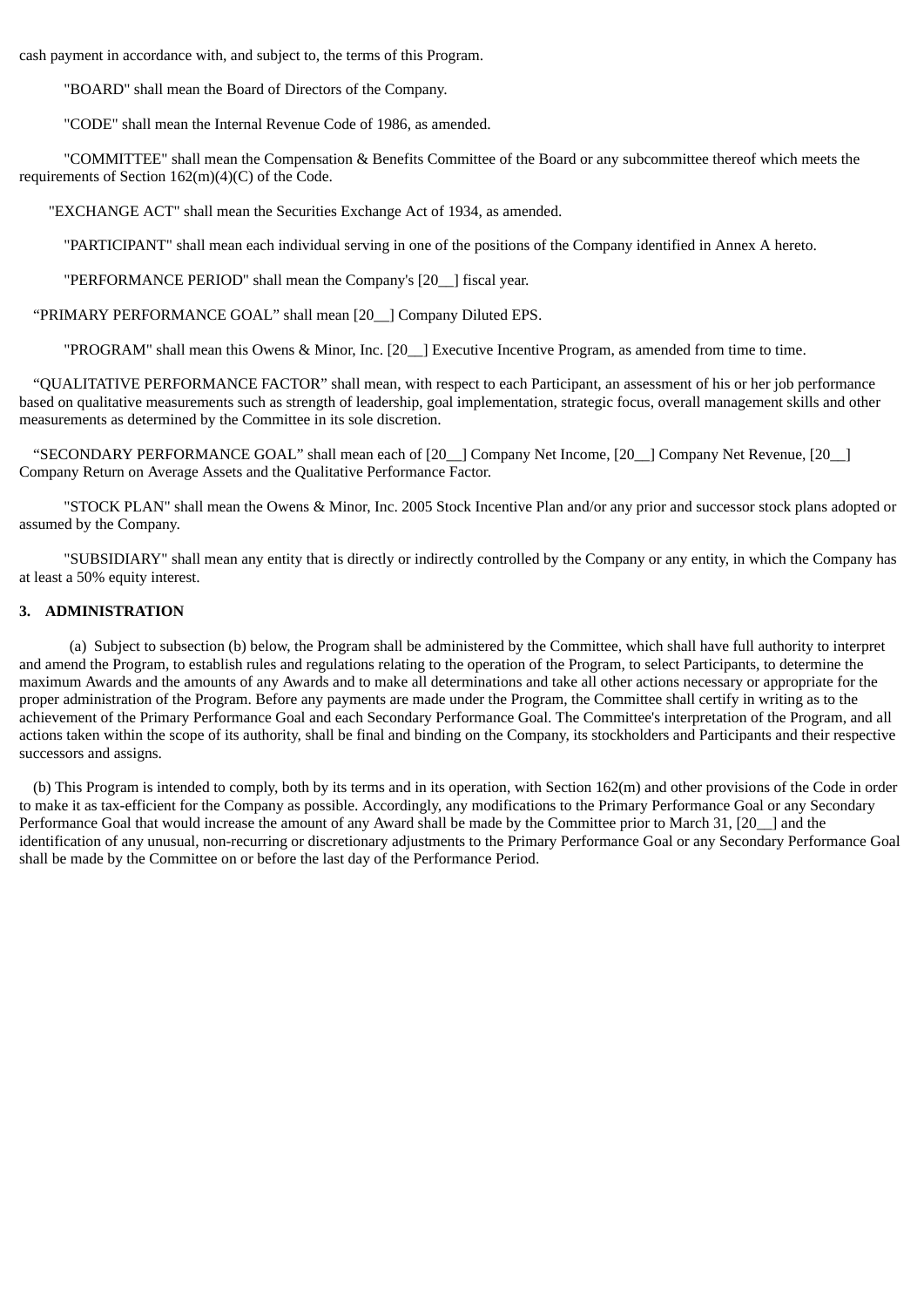### **4. DETERMINATION OF AWARDS**

(a) Each Participant is hereby granted an Award that, contingent upon achievement of the Primary Performance Goal, will entitle the Participant to receive a cash payment calculated as provided in Annex A hereto under "Primary Performance Goal--Award Amount," subject to reduction as specified in subsection (b) below.

(b) If the Primary Performance Goal is achieved, the Award Amount provided in Annex A for any Participant shall be reduced (but not increased) based on the achievement of the Secondary Performance Goals specified on Annex A (and relative to the weights assigned to them). Set forth on Annex A hereto are the following: (i) the goal levels established for each [20\_\_] Secondary Performance Goal and (ii) the weight attributable to each [20  $\parallel$ ] Secondary Performance Goal.

(c) Following the end of the Performance Period, the Committee shall certify as to the achievement of the Primary Performance Goal and each Secondary Performance Goal as specified herein and shall calculate the applicable award amount for each Participant, if any. Notwithstanding the foregoing, the Committee may make any adjustments in its discretion that would reduce the amount paid for any Award earned hereunder.

### **5. PAYMENT OF AWARDS**

Except as provided in the Stock Plan in the event of a Change in Control (as defined under the Stock Plan), a Participant will receive all or part of the amount payable under an Award, only if the Committee certifies that the applicable Primary Performance Goal has been achieved and then only to the extent that the Secondary Performance Goals have been achieved. In addition, a Participant will receive the amount payable under an Award only if the Participant is employed on the last day of the Performance Period; provided, however, that if the Primary Performance Goal is achieved, the Committee, in its discretion, may determine to make a pro rata payment of an Award for a Participant who is not employed on the last day of the Performance Period in accordance with the Company's executive severance policy. All Awards earned shall be paid in cash in a lump sum no later than March 15, [20  $\Box$ ].

### **6. RECOUPMENT POLICY**

Notwithstanding any other provision in this Agreement to the contrary, any Award under this Program is subject to recoupment by the Company in accordance with the Company's Policy on Recoupment of Executive Incentive Compensation in effect on the date of this Agreement, as such policy is interpreted and applied by the Company's board of directors.

### **7. OTHER PROVISIONS**

(a) Neither the establishment of this Program, nor any action taken hereunder, shall be construed as giving any Participant any right to be retained in the employ of the Company. Nothing contained in this Program shall limit the ability of the Company to make payments or awards to Participants under any other plan, agreement or arrangement.

(b) The rights and benefits of a Participant hereunder are personal to the Participant and, except for payments made following a Participant's death, shall not be subject to any voluntary or involuntary alienation, assignment, pledge, transfer, encumbrance, attachment, garnishment or other disposition.

(c) Awards under this Program shall not constitute compensation for the purpose of determining participation or benefits under any other plan of the Company unless specifically included as compensation in such plan.

(d) The Company shall have the right to deduct from Awards any taxes or other amounts required to be withheld by law.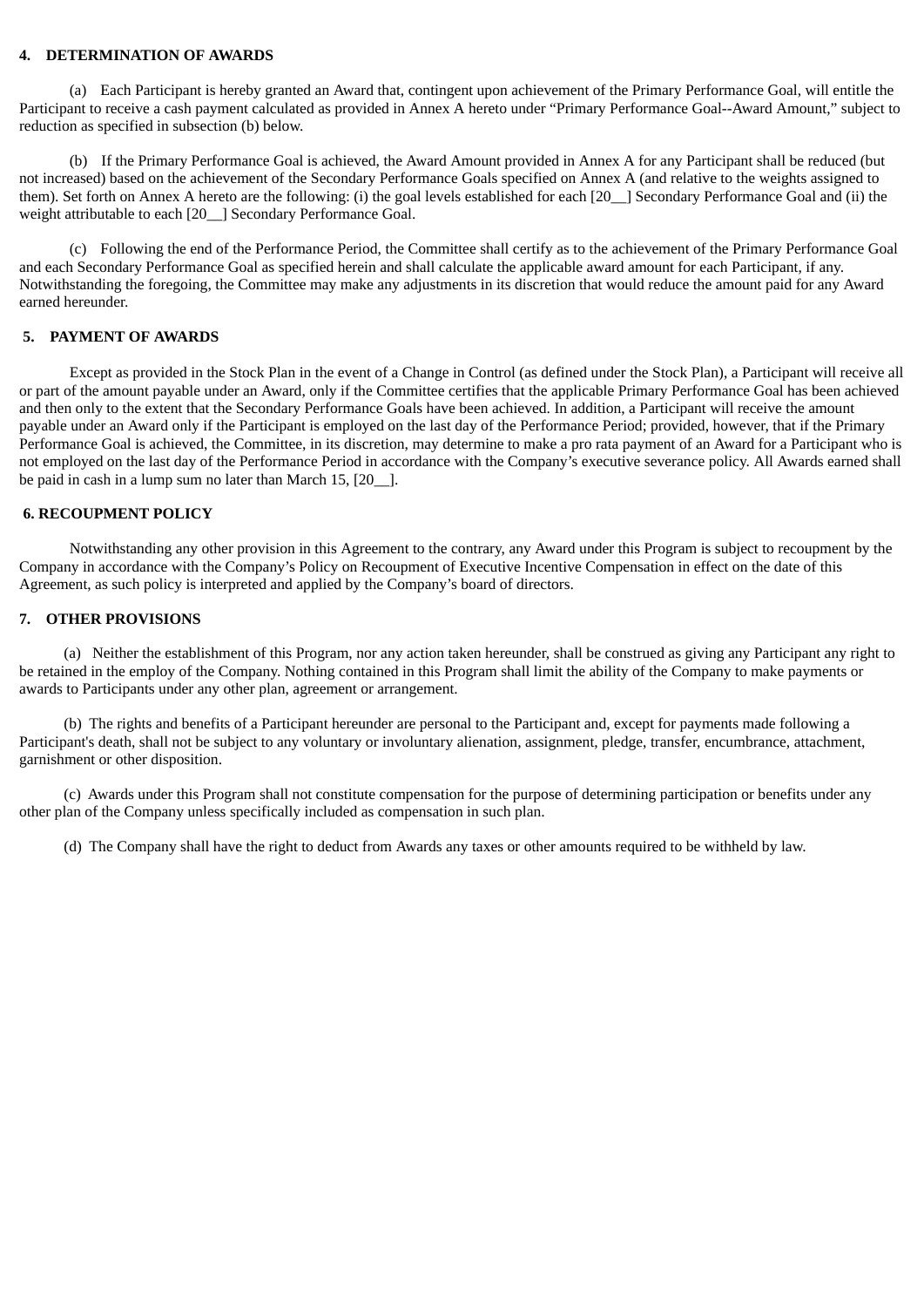(e) All questions pertaining to the construction, regulation, validity and effect of the provisions of the Program shall be determined in accordance with the laws of the Commonwealth of Virginia without regard to principles of conflict of laws.

(f) If any provision of this Program would cause Awards not to constitute "qualified performance-based compensation" under Section 162(m) of the Code, that provision shall be severed from, and shall be deemed not to be a part of, the Program, but the other provisions hereof shall remain in full force and effect.

(g) No member of the Committee or the Board, and no officer, employee or agent of the Company shall be liable for any act or action hereunder, whether of commission or omission, taken by any other member, or by any officer, agent, or employee, or, except in circumstances involving bad faith, for anything done or omitted to be done in the administration of the Program.

### **8. EFFECTIVE DATE**

The Program shall be effective as of January 1, [20\_\_].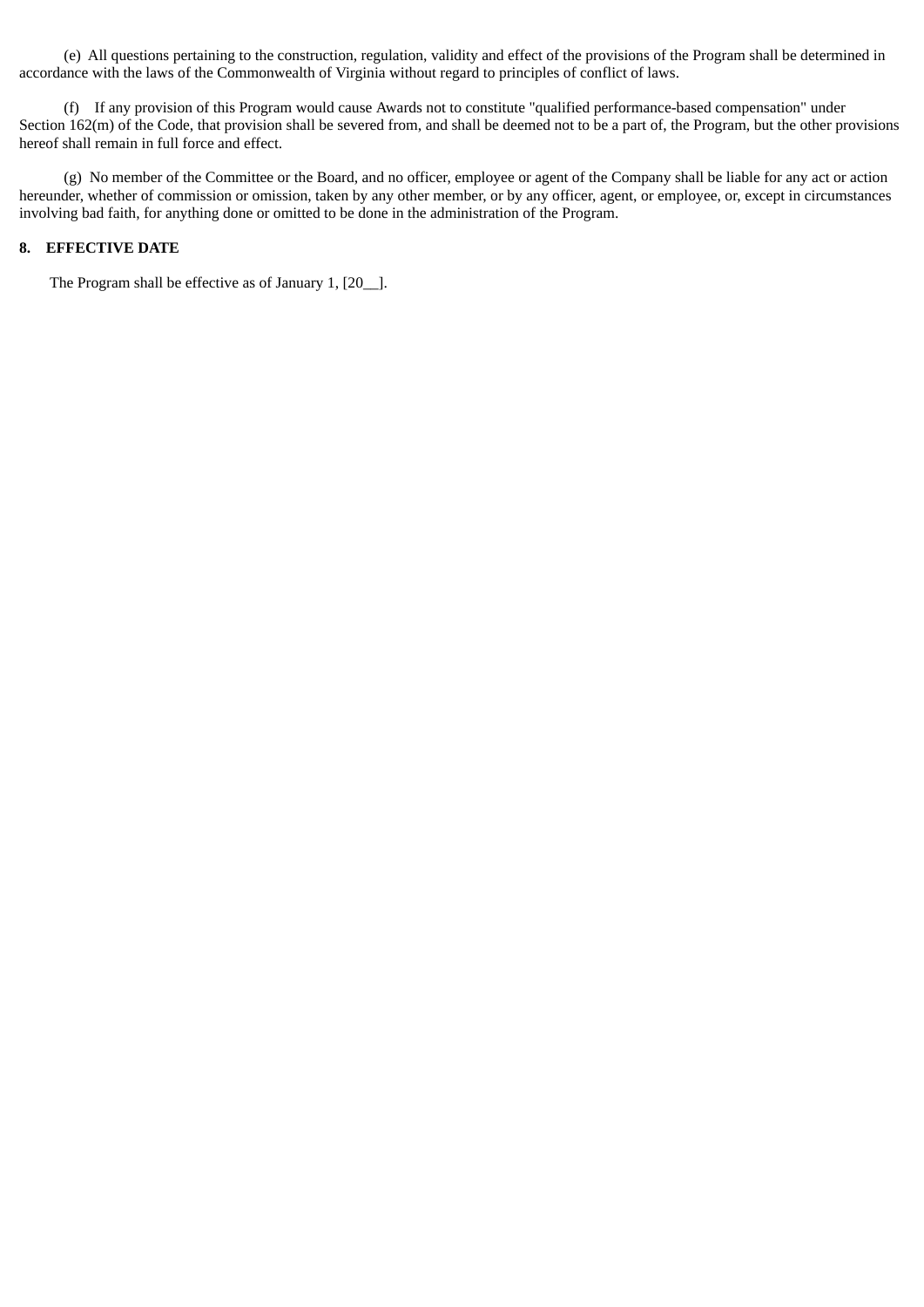#### Annex A

### **OWENS & MINOR [20\_\_] EXECUTIVE INCENTIVE PROGRAM**

### **AWARD OPPORTUNITY**

| <b>Position</b>                                            | Cash Target as a<br><b>Percentage of Base Salary</b> |
|------------------------------------------------------------|------------------------------------------------------|
|                                                            |                                                      |
| Chairman and CEO                                           | 75%                                                  |
| President & COO and Executive Vice President (Grade X2) or |                                                      |
| Senior Vice President (Grade X3)                           | 50%                                                  |
| Senior Vice President (Grade X4)                           | 40%                                                  |
| Vice President (Grade X5)                                  | 35%                                                  |

### **PRIMARY PERFORMANCE GOAL**

| [20_] Company Diluted EPS (1) | <b>Award Amount (2)</b>        |
|-------------------------------|--------------------------------|
|                               | 2X (Cash Target x Base Salary) |
|                               |                                |
|                               |                                |
|                               |                                |

(1) No awards shall be made under this program if the Primary Performance Goal is not achieved.

(2) The Award Amount is subject to reduction based on the level of actual achievement by the Participant of the Secondary Performance Goals described below.

# **SECONDARY PERFORMANCE GOALS AND WEIGHTS**

| <b>Position</b>     | [20_] Company      | [20_] Company     | $[20]$ Company                  | <b>Qualitative</b>        |
|---------------------|--------------------|-------------------|---------------------------------|---------------------------|
|                     | <b>Net Revenue</b> | <b>Net Income</b> | <b>Return on Average Assets</b> | <b>Performance Factor</b> |
| All above positions | 20%                | 40%               | 20%                             | 20%                       |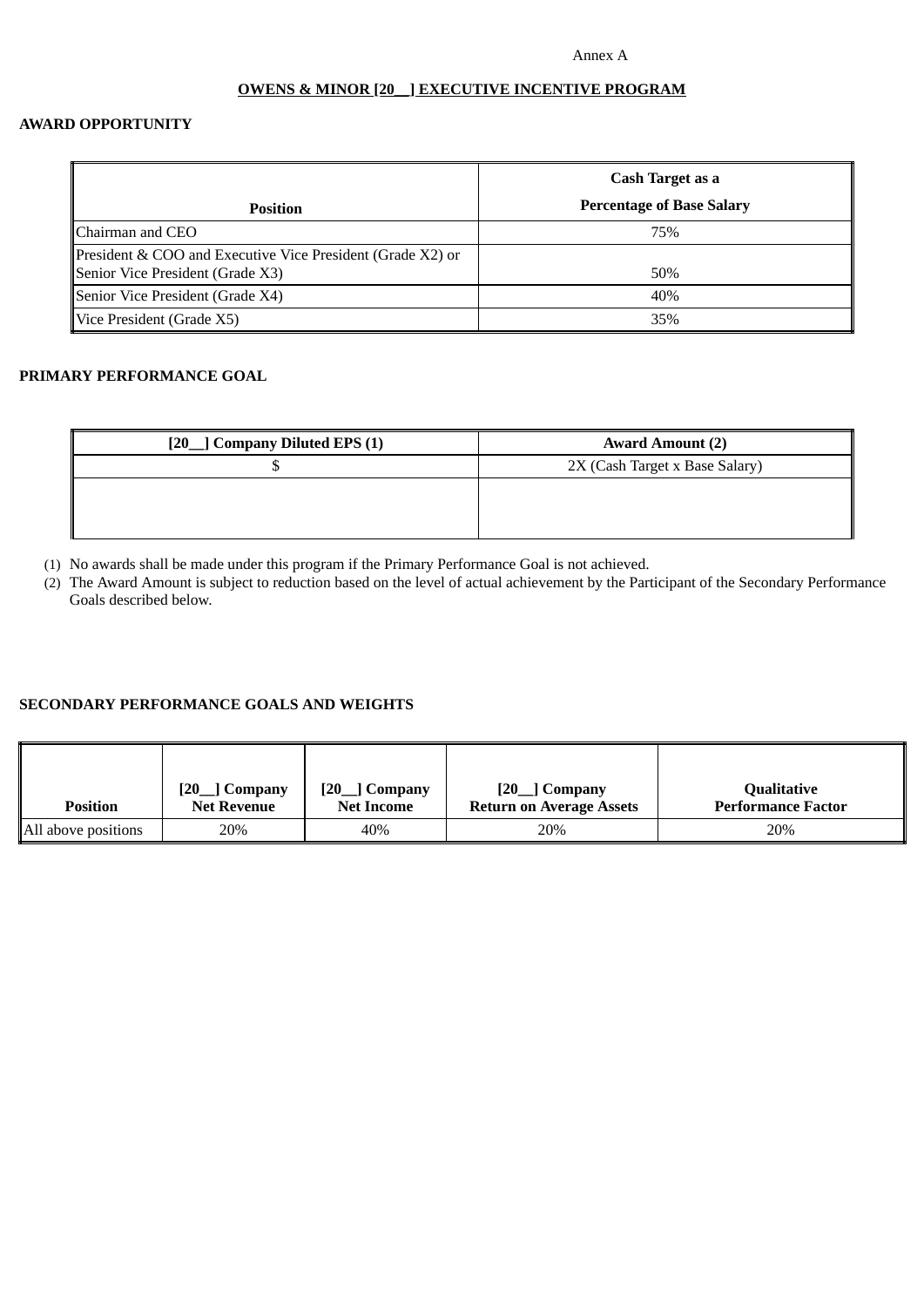### **SECONDARY PERFORMANCE GOAL LEVELS**

| <b>Achievement Level (1)</b> | [20_] Company<br><b>Net Revenue</b><br>(thousands) | [20_] Company<br><b>Net Income</b><br>(thousands) | [20_] Company Return<br>on Average Assets (%) | Qualitative Performance<br>Factor                                 |
|------------------------------|----------------------------------------------------|---------------------------------------------------|-----------------------------------------------|-------------------------------------------------------------------|
| 200% (Maximum)               | J                                                  |                                                   | $\%$                                          | Based on qualitative<br>assessment of performance<br>by Committee |
| 100% (Target)                | ٠D                                                 |                                                   | $\%$                                          | Based on qualitative<br>assessment of performance<br>by Committee |
| 25% (Threshold)              |                                                    |                                                   | $\%$                                          | Based on qualitative<br>assessment of performance<br>by Committee |

(1) If a [20\_\_] Performance Goal (other than the Qualitative Performance Factor) is achieved at a level between Threshold and Target or Target and Maximum, then the amount of the Award will be determined based on a straight line interpolation of achievement levels between the Threshold and Target or the Target and Maximum, as applicable. Achievement levels of the Qualitative Performance Factor shall be determined for each Participant by the Committee in its sole discretion.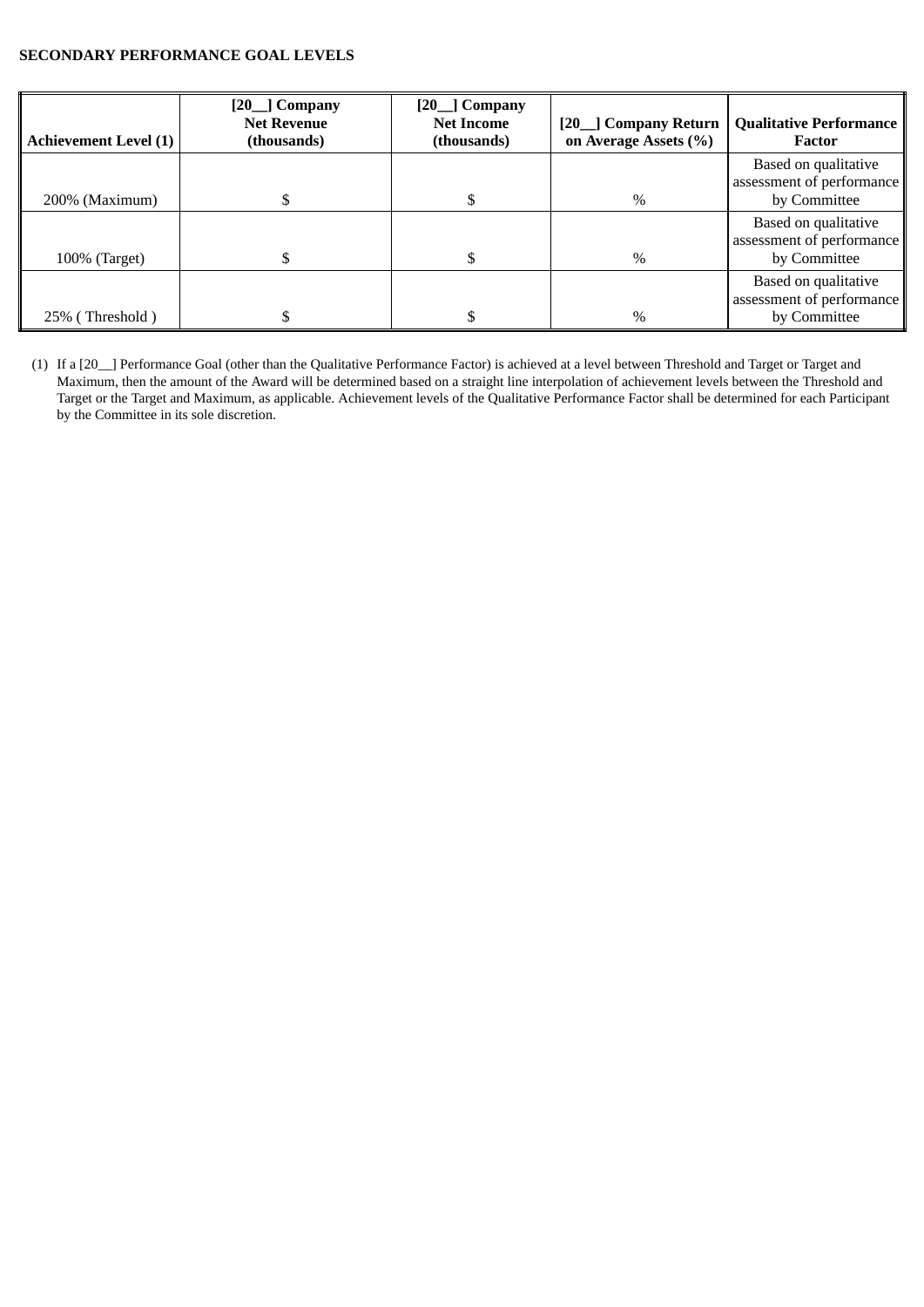### **CERTIFICATION PURSUANT TO RULE 13a-14(a) UNDER THE SECURITIES EXCHANGE ACT OF 1934, AS ADOPTED PURSUANT TO SECTION 302 OF THE SARBANES-OXLEY ACT OF 2002**

### I, Craig R. Smith, certify that:

- 1. I have reviewed this Quarterly Report on Form 10-Q for the quarter ended March 31, 2014, of Owens & Minor, Inc.;
- 2. Based on my knowledge, this report does not contain any untrue statement of a material fact or omit to state a material fact necessary to make the statements made, in light of the circumstances under which such statements were made, not misleading with respect to the period covered by this report;
- 3. Based on my knowledge, the financial statements, and other financial information included in this report, fairly present in all material respects the financial condition, results of operations and cash flows of the registrant as of, and for, the periods presented in this report;
- 4. The registrant's other certifying officer and I are responsible for establishing and maintaining disclosure controls and procedures (as defined in Exchange Act Rules 13a-15(e) and 15d-15(e)) and internal control over financial reporting (as defined in Exchange Act Rules 13a-15(f) and 15d- $15(f)$ ) for the registrant and have:
	- a. Designed such disclosure controls and procedures, or caused such disclosure controls and procedures to be designed under our supervision, to ensure that material information relating to the registrant, including its consolidated subsidiaries, is made known to us by others within those entities, particularly during the period in which this report is being prepared;
	- b. Designed such internal control over financial reporting, or caused such internal control over financial reporting to be designed under our supervision, to provide reasonable assurance regarding the reliability of financial reporting and the preparation of financial statements for external purposes in accordance with generally accepted accounting principles;
	- c. Evaluated the effectiveness of the registrant's disclosure controls and procedures and presented in this report our conclusions about the effectiveness of the disclosure controls and procedures, as of the end of the period covered by this report based on such evaluation; and
	- d. Disclosed in this report any change in the registrant's internal control over financial reporting that occurred during the registrant's most recent fiscal quarter (the registrant's fourth fiscal quarter in the case of an annual report) that has materially affected, or is reasonably likely to materially affect, the registrant's internal control over financial reporting; and
- 5. The registrant's other certifying officer and I have disclosed, based on our most recent evaluation of internal control over financial reporting, to the registrant's auditors and the audit committee of the registrant's board of directors (or persons performing the equivalent functions):
	- a. All significant deficiencies and material weaknesses in the design or operation of internal control over financial reporting which are reasonably likely to adversely affect the registrant's ability to record, process, summarize and report financial information; and
	- b. Any fraud, whether or not material, that involves management or other employees who have a significant role in the registrant's internal control over financial reporting.

Date: May 1, 2014 /s/ Craig R. Smith

Craig R. Smith Chairman & Chief Executive Officer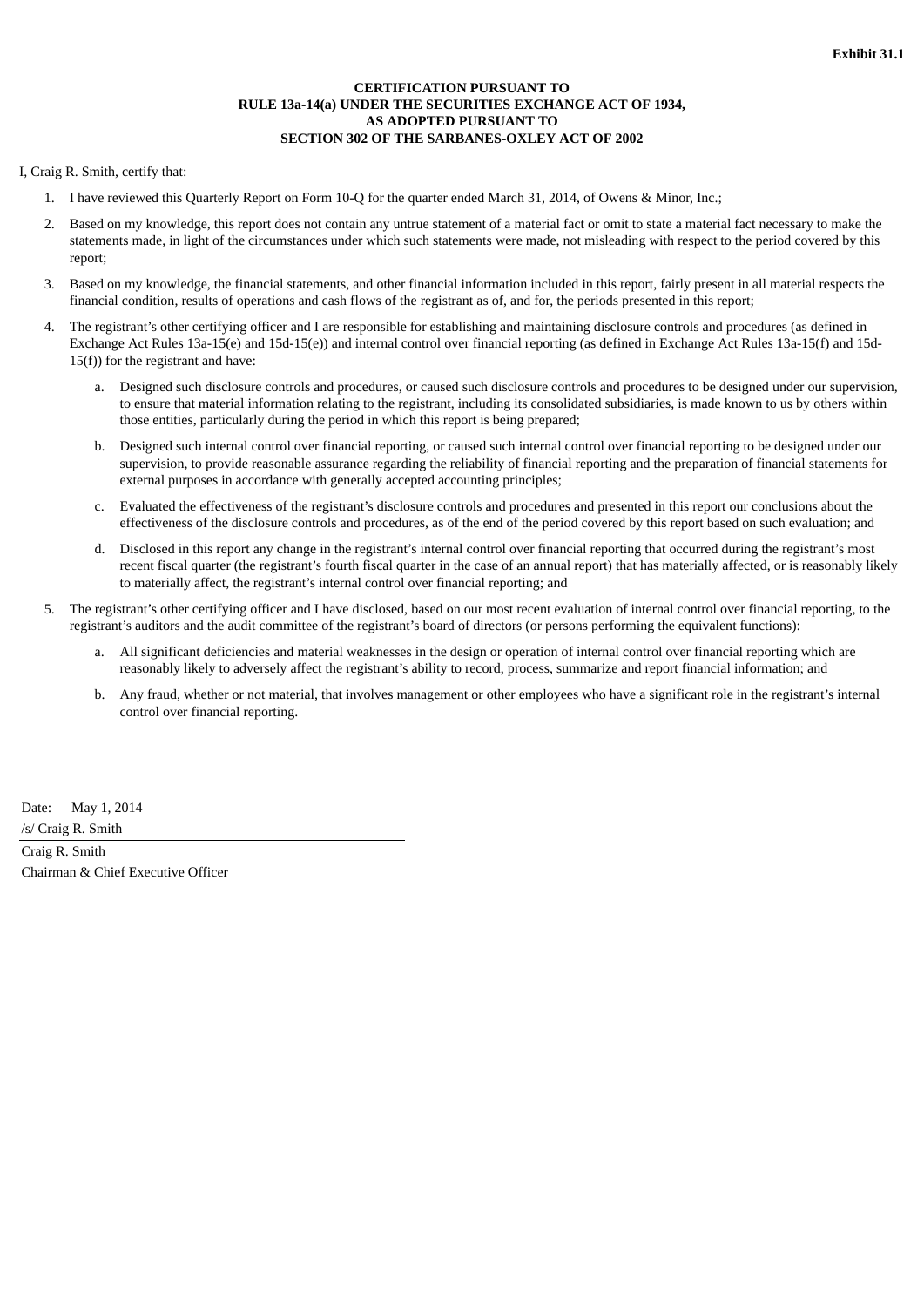### **CERTIFICATION PURSUANT TO RULE 13a-14(a) UNDER THE SECURITIES EXCHANGE ACT OF 1934, AS ADOPTED PURSUANT TO SECTION 302 OF THE SARBANES-OXLEY ACT OF 2002**

#### I, Richard A. Meier, certify that:

- 1. I have reviewed this Quarterly Report on Form 10-Q for the quarter ended March 31, 2014, of Owens & Minor, Inc.;
- 2. Based on my knowledge, this report does not contain any untrue statement of a material fact or omit to state a material fact necessary to make the statements made, in light of the circumstances under which such statements were made, not misleading with respect to the period covered by this report;
- 3. Based on my knowledge, the financial statements, and other financial information included in this report, fairly present in all material respects the financial condition, results of operations and cash flows of the registrant as of, and for, the periods presented in this report;
- 4. The registrant's other certifying officer and I are responsible for establishing and maintaining disclosure controls and procedures (as defined in Exchange Act Rules 13a-15(e) and 15d-15(e)) and internal control over financial reporting (as defined in Exchange Act Rules 13a-15(f) and 15d- $15(f)$ ) for the registrant and have:
	- a. Designed such disclosure controls and procedures, or caused such disclosure controls and procedures to be designed under our supervision, to ensure that material information relating to the registrant, including its consolidated subsidiaries, is made known to us by others within those entities, particularly during the period in which this report is being prepared;
	- b. Designed such internal control over financial reporting, or caused such internal control over financial reporting to be designed under our supervision, to provide reasonable assurance regarding the reliability of financial reporting and the preparation of financial statements for external purposes in accordance with generally accepted accounting principles;
	- c. Evaluated the effectiveness of the registrant's disclosure controls and procedures and presented in this report our conclusions about the effectiveness of the disclosure controls and procedures, as of the end of the period covered by this report based on such evaluation; and
	- d. Disclosed in this report any change in the registrant's internal control over financial reporting that occurred during the registrant's most recent fiscal quarter (the registrant's fourth fiscal quarter in the case of an annual report) that has materially affected, or is reasonably likely to materially affect, the registrant's internal control over financial reporting; and
- 5. The registrant's other certifying officer and I have disclosed, based on our most recent evaluation of internal control over financial reporting, to the registrant's auditors and the audit committee of the registrant's board of directors (or persons performing the equivalent functions):
	- a. All significant deficiencies and material weaknesses in the design or operation of internal control over financial reporting which are reasonably likely to adversely affect the registrant's ability to record, process, summarize and report financial information; and
	- b. Any fraud, whether or not material, that involves management or other employees who have a significant role in the registrant's internal control over financial reporting.

Date: May 1, 2014

/s/ Richard A. Meier

Richard A. Meier Executive Vice President & Chief Financial Officer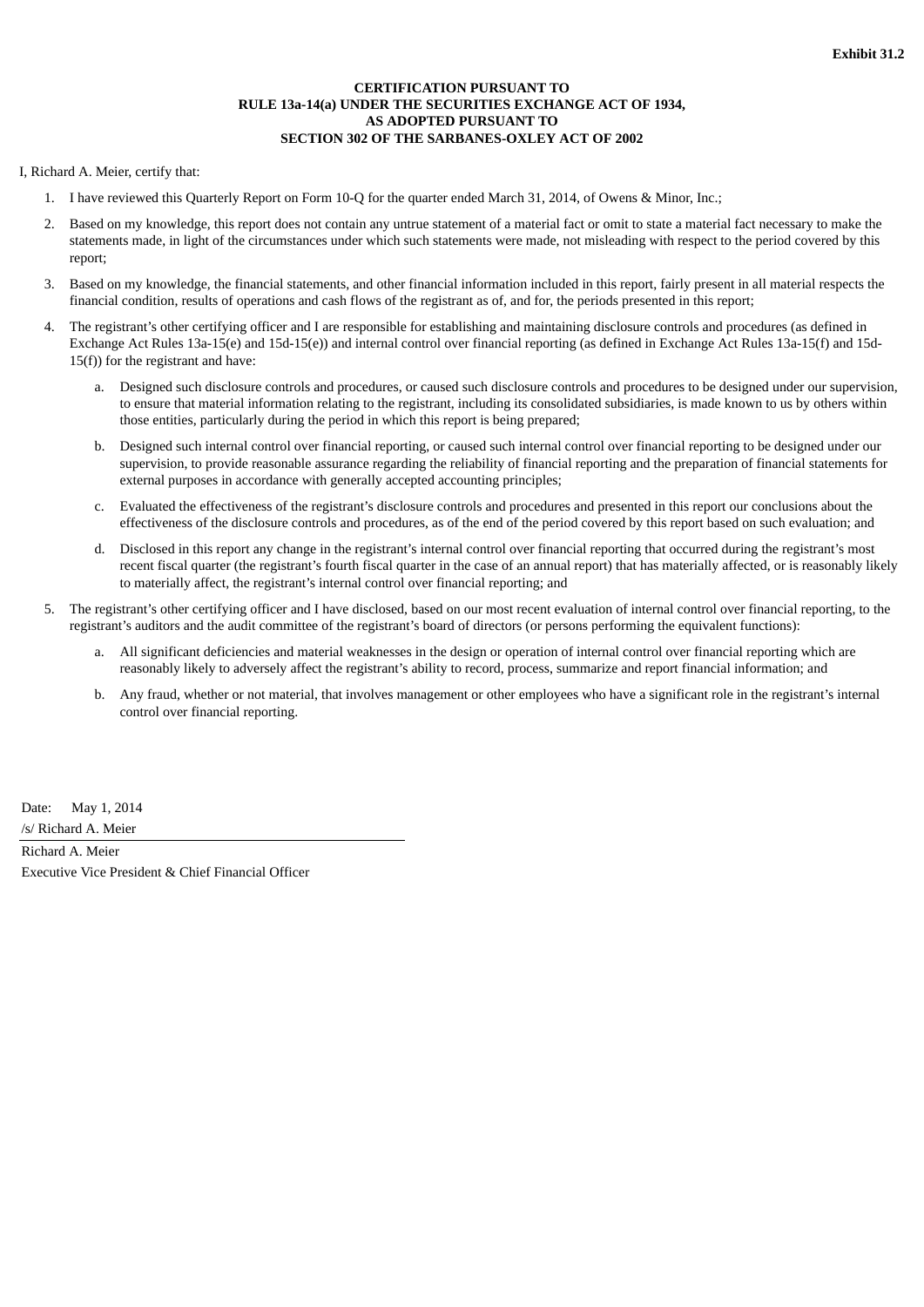### **CERTIFICATION PURSUANT TO 18 U.S.C. SECTION 1350, AS ADOPTED PURSUANT TO SECTION 906 OF THE SARBANES-OXLEY ACT OF 2002**

In connection with the Quarterly Report of Owens & Minor, Inc. (the "Company") on Form 10-Q for the period ended March 31, 2014, as filed with the Securities and Exchange Commission on the date hereof (the "Report"), I, Craig R. Smith, Chairman & Chief Executive Officer of the Company, certify, pursuant to 18 U.S.C. Section 1350, as adopted pursuant to Section 906 of the Sarbanes-Oxley Act of 2002, that to the best of my knowledge:

(1) The Report fully complies with the requirements of Section 13(a) or 15(d) of the Securities Exchange Act of 1934, as amended; and

(2) The information contained in the Report fairly presents, in all material respects, the financial condition and results of operations of the Company.

/s/ Craig R. Smith

Craig R. Smith Chairman & Chief Executive Officer Owens & Minor, Inc.

May 1, 2014